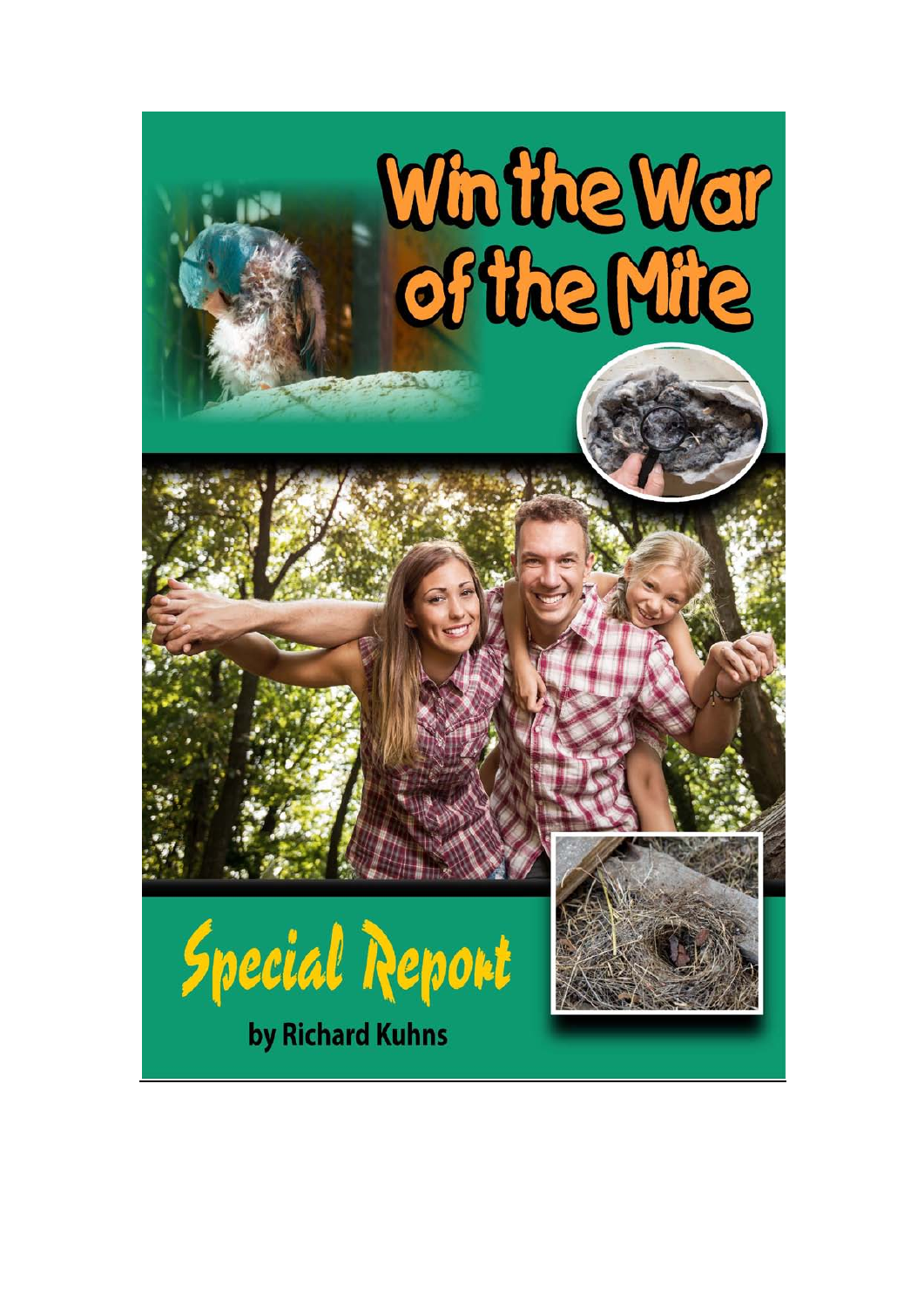# **Winning the War of the Mite**

This report may not be reproduced or transmitted in whole or in part through any means electronic or mechanical including photo copying or electronic transmission without prior written permission from the author, except as considered normal for review.

Disclaimer and Terms of Use: The Author and Publisher has striven to be as accurate and complete as possible in the creation of this book, notwithstanding the fact that he does not warrant or represent at any time that the contents within are accurate due to the rapidly changing nature of the subject matter. While all attempts have been made to verify information provided in this publication, the Author and Publisher assumes no responsibility for errors, omissions, or contrary interpretation of the subject matter herein. Any perceived slights of specific persons, peoples, or organizations are unintentional. In practical advice books, like anything else in life, there are no guarantees.

Note: the FDA and CDC have not evaluated the information contained in this report. This information is for educational purposes only. This information is in no way considered to be a diagnosis, treatment, or cure for any disease. Please see your physician for diagnosis and treatment. Legally, I must advise you to consult with your doctor before starting the diet or accepting any recommendations in this report to make sure they do not interfere with any medical treatment or medical condition you have.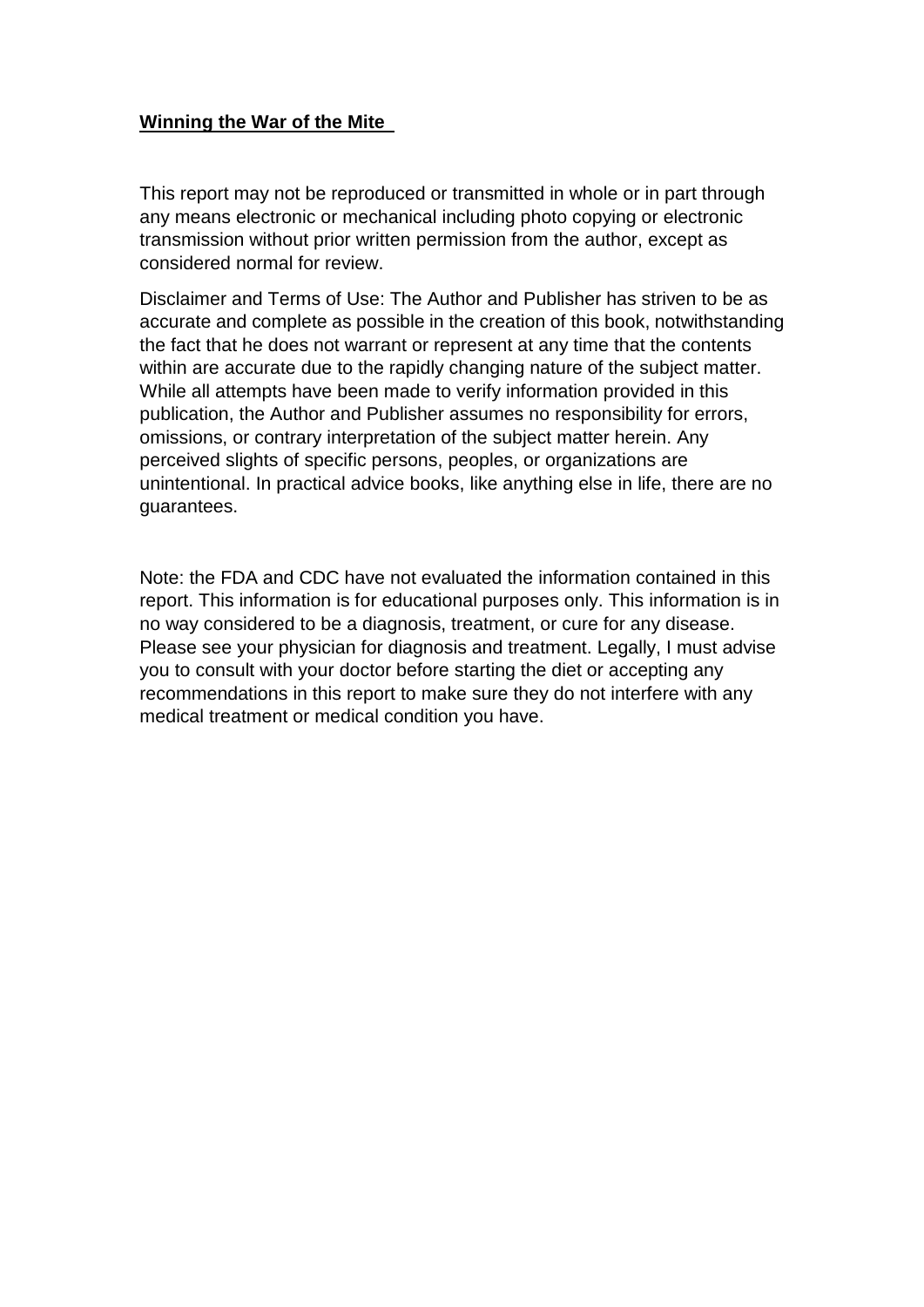# **Table of Contents**

**Five Basic Goals to Achieve** 

#### **Introduction**

**Important questions and answers regarding life and being infected.** Be Ahead of Winning This War with Diatomaceous Earth

**How to get them out your skin**

# **How to get them out of your environment**

Dealing with Resistant Mites

Laundry

Advantage of the Electrostatic sprayer and Ozone Treatment

Automobile

Disinfecting your home

How to support your immune system and build health

Medications that help

Intestinal Parasites and Detox Reactions

Meds to block activity of parasites

King Diet™

How to manage stress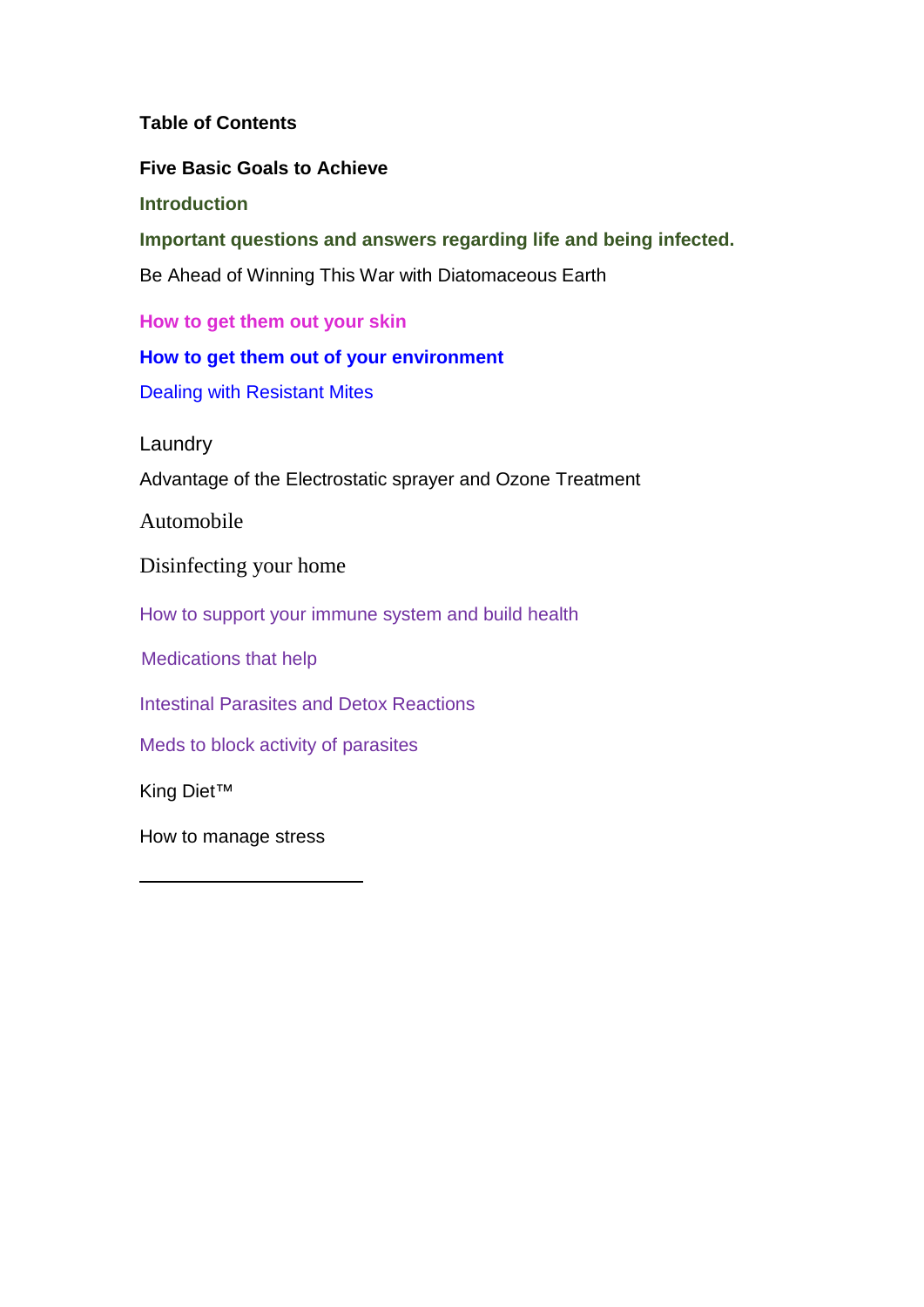# **Five things that need to know how to do and be done simultaneously to win the war on the mite and that is -**

- **1) How to get them out your skin**
- **2) How to get them out of your environment**
- **3) How to support your immune system**
- **4) How to adhere to a diet that will not feed the mites**
- **5) How to manage stress**

## **Introduction**

Mites over 80% of the time, are the vector (carrier) of both Morgellons and Collembola. For me, they were the easy part. I simply spread DE everywhere and used it in my clothing and bedding. But they are not so easy for everyone. I surmise I had a bird mite as my infestation came from a bird nest in a tree. They are often visible although I never saw them, except as black specs on my skin after they died. Bird mites do not fly.

There are about 45,000 different species of mites.(1) Some are more difficult to deal with as they are airborne infecting walls, ceilings, floors, and float though the air.

## **Important questions and answers regarding life and being infected.**

What does a person do once they believe they have some of the symptoms like spring tails, besides the protocol?

How about going out in public?

Attending a birthday party?

Going anywhere?

How badly do you see this dividing families?

Answers:

► You are contagious as long as you're itching and feeling biting symptoms or shedding filaments (if you have Morgellons)

► If you go out, keep your distance with others--handshakes--no hugging or picking up children.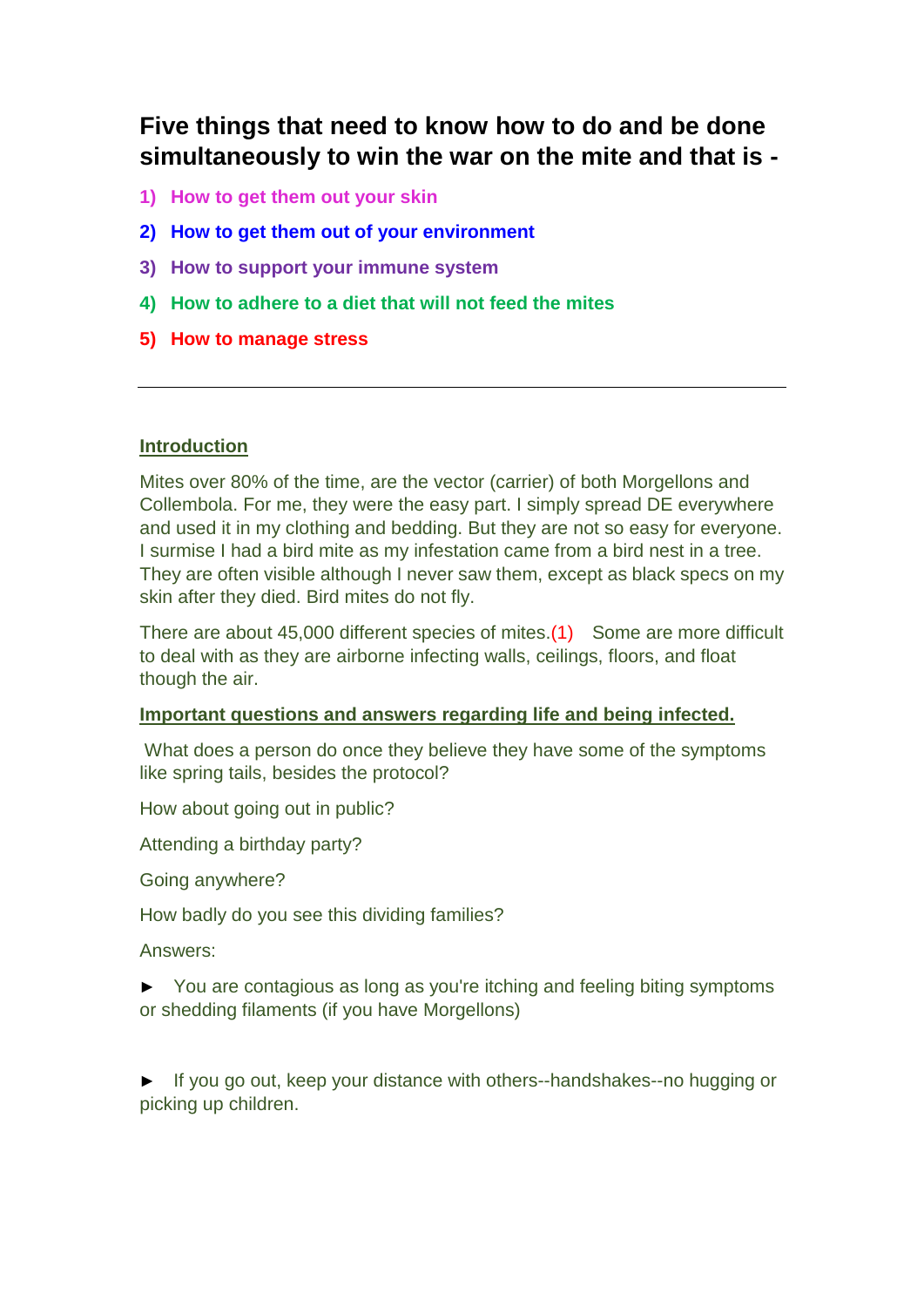► Parasites can divide families in dramatic ways. The sufferer is often treated like a crazy person and has no support and ends up living with carriers of the organisms who deny their symptoms which are usually minor.

► If you take clients in your car, make sure you disinfect it before you take them. And if the organisms are in your air conditioning, you'll need to spray ammonia or clove oil into the system, but be careful not to spray too much so as to damage the electronics, usually enough that you smell it coming through the vents."

# **Get Ahead of Winning This War - Diatomaceous Earth the Jack of all Trades.**

**Not enough can be said about the wonders of diatomaceous earth as it can be used for the three introductory topics. Ensuring you have a constant supply of this great product ensures you will always have a great weapon on hand that can help in these three vital areas.**

- **1) How to get them out your skin**
- **2) How to get them out of your environment**
- **3) How to support your immune system**

► Consuming [food grade diatomaceous earth](https://parasitestore.com/shop/supplements/diatomaceous-earth-food-grade-2-lb.html) is recommended for internal parasites and if the organisms reinfect you, as in mites, you'll want to be using it on your skin as described in Chapter III of my book, How to Get Your Life Back from Morgellons, Chronic Lyme, and Other Parasites. I used to invert my clothes and dust them with diatomaceous earth before wearing.

►Dust [Diatomaceous Earth](https://theorganicskincare.com/collections/disinfection/products/diatomaceous-earth-food-grade-2-lb) *where ever you can on furniture and bedding. D*isinfecting foot wear thoroughly by spraying either ammonia or enzymes on the inside, outside, and soles and then dusting the inside with [diatomaceous](https://theorganicskincare.com/collections/disinfection/products/diatomaceous-earth-food-grade-2-lb)  [earth](https://theorganicskincare.com/collections/disinfection/products/diatomaceous-earth-food-grade-2-lb) and then storing them in a sealed bag (if necessary) with [menthol](https://theorganicskincare.com/collections/disinfection/products/natures-gift%C2%AE-menthol-crystals)  [crystals.](https://theorganicskincare.com/collections/disinfection/products/natures-gift%C2%AE-menthol-crystals)

Dusting: DE can be lightly dusted with a duster or as easy as putting a tablespoon in a sock or cloth bag and shaking it. Caution: Avoid breathing it. Alternatively you can use a funnel and add about 4 tablespoons to a 32 oz spray bottle, add water leaving enough space to shake it well, and then lightly spray. When it dries, you'll see a white coating so avoid over spraying.

From my experience, I recommend that everyone fighting [Morgellons](https://bestmorgellonscure.com/) and skin parasites have DE on hand, and it's very inexpensive - only \$10.99 plus postage for two pounds, and if you have a Tractor Supply Co. near you, you can get about 20 or 25 pounds of food grade DE for about \$20.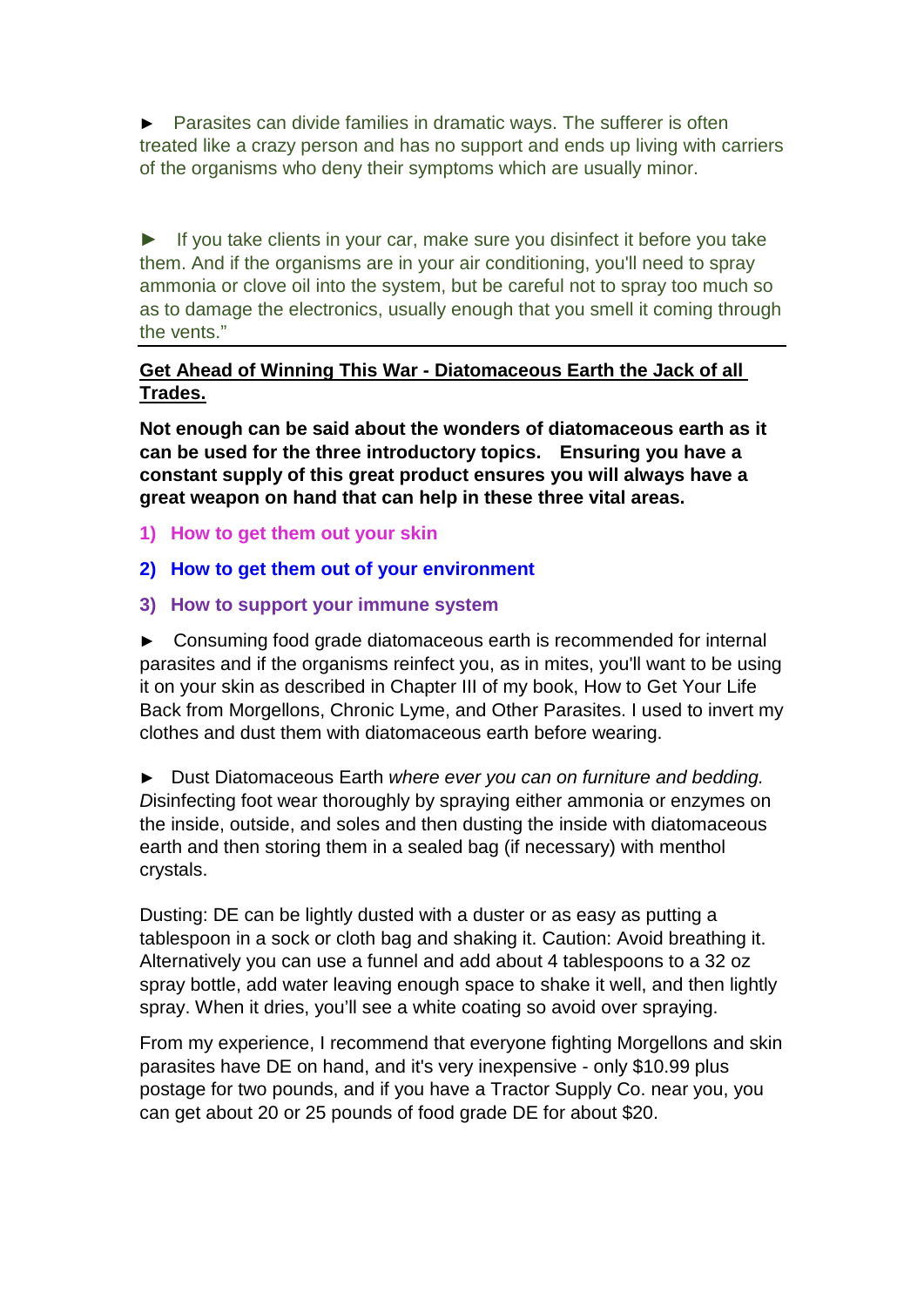I'm passing along the email, copied below, that I received from the Diatomaceous Earth (DE) People. We have their two pound bags of [food](https://theorganicskincare.com/collections/disinfection/products/diatomaceous-earth-food-grade-2-lb)  [grade DE](https://theorganicskincare.com/collections/disinfection/products/diatomaceous-earth-food-grade-2-lb) in our on-line store.

*"In these trying times, many are worried about how they'll cope if exposed to disease and illness. It's important to keep your immune system boosted and as strong as possible.*

*That's why we recommend including food grade Diatomaceous Earth in your daily routine which results in amazing health benefits for the body.*

*Diatomaceous earth (DE) is a gentle abrasive that's also highly absorbent, and it's almost entirely made of* [silica](https://www.ncbi.nlm.nih.gov/pubmed/17435951) **(4)** *- an important component of human ligaments, cartilage, and musculature.*

*DE has many applications in cosmetic, agricultural, and cleansing realms. It's included in our Super MSM Gel and our Exfoliant cream. It's been researched extensively, and some interesting benefits have been discovered*.

►*Internal benefits of ingesting diatomaceous earth.*

*Taking food grade diatomaceous earth can help you internally and is considered an amazing dietary supplement. It benefits you by:*

- *(1) helping move things out of your intestines*
- *(2) helping promote healthier hair, skin, bones, and joints*
- *(3) improving cholesterol and heart health*
- *(4) providing the body with trace minerals*

*Many that consider trying DE wonder what it tastes like.*

*Good news... If you're eating Diatomaceous Earth, you'll see that it's basically tasteless!*

*DE does have a rough, gritty texture though, so try adding it to a drink with more flavor (lactose free milk, coffee, or even tea!). You can experiment by adding it to chicken soup or some other foods.* 

*So, if you're looking for ways to improve your overall health, consider adding food grade diatomaceous earth to your diet.*

*We wish you all the very best during this unprecedented time. Stay healthy, stay safe!"*

Sincerely, The DE Team"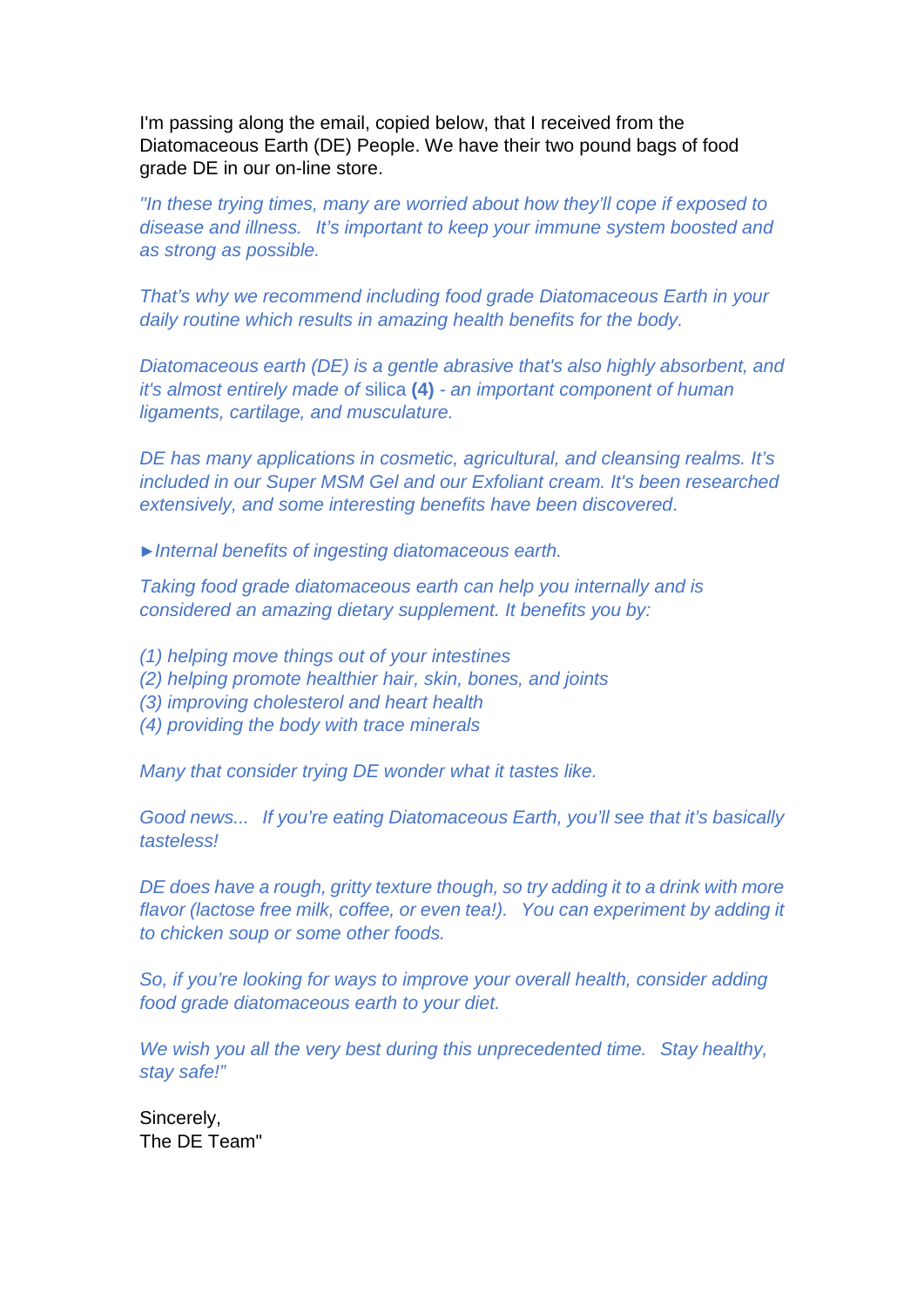And when it comes to the environment, dusting or spraying diatomaceous earth is highly recommended. When an organism touches it by crawling or landing onto the diatomaceous earth, two things happen. First, the DE absorbs water from the organism dehydrating it. Secondly, to any organism it's like walking on chards of glass cutting the organism to pieces. The good news is that it's non-chemical. DE is not toxic like ammonia - no poisons nor a chemical. The only downside is that it's a white visible powder. But it destroys mites, Collembola, bed bugs, ants - every insect, bed bug, carpet beetle, or mite that comes in touch with it.

**1) How to get them out your skin**

► *"Baby Oil and Clove Oil for your skin.*

*12-15 drops of clove oil plus one cap full of Nature's Gift® in a bottle of baby oil. It keeps them off of me and my dogs. So after about 35 days, I am not being bitten but still can feel them crawling. I just squirt some where I feel them and no more. This does not leave a residue that I can detect, maybe others can."*

**>** Clove Oil, Coconut and Natures Gift*®* Spray for your body.

*For your skin, you can make a spray with 10-15 drops of clove oil, some coconut oil, and a few drops of Nature's Gift® concentrate. Spray your skin frequently. You can also add the clove oil to any of Richard's skin creams, lotions or gels in his store.*

*Clove Oil for Scabies*

Dana wrote in to inform me that [clove oil is used for scabies](http://www.qimrberghofer.edu.au/2010/09/clove-oil-for-itchy-rash/) too.

# ►How to initially deal with your skin--

Take 3 soaking baths a day for 30-45 minutes with a capful of 100% Natures Gift<sup>®</sup> Deriding Soap (NG), and one or more of the following: Peppermint – up to 20 drops Lavender – up to 8 or 10 drops Clove, oregano, tea tree – experiment to see what's best for you. Apple cider vinegar  $-1\frac{1}{2}$  cups (best for skin fungus) White vinegar  $-1\frac{1}{2}$  cups 3% hydrogen peroxide – one pint or more Borax  $-2$  cups Epson Salts – up to 5 cups Baking Soda – small box Pool shock – one to two ounces Clean-Em-Up-Zyme Enzymes – per instruction on bottle Bleach – one to 1  $\frac{1}{2}$  cup Boric Acid – one cup of crystals MMS – 20 – 50 drops activate with citric acid.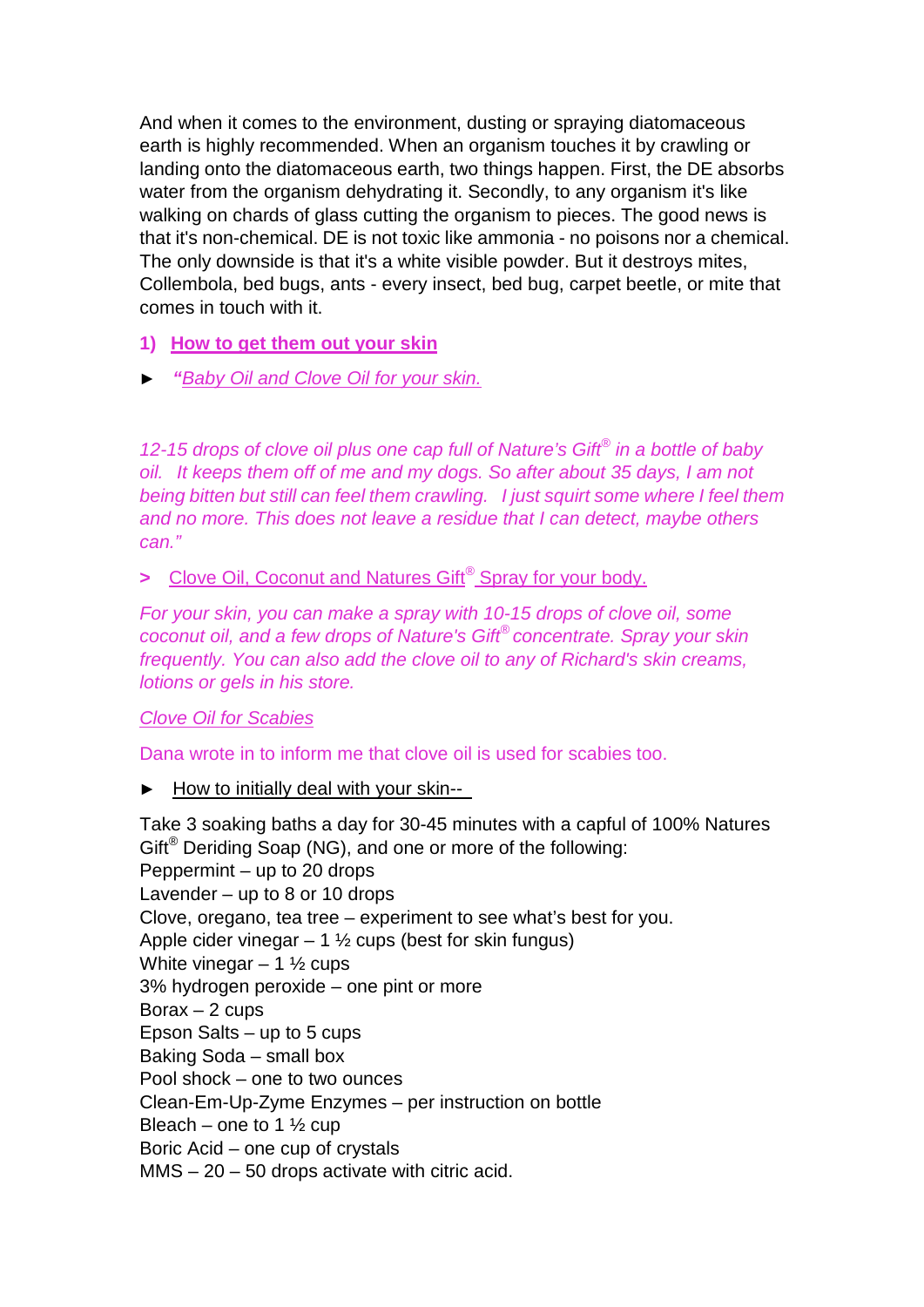Many of these can be mixed together, however vinegar, peroxide bleach, and baking soda you need to be careful what you mix them with. See my book, "How to Get Your Life Back from Morgellons, Chronic Lyme and Other Skin Parasites" for more detail.

Tip: When adding the essential oils, first add them to NG concentrate and then to the bath water to keep the oils from floating on top of the bath water.

Skin Care: While some report success without taking baths, I highly recommend using the bathtub with Nature's Gift<sup>®</sup> (NG) Concentrate and a disinfectant--use a few drops of concentrate as a shampoo. After bathing for 30-40 minutes:

- 1. shower with bar soap and blot dry.
- 2. Apply Beauty Forever Xfoliant cream, massage in, and wipe with damp cloth.
- 3. Apply Diluted Debriding Soap and let dry
- 4. Apply cream or gel of your choice NG debriding cream Beauty Forever Revitalization Cream Claudia's Dream Cream w lavender NG debriding cream with cedar MSM Gel (Regular or Super (with diatomaceous earth, NG concentrate).
- **>** How to kill organisms and keep skin fungus from spreading.

Use the debriding soap in your bath along with any of the disinfectants listed above. For skin fungus, use either 8 or 10 drops of oregano oil or a cup to a cup and a half of apple cider vinegar.

# **2) How to get them out of your environment**

*Cost effective ways of dealing with mites in the home and what works.*

► Disinfecting the organism from your surroundings has always been a challenge. I've always recommended ammonia as the first and least expensive choice. However, it's not ideal because of its odor and neuro toxicity. Boric acid has been also used but doesn't seem to be a favorite.

► *"I couldn't get the cupboards clear in my little apartment, and I used nuvan strips and after 3 days they are mite free." Robin Alternatively, use menthol crystals.*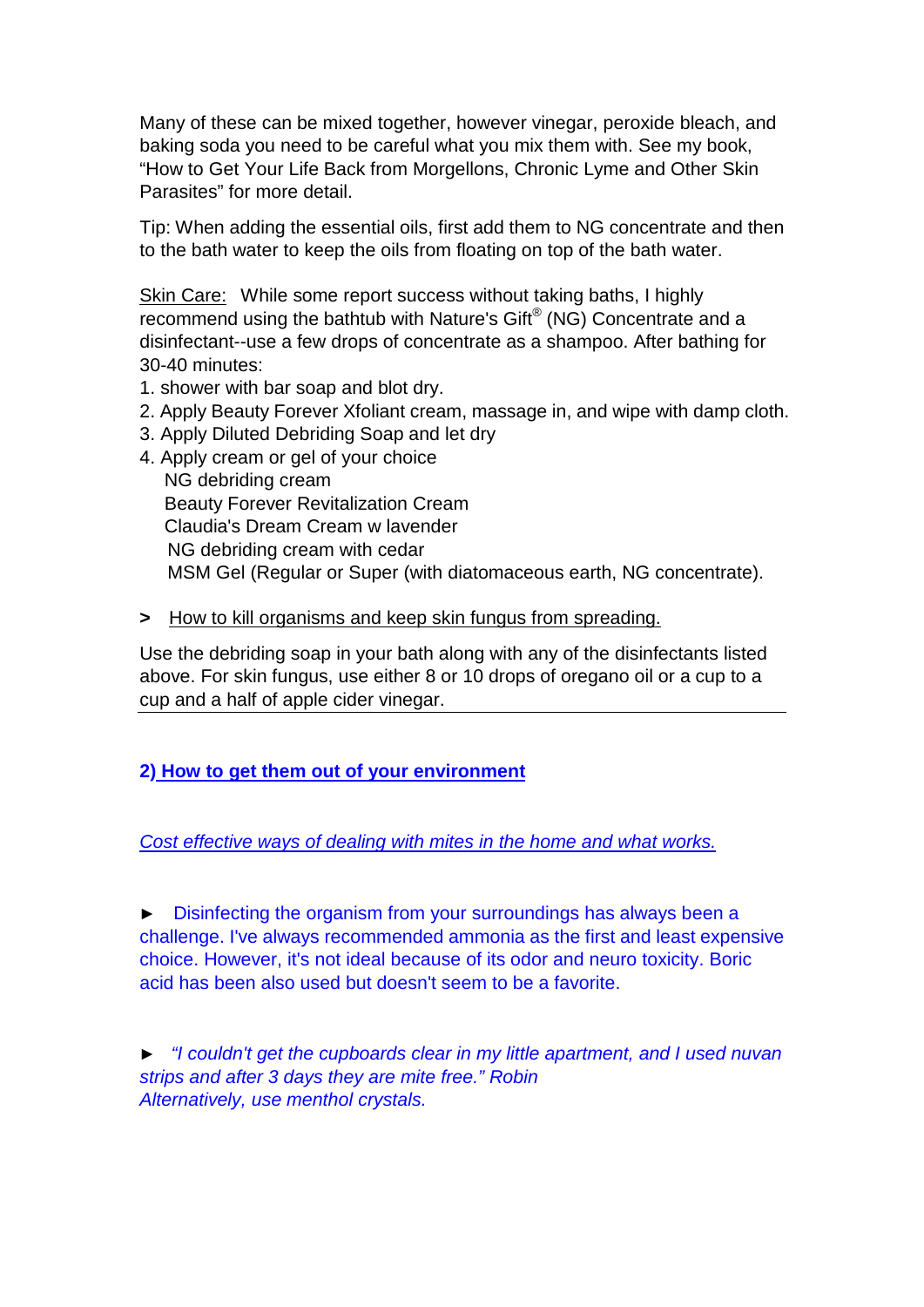►"Remeber to put vinyl zippered covers on mattresses, box springs and pillows. You can also put novan strips inside the vinyl mattress covers on the bottom and they will kill anything in there. It makes a huge difference." Robin Alternatively, use menthol crystals*.* 

# Chlorine as a disinfectant

► I don't recommend using anything with chlorine as a disinfectant other than for putting in the laundry or disinfecting your bathtub or shower - -not for anything else. If you have a Jacuzzi, using the wrong disinfectant could damage your Jacuzzi and void your warranty.

# Resistant Mites

► *"It takes an incredible amount of energy and persistence to overcome resistant mites. It's important to be diligent and totally persistent.*

*Generally, things like pine sol, Lysol, or alcohol does very little. If ammonia works, consider yourself lucky. With resistant mites it's important to rotate products. I ended up using the triple pesticide and permethrin 10% spray. The triple pesticide is explained in Chapter III of Richard's book "How to Get Your Life Back"(2) It's three ingredients are Onslaught, Exponent, and IGR mixed together." Robin*

► *Mites hate Clove Oil*

*I have recently found that mites hate clove oil.* 

**Roxie writes about ammonia and clove oil.** 

► *"I was using the ammonia you recommended to disinfect my house, but the more I used it, the more my house smelled. I have all oak flooring and lots of woodwork in my house, the ammonia was removing some of the finish. I tried a sulfur mixture but was worse than the ammonia.*

►A Natural Solution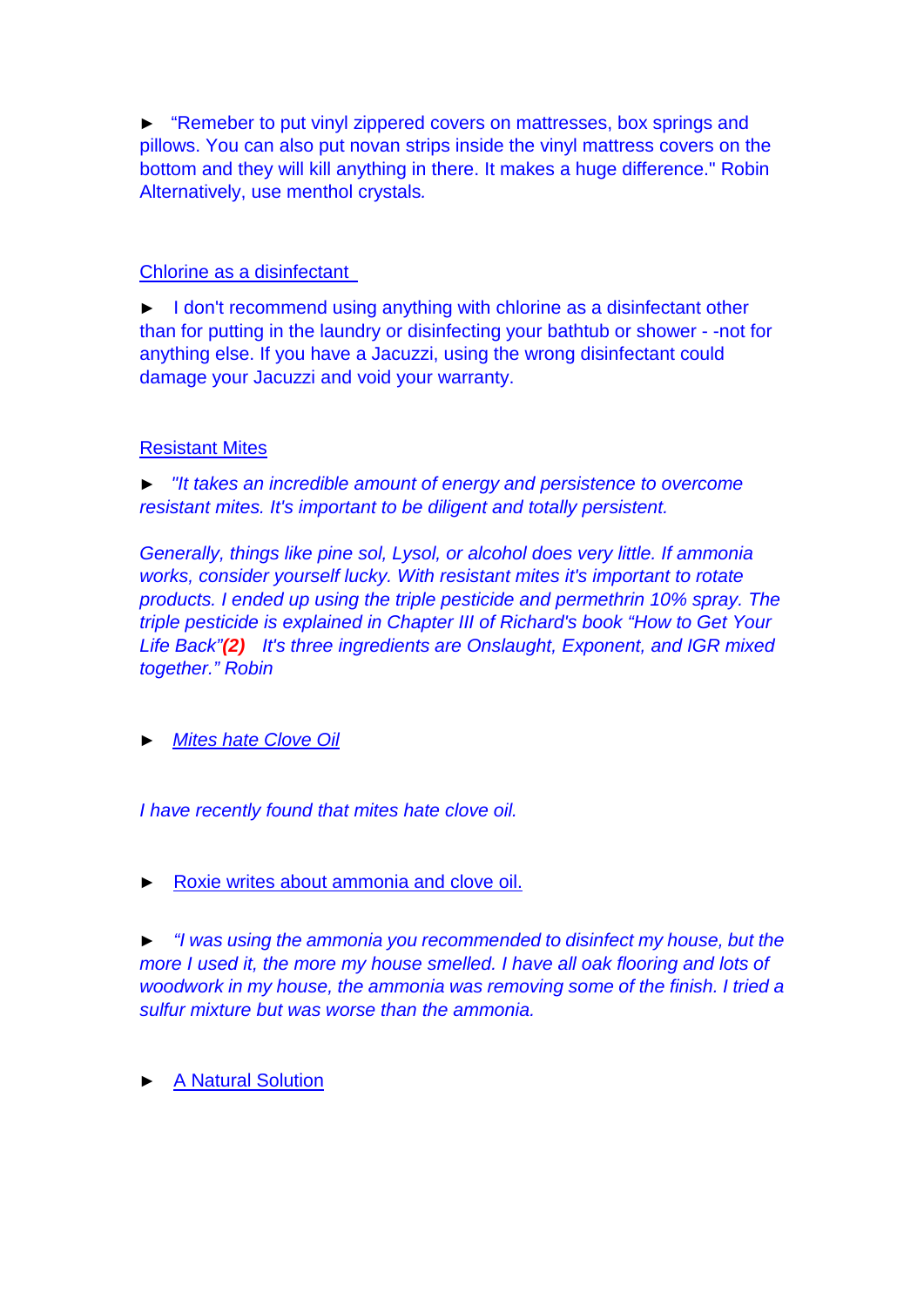*"I was searching for a natural product to use and found clove oil kills these mites, along with vacuuming and dusting with lemon pledge. My house smells better and the mites are getting less and less."* 

►Clove oil solution that does not leave a residue.

*"I had to experiment and found that 40 drops of clove oi is enough to get rid of the mites, and not leave residue. Just a light spray is all you need. One quart of the diluted solution does my entire house which is 2300 sq ft.* A *light spray on my furniture, which is leather, and 2 or 3 sprays in the room. I close the door*  and go to the next room with 2-3 sprays per room. I use this every night when *they are active."*

## *Richards handy hints -*

*► Clove Oil and water solution for your home:*

*If you add the clove oil to 1/2 cap [of NG debriding soap](https://parasitestore.com/debriding-soap.html) the clove oil will be dispersed in the water when you add to the quart of water.*

## ►More About Laundry and Morgellons

Disinfecting one's surroundings and or laundry can be one of the biggest challenges. Initially, it was easy for me as I simply used ammonia and dusted my clothes with diatomaceous earth before wearing. I thought that would be the answer for everyone. But then I got reinfected several years ago and discovered that there are more resistant strains of these parasites.

The ultimate answer is to soak the clothing to be laundered in ammonia. Keep this in mind: It's not the liquid that does most of the work, it's the fumes (gaseous state). Eggs of mites have tiny vent valves and liquid can't penetrate whereas the fumes can.

1. Get a large tote with a cover – maybe 2' X 18" X 18"' high.

2. Find a way to put a barrier in the bottom about 1"' from the bottom – some kind of plastic screen supported by plastic block 1" rectangular by a few inches long to support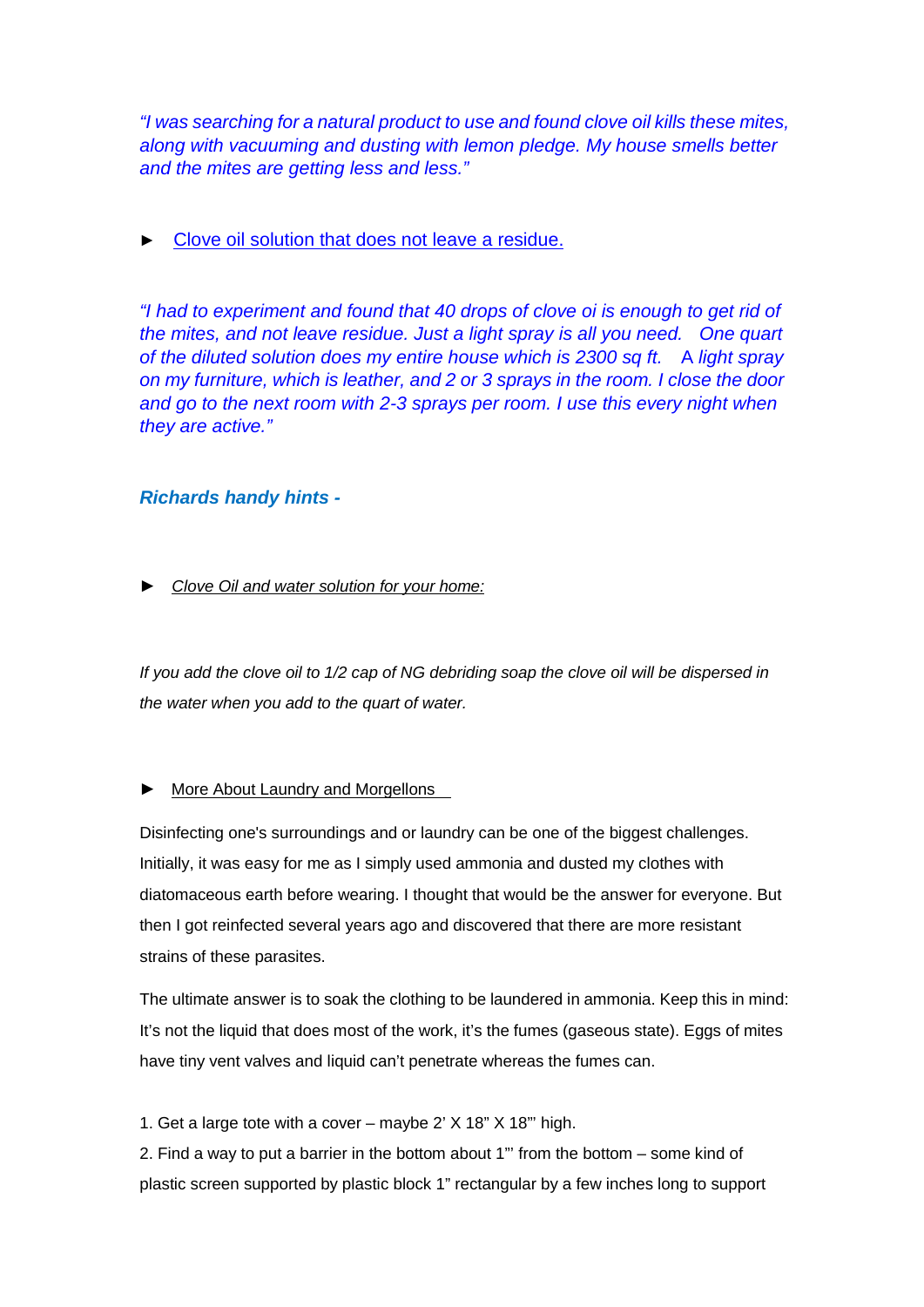the screen.

3. Fill the bottom with about ½" or so of liquid ammonia.

4. Add your clothing on top of the screen

5. Cover the tote and let sit with the fumes for several hours – experiment to find the best length of time

6. Prepare your washing machine

a. add one or two cups of borax

 b. add in your laundry treated with ammonia fumes (be cautions when opening the lid to the tote as the fumes may be quite strong.)

 b. add 6 or more drops of clove oil to a cap full of NG laundry soap and add to the washer

c. add a cup of ammonia – optional

 d. add in one to two ounces of Clean-Em-Up Zyme Caution: enzymes are live organisms, do not add ammonia, bleach, or any other disinfectant as they will destroy the enzymes

d. start your washing cycle

7. When dry transfer laundered laundry to the dryer

8. Add 8 to 10 drops of clove oil and or peppermint oil to an absorbent article of laundry

and put in the dryer

9 Add 1/3 to ¾ cup of ammonia to another absorbent article of laundry and put in the dryer.

10.Set your dryer for long hot cycle.

11 When dry, transfer to large zip lock bags and store with menthol crystals until needed. Note, if your hands are a source of organisms, wear disposable gloves while removing the laundry from the dryer and transferring to sealed bags.

#### A note on dryer sheets

An old stand-by was to use Bounce Sheets or the equivalent in the dryer. But when you check the ingredient of these sheets you'll find that they are highly toxic and can contribute to all kinds of health problems.

#### Question about pilling in clothing:

My clothes are outta control with these little Cotton balls with little fibers, how do I get it out of my clothing?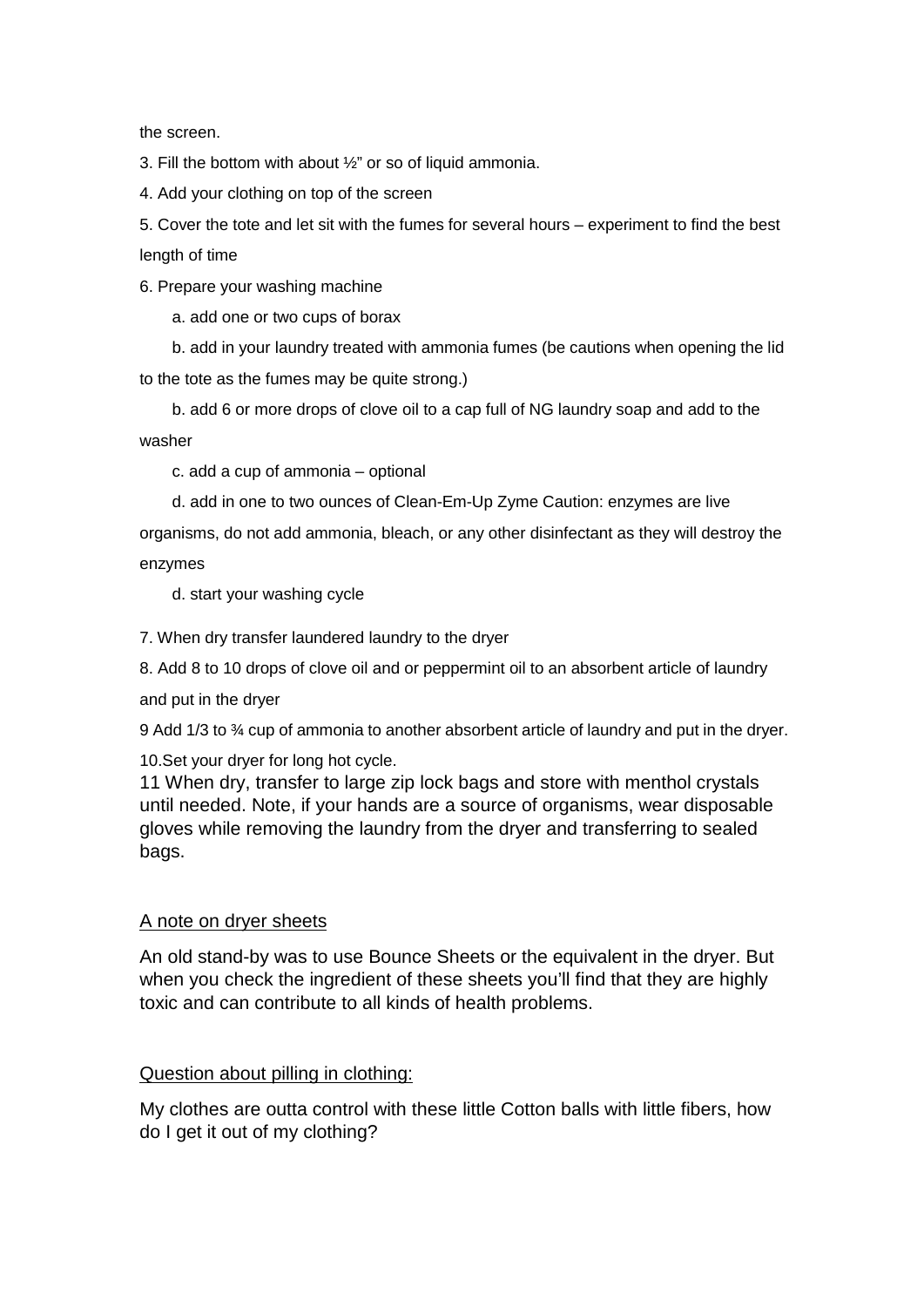## Possible Solutions:

► Use a lint roller to clean the debris off your clothes. Disinfect the dryer with ammonia—see section above re laundry.

► Invert your clothes and dust with Diatomaceous earth or spray with ammonia and then turn right side out.

► You can also try MMS Miracle mineral supplement in your washer but not with ammonia. Use one or the other but not both.

► AntiMicrobial – A new product in our store, SafeGuard 90 AntiMicrobial, may provide more results. Four ounces is added to 10 to 12 pounds of dry laundry in the washing machine. The AntiMicrobial attaches to the fibers of the clothing, towels, sheets, and so on. When it dries, it forms carbon spikes, 1/1000 the thickness of a hair. Any microbial organism that touches it is perforated and destroyed. That's viruses, bacteria, protozoan, and fungi. Larger organisms such as carpet beetles, bed bugs, and mites are too large to be destroyed, however, it's possible that these organisms might be destroyed right after being hatched. Experience will tell. Nonetheless, fungal organisms that often accompany mites and other skin parasites are destroyed. One treatment is usually sufficient for the life of your clothing/bedding. You can also spray your dryer with it.

► Hang your clothes in a closet and run the ozone generator for a half hour or spray them with the electrostatic sprayer.

# **Electrostatic sprayer has advantage over all other techniques to effectively clean your environment of all skin parasite organisms.**

## **How it works:**

The environment is negatively charged. The electrostatic device sprays solution of positive charged fine particles that adhere to every part of every surface. No guessing, no missing. For instance, if you fog or spray a door know, the fog or spray will only wet the front surface that was sprayed. However, with an electrostatic sprayer, the spray literally wraps around the door knob and wets the back of the knob.

Since mites can have a gestation period for as long as 21 days, it's important to treat the area for 21 days straight. Spraying into ductwork intakes is also important to do.

Solutions, available in our on-line store, that can be used in the electrostatic sprayer are:

- ►Benefect an organic thyme-based disinfectant
- ►Clean-Em-Up-Zyme Enzymes do not mix with other solutions.
- ►MediClean Chemical Disinfectant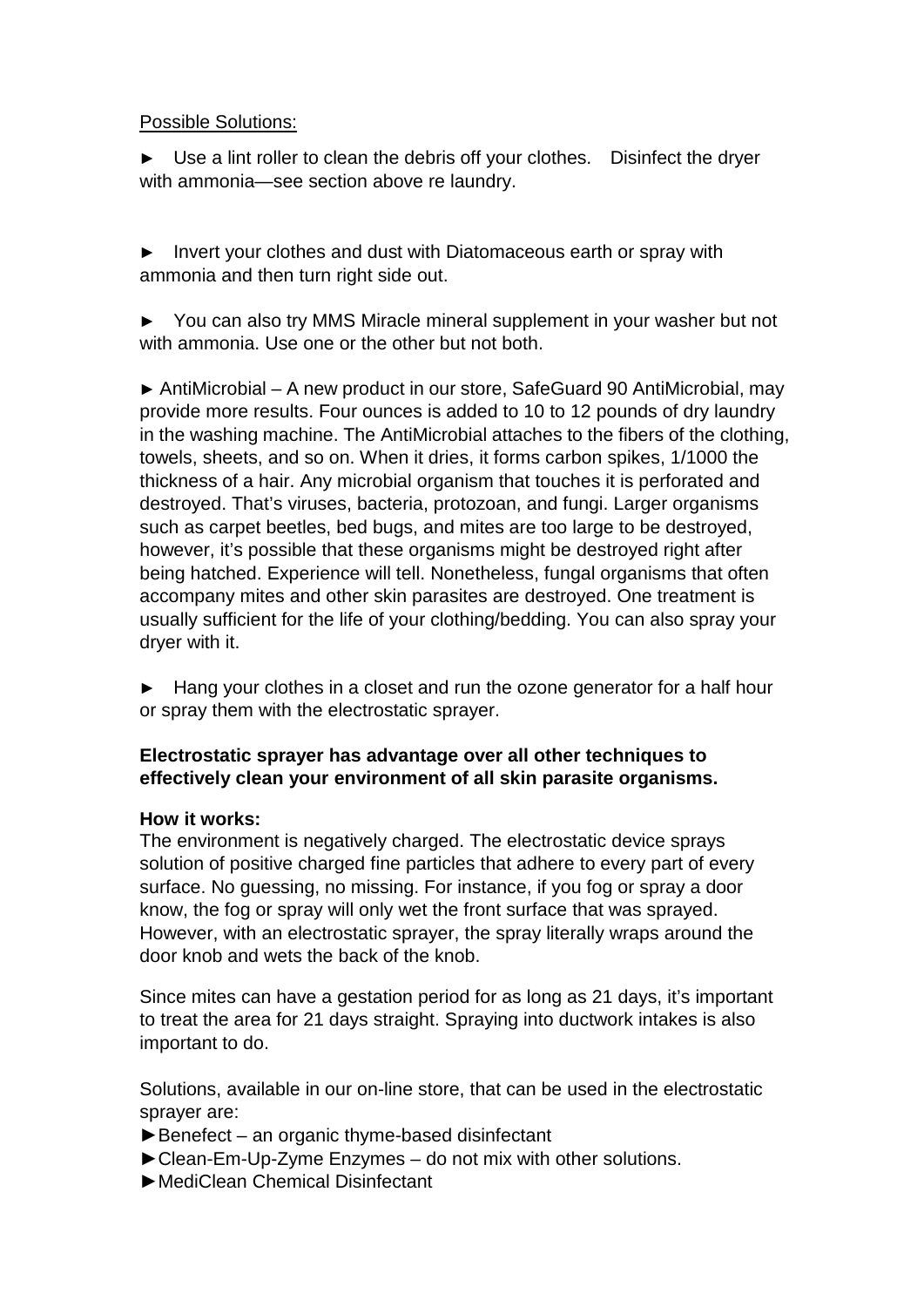►Surface Guard 90 Anti-Microbial. Note this can be mixed with any of the above disinfectants and per the previous explanation is only needed infrequently

# **Ozone Treatment**

Ozone Treatment can also be used in the home. The ozone unit produces 5,000 mg/hr and is good for 500 square feet. For larger spaces, use multiple units and space them apart. Close windows and doors when using. Set the timer of ½ hr on, one hr off, ½ hr on, one hr off, and ½ hr on and then off, After 15 min open doors and windows to clear the ozone. Because the gestation period of some mites is 21 days. It's important to repeat the treatment daily for 21 days.

## **Automobiles**

Many automobiles have been abandoned or discarded because the infestation could not be removed. Treat as follows:

► Every automobile has a cabin filter in the circulation ventilation system. The fist thing to do it to have this filter changed. It's often located behind the glove compartment. Youtube videos are available to instruct you. I suspect failure t to change this filter is the main reason why most autos can't be disinfected.

► disinfect with ammonia by spraying under dash board, under seats, console, dashboard, seats, safety belts, doors, head liner, steering wheel and column, floor area around petals 20 minutes before getting into the car for the ammonia odor to dissipate and after you get out of the car.

► disinfect air circulation system by setting to recirculate and spray into the interior intake until you smell ammonia coming out of the vents. Alternatively use:

► Ozone can also be used in your automobile for 21 days. Although some use it for up to an hour at a time, it's not recommended for more than 15 minutes on, thirty min off, 15 on, thirty off, 15 on and the off. Have the internal circulation system on during the treatment so the ozone will go into the duct work.

► Electrostatic Sprayer is the fastest and quickest way to disinfect. It takes about ten seconds to point the sprayer in the general directions and spray with the fan on the air circulation system on. Again, when you get out of the car and a minute or two before you get in to drive the car.

## **>** Different approaches that work for different people.

Laundry is a challenge and here are some approaches that work for some people. Which ever one you try, treat your clothing with Surface Guard 90 Anti-Microbial by adding 4 oz of the ready to use material for each 10 to 12 pounds of dry clothing with any of the following approaches. Remember, you only need to treat your clothing one time with the Surface Guard 90 antimicrobial.

*►"For resistant problems with laundry, I created a soap that works great for me after many failed attempts. I use an empty bottle of NG shampoo*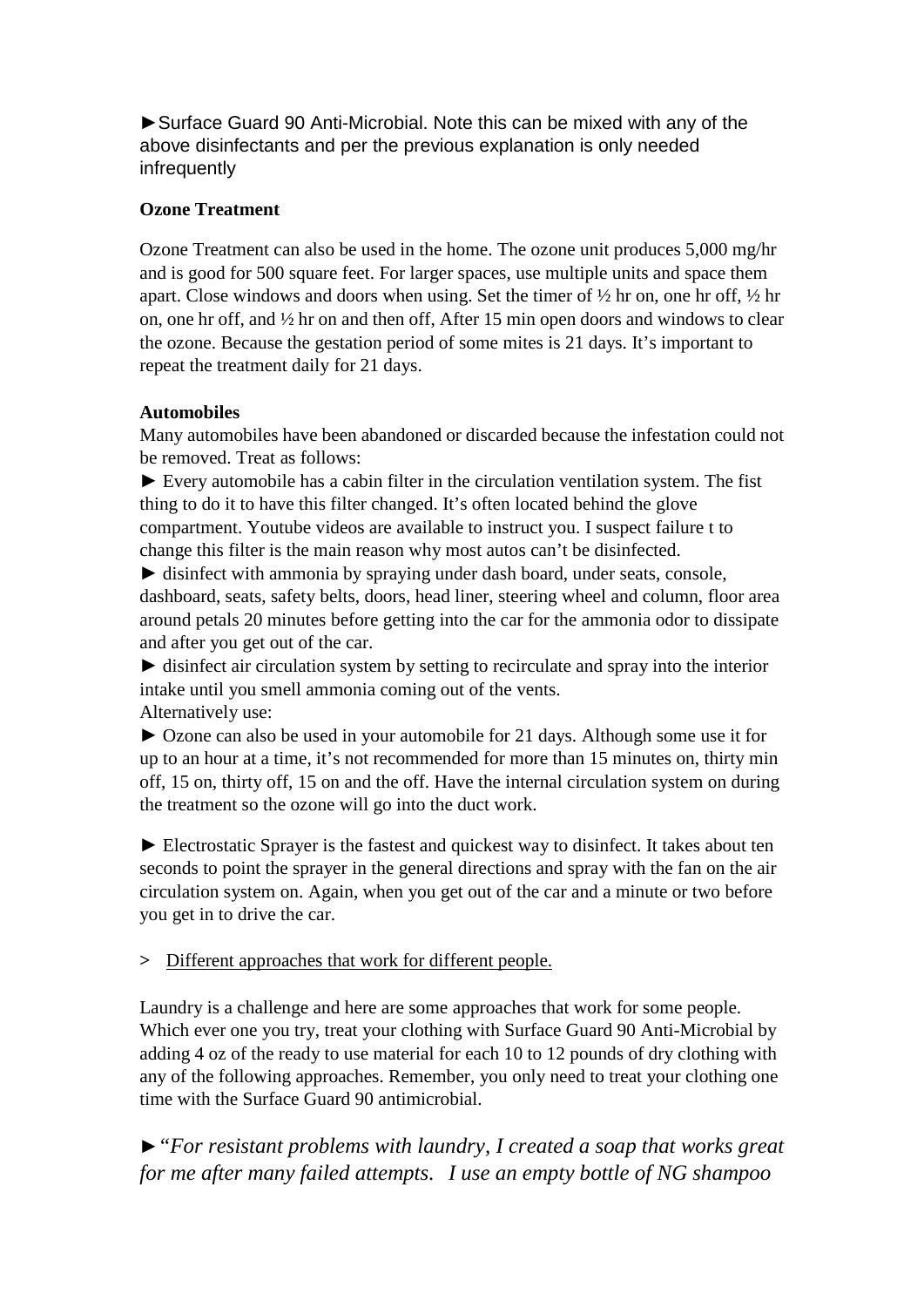*and the base of the soap is Dr Bronners hemp castille-any kind (fill almost halfway.) I add 15 drops lavender, 15 oregano, 5-10 black cumin, 15 clove, 15 tee tree, a squirt of Super MSM gel, a capful of NG 50 percent concentrate, a splash of witch hazel, and fill up the rest with Fabuloso.*

*Yes, it's a bit complicated, but you can always tweak it if you don't have all the essential oils. Lavender, clove, and oregano are important. Black cumin is a GREAT anti-everything, but a little more expensive. Substitute peppermint if you like, peppermint is also a disinfectant."*

*►"I've been putting diatomaceous earth (food grade) into my loads directly on the clothes about 3/4 cup to start. I soak cycle the load with also 1/2 dropper of peppermint oil, pco choice capful (concentrated cedar oil made for outside bugs), and a capful of Fabiossa. Then when the soak cycle is complete, I run the wash cycle with only a capful of Nature's Gift® laundry soap. It is awesome. I also am not afraid of my clothes any longer. I hope this idea is of some use."*

► *"I have been able to fully clean laundry successfully. I only do laundry every two weeks. I have 2 large plastic bags, one for clothing, one for sheets and towels. I keep them sealed. When its laundry time, I put arm and hammer packets and a cup of borax too in hot water with extra rinse and spin. I saturate a hand towel with ammonia and put it in with the clothes to be dried. After drying, everything goes into large clear plastic bags, sometimes they get put away most times they stay in bags even in drawers I have never been infected by my laundry. I also sleep in silk sleep sacks I have a few and I use them for 3 nights only shaking them in my bathtub daily then put in plastic bag till sleep time, if I am having a bad night I also use lint roller the sleep sack goes over clean sheets I have a synthetic comforter same one for years and I wash it every other laundry time.. All the soaking and craziness seems drastic. I got all my tips from your site and they work. Borax is KING!*

► *Washer: I found that I had to increase the ammonia - I use a full two (2) cups with the wash and soak for an hour. I placed magnetic timers on both washer and dryer so family members can tell at a glance "where we're at" and not mess with the protocol.*

► *Dryer: I found adding a full cup of ammonia to the dryer more effective. Also, please hurry (30) minutes before the end of the one-and-a-half hour cycle.*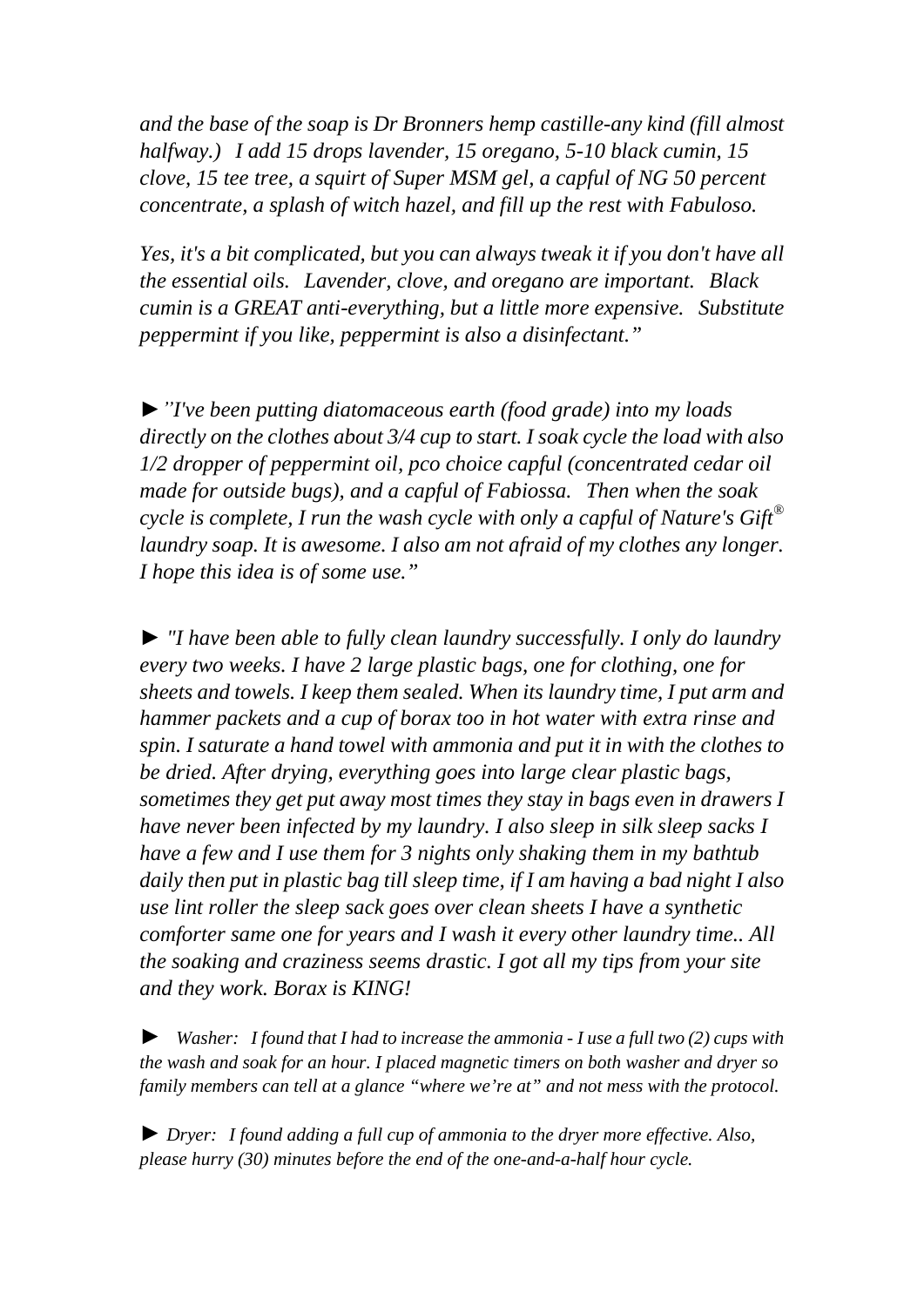*Although annoyingly time consuming, the rolling process for clothing is very effective and made for a far more comfortable and peaceful day, therefore, worth the extra effort.*

► *I would have killed myself if it wasn't for Cedarcide PCO. I was putting 1 gallon of ammonia in each wash and it did nothing.*

*I use a good sturdy plastic tote with a tight-fitting lid. I put approx. 8 gallons of cold water in the tote and 1-to-11/2 cups of Cedarcide PCO. Stir it well. It needs to look like milk and smell strongly of cedar, so adjust as needed.*

*Soak clothes, bedding, and all clothes in it for 1 hour.*

*Wring out the clothes and put in washer on the cycle and water temp for the clothes and then dry like normal."*

## **Bedding**

*"It's important to wash bedding daily. Presoak in your washer with a cup of ammonia, spin to empty the washer, then wash with 1/4 Cup of* [Clean-Em-Up](https://theorganicskincare.com/collections/disinfection/products/clean-um-up-zyme-super-concentrated-enzymes-9-oz)  [Zyme](https://theorganicskincare.com/collections/disinfection/products/clean-um-up-zyme-super-concentrated-enzymes-9-oz) *or 1 tsp of Clorox powdered pool shock, and a cup of borax. Caution: do not use powdered pool shock with ammonia as it will create deadly chlorine fumes and do not mix enzymes with any disinfectant as enzymes are live organisms and will be destroyed by the disinfectant. .*

*In the dryer use a spray of peppermint and clove oil on dryer sheets and dry everything on high for 1.5-2 hours. Also add in about 1 to 1.5 cups of ammonia.*

*keep clothes from getting reinfected by putting in zip lock bags or airtight containers."*

## **Opening Stored Boxes**

Robin, my Sunday co-host had gotten her life back and had basically forgotten what it was like to have been infected. It was Christmas time, and she opened a box of Christmas Ornaments that had been stored 3 years prior and "bang" it was Pandora's box which ended up reinfecting her and spreading throughout her three-story house before she realized what happened.

How can you keep this from happening to you? First, don't open the box but instead slip menthol crystals or Nuvan strips into the box – wear gloves that have been sprayed with an essential oil like clove oil so nothing can hitchhike on the gloves. You might even apply NG Skin lotion to your arms and not massage it in. Also you might wear googles to keep the organisms from going to your eyes.

Next, tape the box shut so no organism can escape and let if sit for three months before opening again.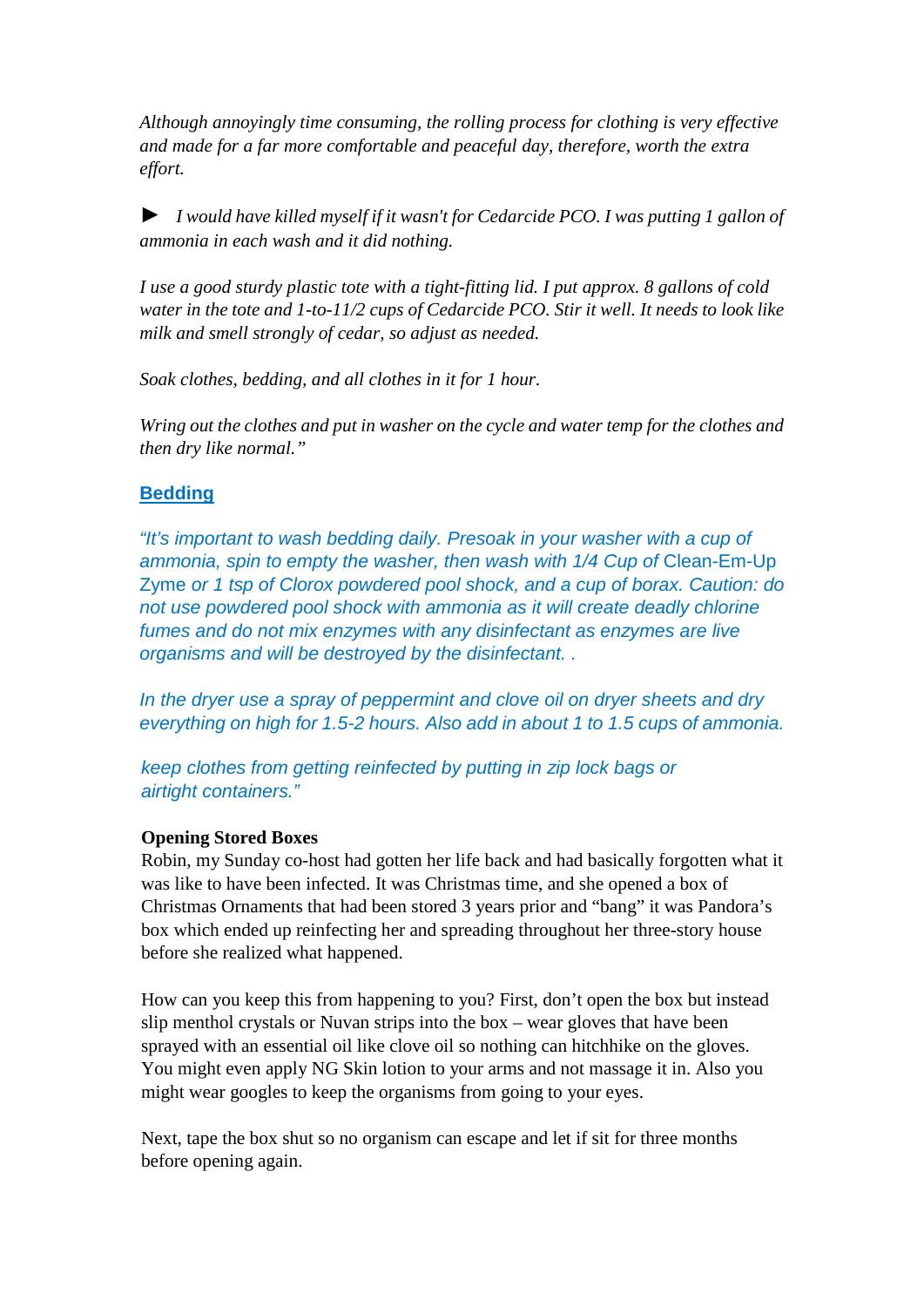Eventually, when you do open the box, wear gloves sprayed with an essential oil, and have a sprayer with enzymes, or Benefect, or Mediclean disinfectant to spray into the box as you open it.

Ideally, use the electrostatic sprayer to spray the contents.

#### **Furniture**

By the time most people suffering from skin parasites find me they have already thrown out thousands of dollars of furniture. But that doesn't necessarily have to happen if you can effectively disinfect the furniture.

Of course, if the furniture that you have is pretty much worn out, then why not get rid of it and replace it with folding lawn chairs and furniture until you get the environment free.

Otherwise, if the furniture has value, then the best approach is to use ammonia or one of our disinfectants or enzymes – Benefect or Mediclean. But rather than go the approach I did, which was to simply to use a spray bottle to apply the disinfectant, get the electrostatic sprayer. Why? Because it took me three months to realize the parasites had taken up residence in the tufted portion on the ends of my footrest. I never sprayed there. However, if at that time, I had known about electrostatic sprayers, I would have only needed to spray in the area and the spray would have found the parasites hiding in the tuft.

When you spray with the electrostatic sprayer, pull the couch or chair out away from the wall. Remove any cushions. You can put the cushions in a bag with menthol crystals or nuvan strips and tie the bag shut.

Spray the front and back of the chair or furniture. Then turn the furniture to expose the bottom and spray it. Don't put the chair or couch back against the wall but leave it about 8 or 10" from the wall.

Every day for at least 21 days, spray the furniture as done above. If there is netting on the bottom of the couch or chair, you might cut it out and remove it.

For the first few times you disinfect the furniture, wear gloves that have been sprayed with an essential oil like clove oil so nothing can hitchhike on the gloves. You might even apply NG Skin lotion to your arms and not massage it in. Also, you might wear googles to keep the organisms from going to your eyes.

## **3) How to support your immune system and build health**

1. Nature Gift® Multivitamin (formulated specifically for Lyme disease)

2. MaxOne Glutathione Accelerator--recent research indicates that Morgellons production is inhibited by glutathione. Boosting glutathione can dramatically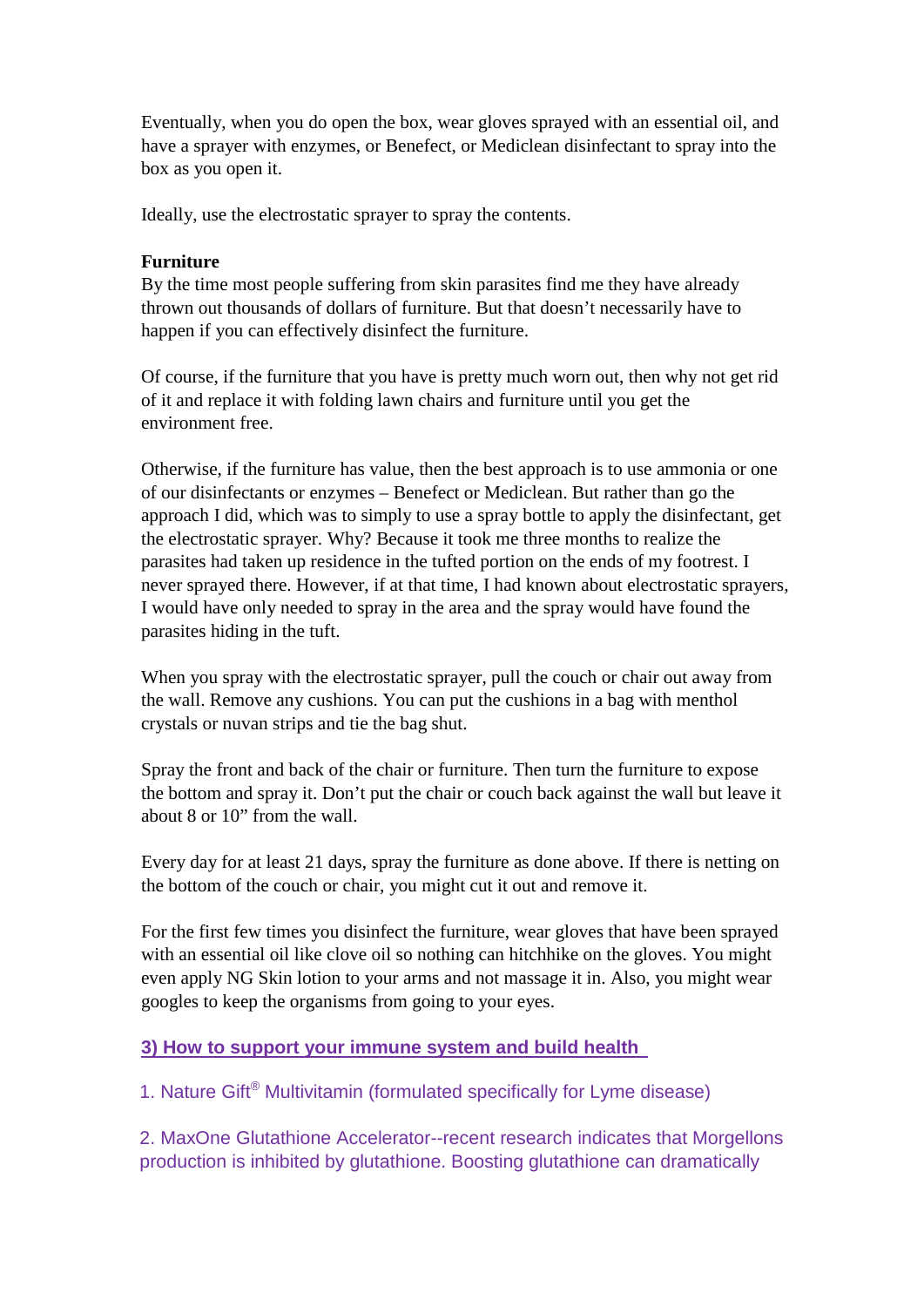helps reduce brain fog, fatigue, swelling and joint discomfort. Start with one capsule per day and go up to 8 per day if needed. Watch for detox reactions.

3. Garcillin™ (allicin) a natural anti fungal, anti-parasitic, anti bacterial, anti protozoan, and anti viral agent from our on-line store. Start with one per day and go up to 6 per day if needed.

4. Nature's Gift Ionic Minerals are completely bio-available, raise alkalinity, and balanced.

The above four items are available as the Pack of Life Pack in our on-line store at https://theorganicskincare.com/

If the mites have also been the vector for Morgellons, the Morgellons pack includes the above four items plus the following three items.

5.L-glutamine for intestinal health. It's the natural sugar for the mucosa to feed and strengthen them.

6. Ion is a soil-derived, scientifically backed mineral supplement that has been shown in lab studies to strengthen tight junctions in the gut wall, our firewall against toxins entering the body.

7. Nature's Gift® Chitosanase Enzyme Formula is a blend of systemic enzymes to break up chiten (the building blocks of all fungal organisms} and biofilm which almost always is an issue with Morgellons.

8 Boron – said to be the natural antidote for Morgellons approximately 30 mg/day total.

8 Serracor NK Systemic Enzymes to assimilate fibrin found in organs and other parts of your body.

9. MSM capsules to replenish organic sulfur that is depleted by Morgellons.

10. Calcium Decylex as a inhibitor for fungal growth.

All supplements in this protocol are available individually or in a monthly pack:

10. Lufenuron is a pet medication available in pharmaceutical grade. The purpose of lufenuron is to inhibit the production of chitin which is what the shells of insect eggs are comprised as well as their mouth parts. Lufenuron does not affect existing chitin. That's where we use chitinase enzymes.

11. Nitenpyram is also a pet medication available in pharmaceutical grade to kill mites living in the skin. Nitenpyram is actually a medication for fleas and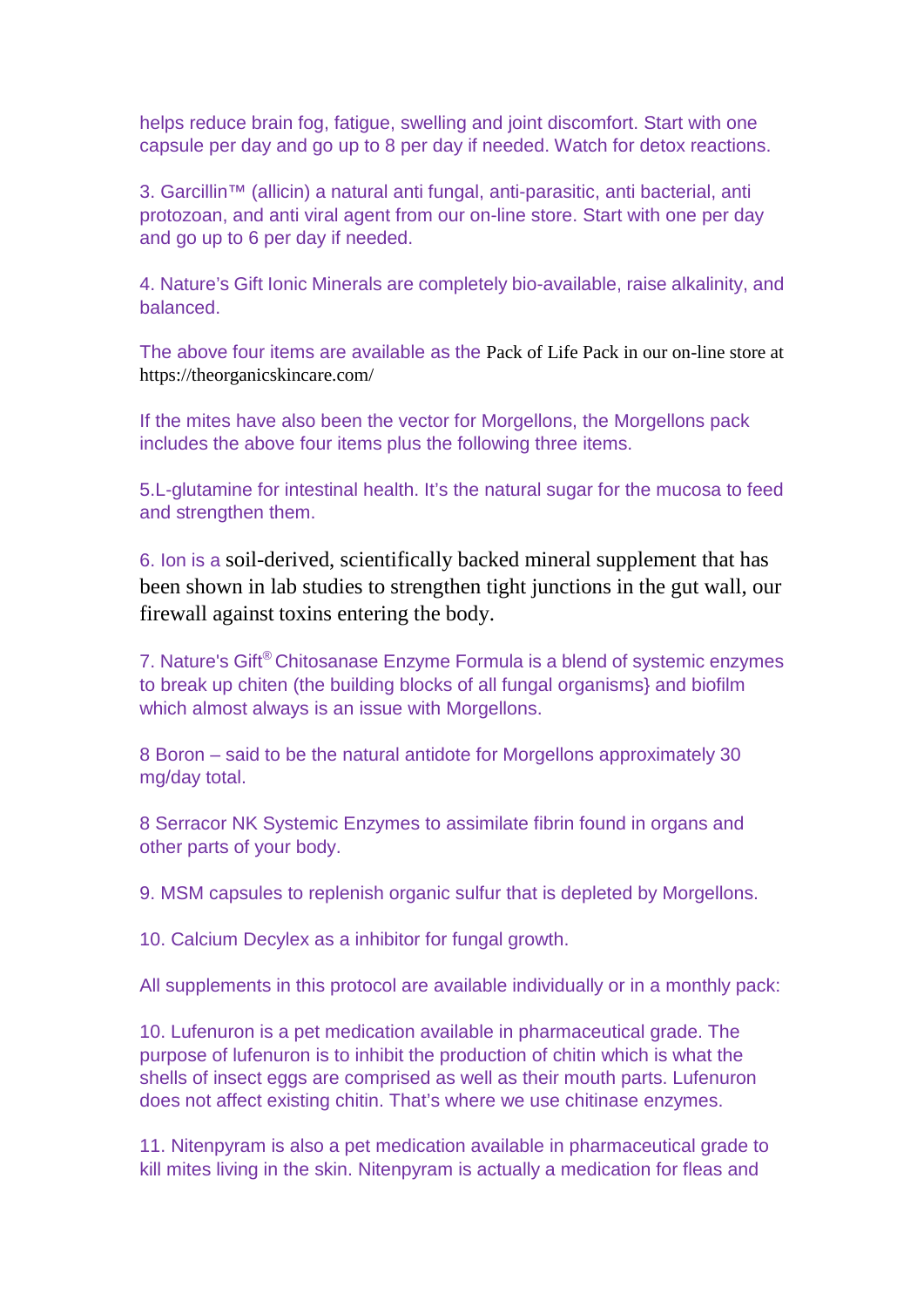after a year of testing, it's been found very effective for mites as well. One of the people who was fortunate to be in the testing group writes, *"I have been on Lufenuron and Nitenpyram for 8 days now . I have had open Morgellon sores for more than 2 years on head, neck, scalp. and other areas. Most of the "Morgellon scabs" have turned into real scabs after eight days. Dead, dried mites have been pouring out my skin for 7 days. They come out like dried corn meal on the surface of my skin. This is day eight and very little is coming out today. This seems unbelievable after 10 doctors and 2 years and tons of antibiotics. I feel the Nitenpyram is most responsible because I can feel a change in a short period of time after taking one. I have been using your products for almost 2 years now. Thank you"* Dennis

Lufenuron, and Nitenpyram, are available through [www.Shop4Morgellons.com](http://www.shop4morgellons.com/)

For the many with digestion issues, two digestive enzymes are available: Important: While probiotics are recommended for Morgellons, probiotics feed Collembola and therefore not recommended until your reach late Stage II of the diet.

Probiotics and Digestive Enzymes.

▶ Agro Relief also known as Gluten Relief Digestive Enzymes to be taken with food.

►Flouracor Digestive Enzymes with Pre and Probiotics. Not recommended for those with Collembola until they reach mid stage II of the King Diet<sup>SM</sup> Building health gut flora is best done by eating prebiotic foods. Read blog post Why Probiotics Are Not the Answer to Morgellons and Prebiotics Are 4/19/2020 at http://bestmorgellonscure.com/Blog-Prebiotics.html

Because skin parasites literally destroy layers of skin, two supplements are available to feed the skin:

 $\blacktriangleright$  Nature's Gift<sup>®</sup> [Skin Regenerator](https://parasitestore.com/shop/supplements/nature-s-giftr-skin-regenarator-and-digestive-aid-120-caps.html) blend of polyphenols which because of the ginger content is a potent digestive aid and facilitates the use of Garcillin.

►Organixx Clean Sourced Collagens which contains sources of collagen

#### **Other Options:**

**Baking Soda**: For Morgellons, to help raise alkalinity, add a teaspoon of baking soda to a glass of water twice a day on empty stomach as directed on the Arm and Hammer box. Since it has a lot of sodium, watch your blood pressure and fluid retention. You can add in the DE described above and take both at the same time. Note that NG ionic minerals is also alkalizing.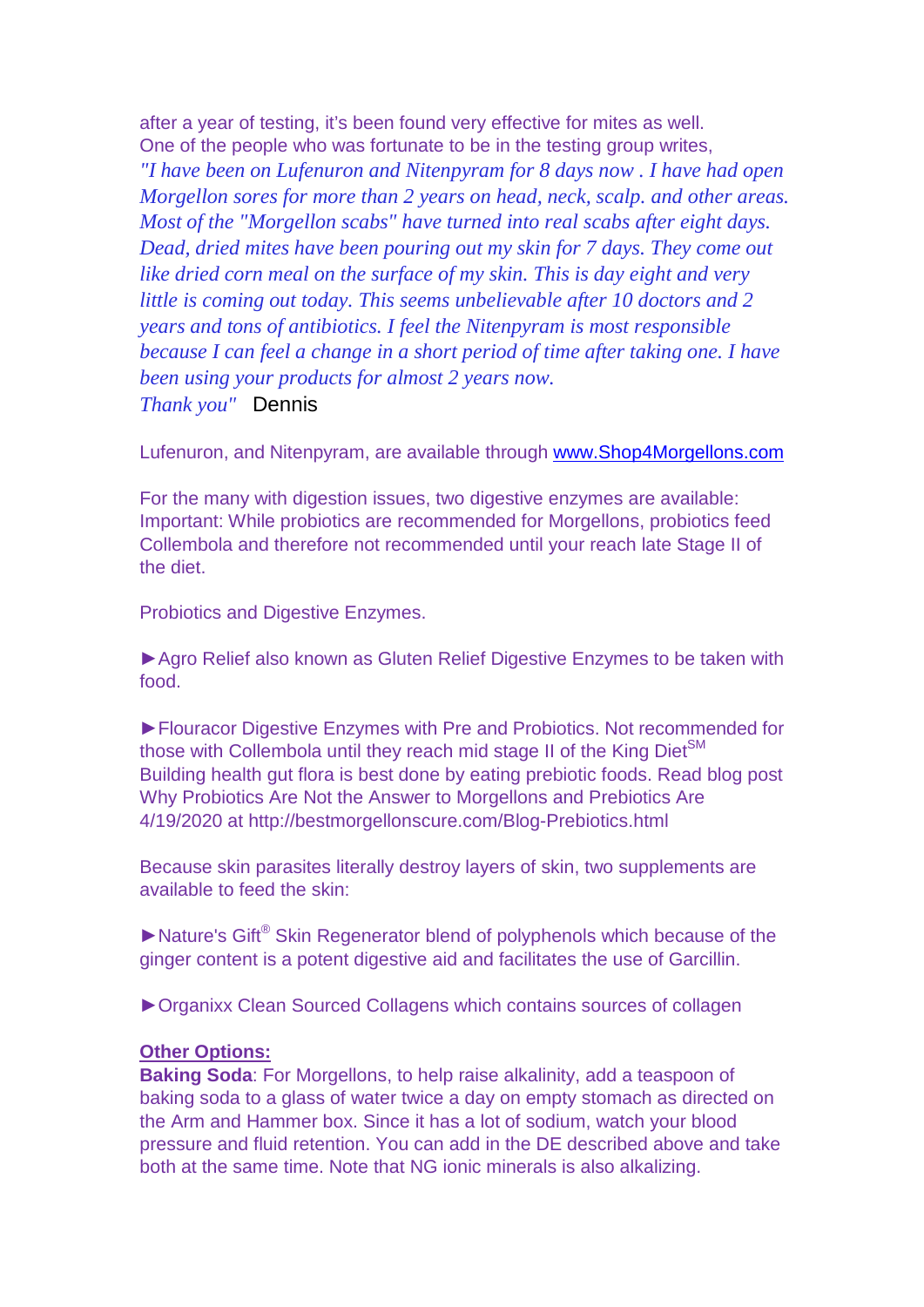**Food grade 8% hydrogen peroxide**, Start with 12 drops in a glass of water. (on empty stomach ...so first thing in the morning) three hours after a meal. Add 4 drops every day to the protocol until you reach 100 drops (1 teaspoon). Do not use chlorinated water or water with NG ionic minerals.

then taper down to:

- 1 teaspoon once every other day for 1 week
- 1 teaspoon once every third day for 2 weeks
- 1 teaspoon once every fourth day for 3 weeks

# **Warning: do not take at the same time as you take baking soda. Take them 20 minutes apart.**

## **Ingesting Organic Clove oil**

► Put one drop of Organic Clove Oil under your tongue daily.

# **DR. LEONARD HOROWITZ AND SHERRI KANE REPORT ON A REPORTED MORGELLONS CURE AND WHY SUFFERERS ARE NOT "PSYCHOTIC." (3) THE PROTOCOL ALSO CONTAINS CLOVE OIL.**

The best news we've heard about Morgellons is that a natural healing regime featuring six essential oils cured the horrible and perplexing ailment in several cases.

6x essential oils : Cinnamon bark and leaf, clove, oregano, lemon, red thyme and rosemary – all organic.

Three or six drops of each taken three times per day. The regimen is reported to have produced disappearance of the skin lesions within 48 hours, with long-lasting benefits seen, especially following months of daily use

## **This formula is available as the Morgellons Essential Oil Cocktail**

*It consists of* Equal amounts of Thyme, Oregano, Lemon, Cinnamon, and Clove Essential Oils

Start with 6 drops in a glass of lemon water, coffee, or lactose free milk without additives and drink. Do this three times a day for three days and then take a break for two days.

After two days, resume with 12-to 18 drops (eventually working up to 30 drops), add to a glass of lemon water, coffee, or lactose free milk and drink.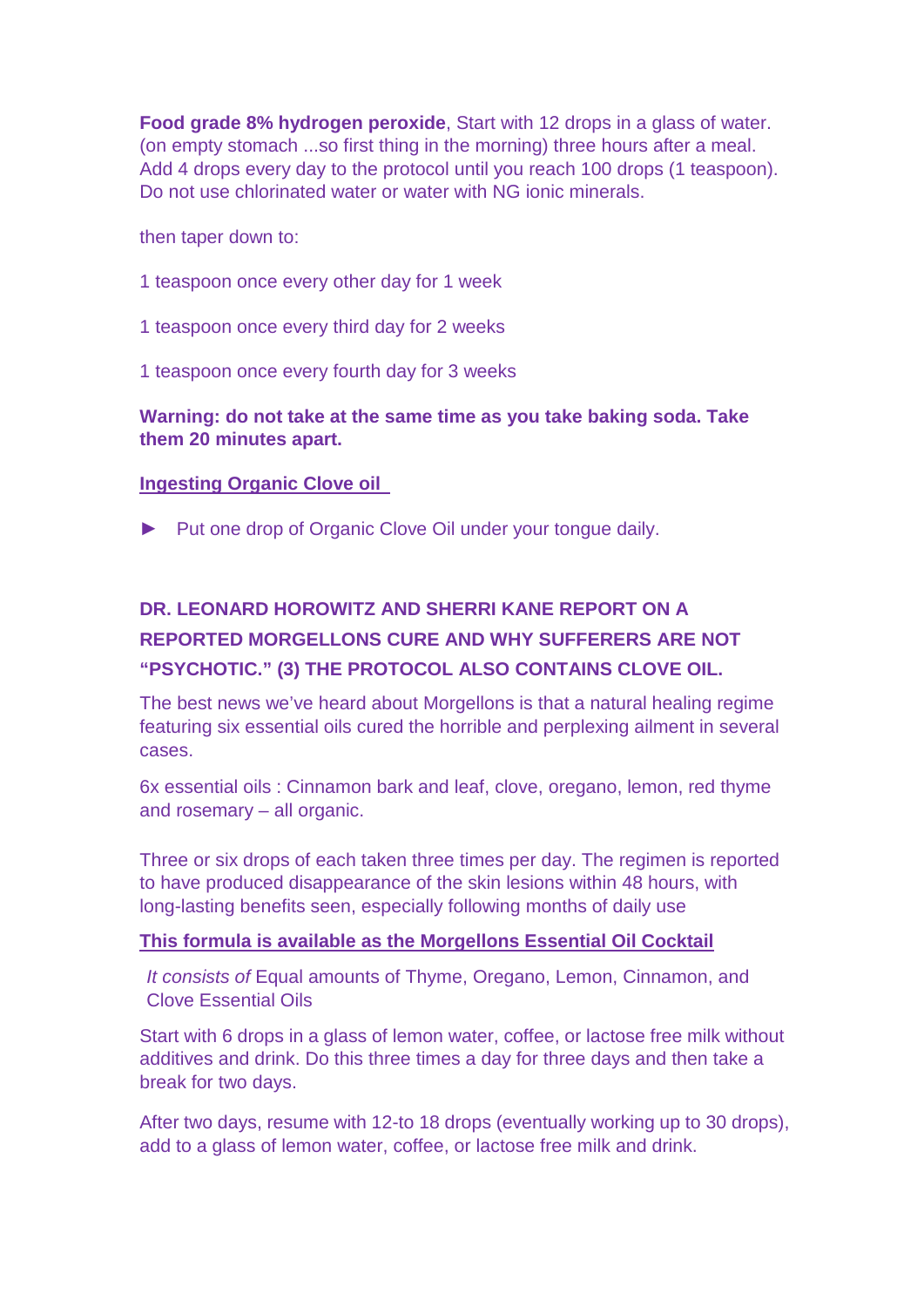Caution: You may experience burning from these oils as they are quite strong, so have plenty water to drink as a chaser. If you're not familiar with essential oils, taken like this, they are quite strong and taste terrible.

You may need to do this for up to six months.

**Please note** that the original formula has rosemary oil in it. Since rosemary oil can be a problem for those with Collembola, we have removed it from this formulation. If you are only dealing with Morgellons, you can purchase Rosemary separately and add 10 ml of rosemary to the 1.75 ounces of this bottle.

# **Use at your own discretion and risk.**

Use only under the supervision and guidance of a licensed health professional trained in the proper use of essential oils.

# **Intestinal Parasites also an issue with Mites and Morgellons**

In fact, intestinal parasites are the first thing you want to get rid of and it won't happen overnight. It will take a few months. Three things are suggested to do simultaneously:

1. Consume food grade diatomaceous earth as described earlier in this report

2. Consume Nature's® Gift Mouth Wash. Instead of carbon in charcoal form, this is carbon in liquid form. It cleanses the intestinal tract and most likely can pass through the intestinal walls into the blood stream for further cleansing. *80% of your immune system is in the colon and so cleaning out bad gut bugs is your key to empowering your immune system to work for you.*

3. Fenbendazole Dr. Luna suggests 24 capsules of the 444 mg size. He recommends taking one cap a day for three days and then four days off. You could order more, but he believes 24 caps is sufficient. Fen Ben is available at [www.Shop4Morgellons.com](http://www.shop4morgellons.com/)

**Detox Reactions are as a result of cleaning out the body of toxins and debris.** 

► **In overcoming all these challenges you will need to support your immune system and take powerful products to destroy the organism from within. When doing this it's important to:**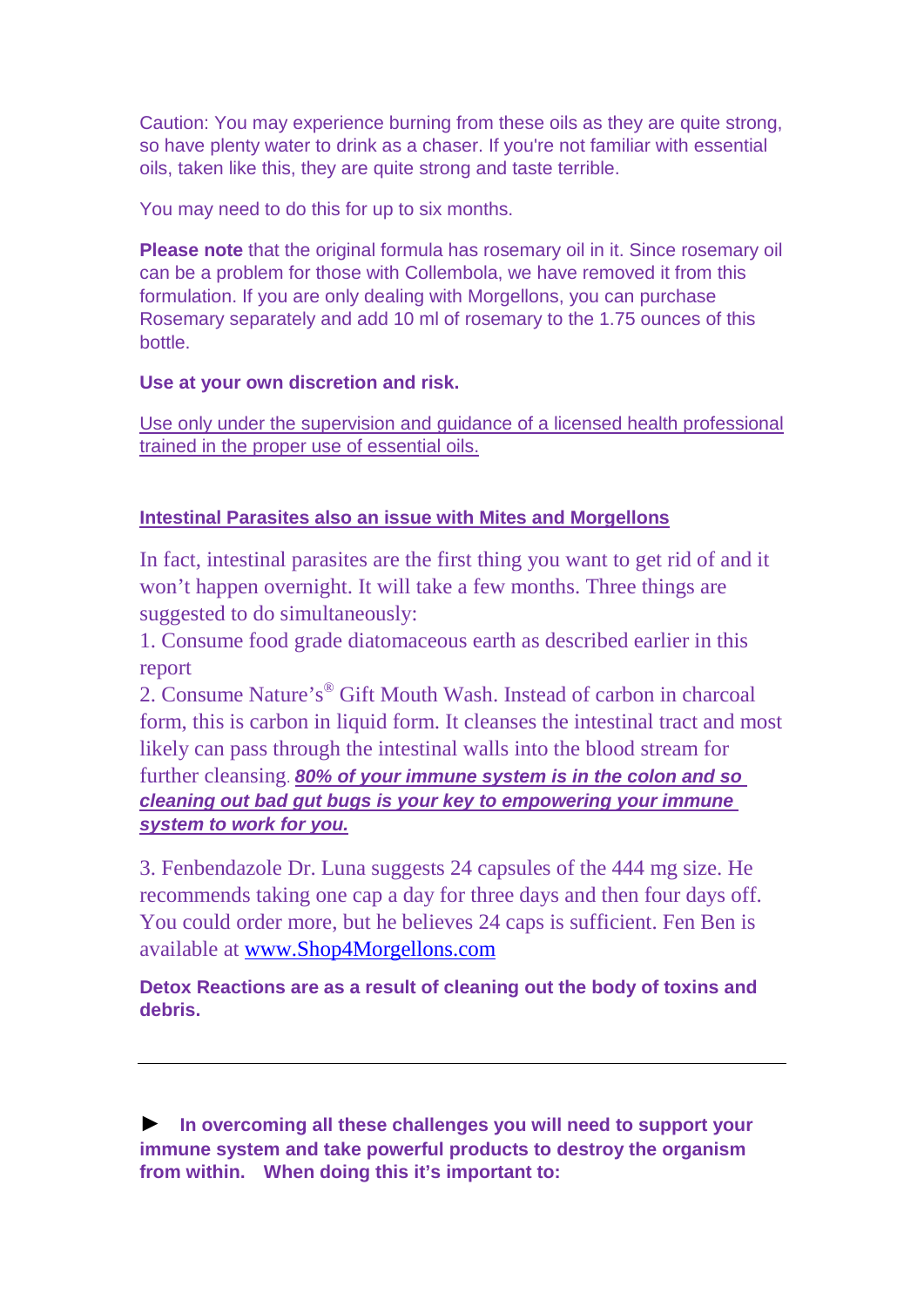**Whenever using supplements or meds like Chitosanase Enzyme Formula, MaxOne, GarcillinTM,, NG Mouth Wash, Diatomaceous Earth, or lufenuron and fenbendazole, you run a high risk of experiencing one or more detox reactions at some time while taking any of these supplements or meds.** 

## **What causes detox reactions?**

[Detox Reactions](https://www.bioray.com/news/post/understanding-a-detox-reaction.html) are no fun, but yet often necessary to make progress.

**UNDERSTANDING A "DETOX REACTION"** A detox reaction indicates toxins are being removed from the body faster than the main organs of elimination (bowels, liver, kidneys) can comfortably excrete. This often represents congestion in a bodily system.

Lyme disease was about to put me into a wheelchair around 2008. By adding [MaxOne,](https://theorganicskincare.com/collections/supplements/products/maxone%E2%84%A2-glutathione-accelerator-60-capsules) my symptoms decreased 95%. Around 2015, I took my first capsule of [Garcillin](https://theorganicskincare.com/collections/supplements/products/garcillin%E2%84%A2-capsules)<sup>™</sup> and immediately detoxed for the first time with extremely painful inflammation in my knee. It took two weeks for the inflammation and pain to go away. At which time I cautiously started taking Garcillin<sup>TM</sup> again. Detox reactions can be dangerous and threaten one's life in extreme situations. I only wish I had known how to minimize the reaction. But, I was taken by surprise. I had no idea that one tiny capsule of Garcillin™ would raise all that hell in my body.

Detox reactions are caused by a release of toxins such as pesticides, heavy metals, drugs, useless chemicals, and organisms such as internal parasites and other organisms. When they are released or cleaned from your body, they become waste and overtax the body's ability to excrete them. Ultimately, the liver pays the price.

Many have asked me what detox reactions are. Symptoms that may be attributed to a detoxification problem with the body often include the following: **(5)**

- Fatigue with sleep disruption and brain-fog
- Mood disturbance, especially depression, anxiety, fear, and anger
- Muscle aches and joint pain
- [Sinus congestion](https://www.sciencedirect.com/topics/medicine-and-dentistry/sinus-congestion) **(6)**, dark circles under the eyes, and postnasal drip
- Headaches with neck and shoulder pain
- Bloating and flatulence
- Irritable bowel, foul-smelling stools, and dark urine
- Weight changes and [loss of muscle tone](https://www.sciencedirect.com/topics/medicine-and-dentistry/loss-of-muscle-tone) **(7)**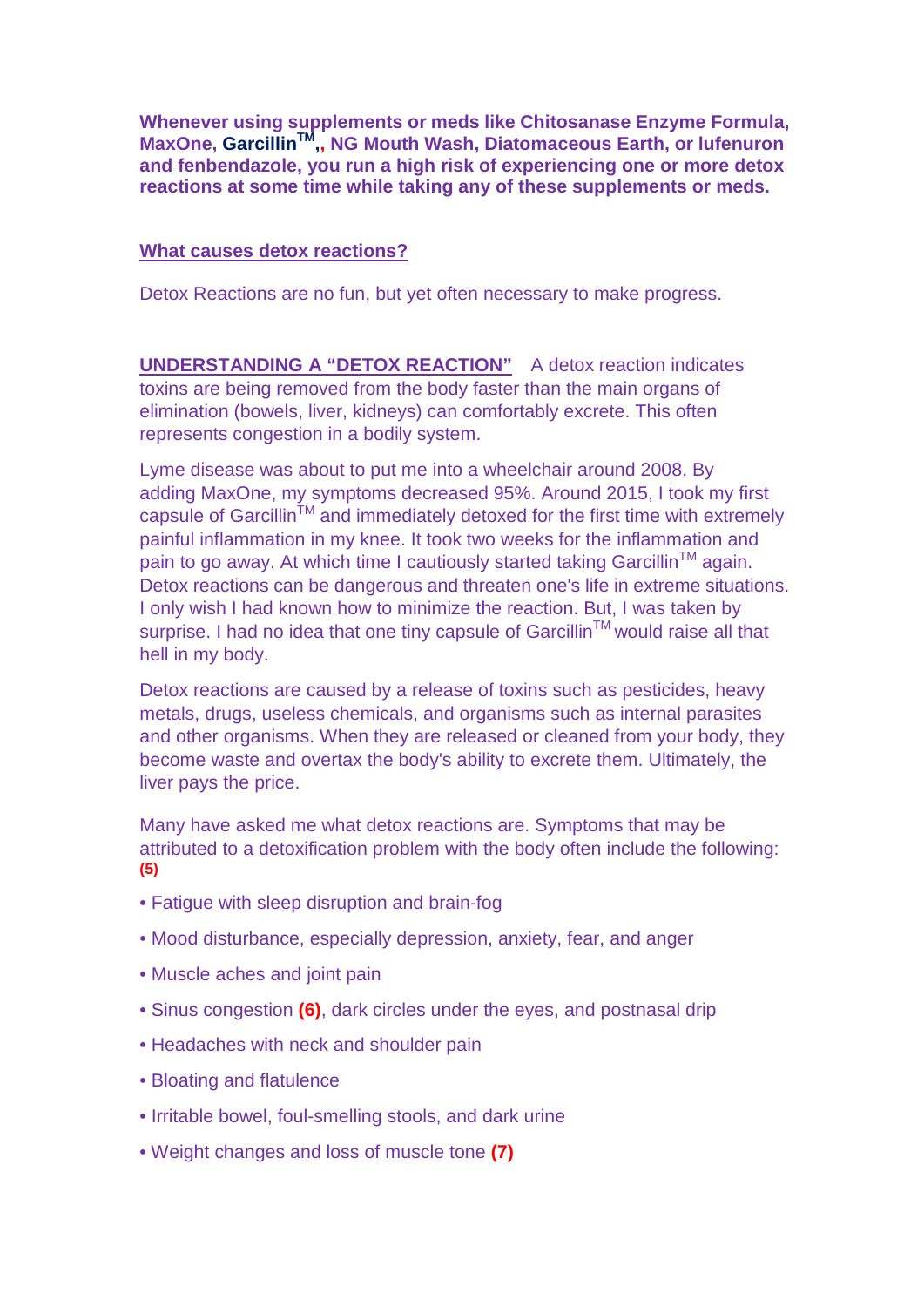- Heartburn, recurrent colds, and persistent infections
- Infertility and low libido
- Premature aging and weakness
- Fluid retention and excess weight
- Rashes and canker sores
- Bad breath and adverse body odor"

## **Detox Reactions Typically Experienced with Morgellons Sufferers.**

- . Rashes
- . Brain-fog
- . Anxiety
- . Fear
- . Anger

It can be a challenge to figure out if you're having a detox reaction. However, I would suspect that these symptoms typical with **[Morgellons](https://bestmorgellonscure.com/)** would be multiplied many fold during detox.

But what happens to cause this? **(8)** "The vast majority of these toxicants all have the ability to poison the mitochondria in your cells, which can lead to fatigue, obesity, diabetes, and other chronic problems. " And goes on to say, "Your digestive system is the main place where your battle with toxins and toxicants takes place. The intestines are faced with myriad toxic compounds and nutrients and must try to limit the absorption of toxic compounds, while still encouraging absorption of nutritional compounds."

What does this mean? "the toxicants are all mitochondrial poisons, which limit your ability to produce adenosine triphosphate (ATP), the cellular currency that powers the body. The production of digestive enzymes takes a huge amount of energy, and in toxic bodies there is often insufficient digestive enzyme production."

What are Mitochondria? Mitochondria are specialized structures unique to the cells of animals, plants and fungi. They serve as batteries, powering various functions of the cell and the organism as a whole. Though mitochondria are an integral part of the cell, evidence shows that they evolved from primitive bacteria.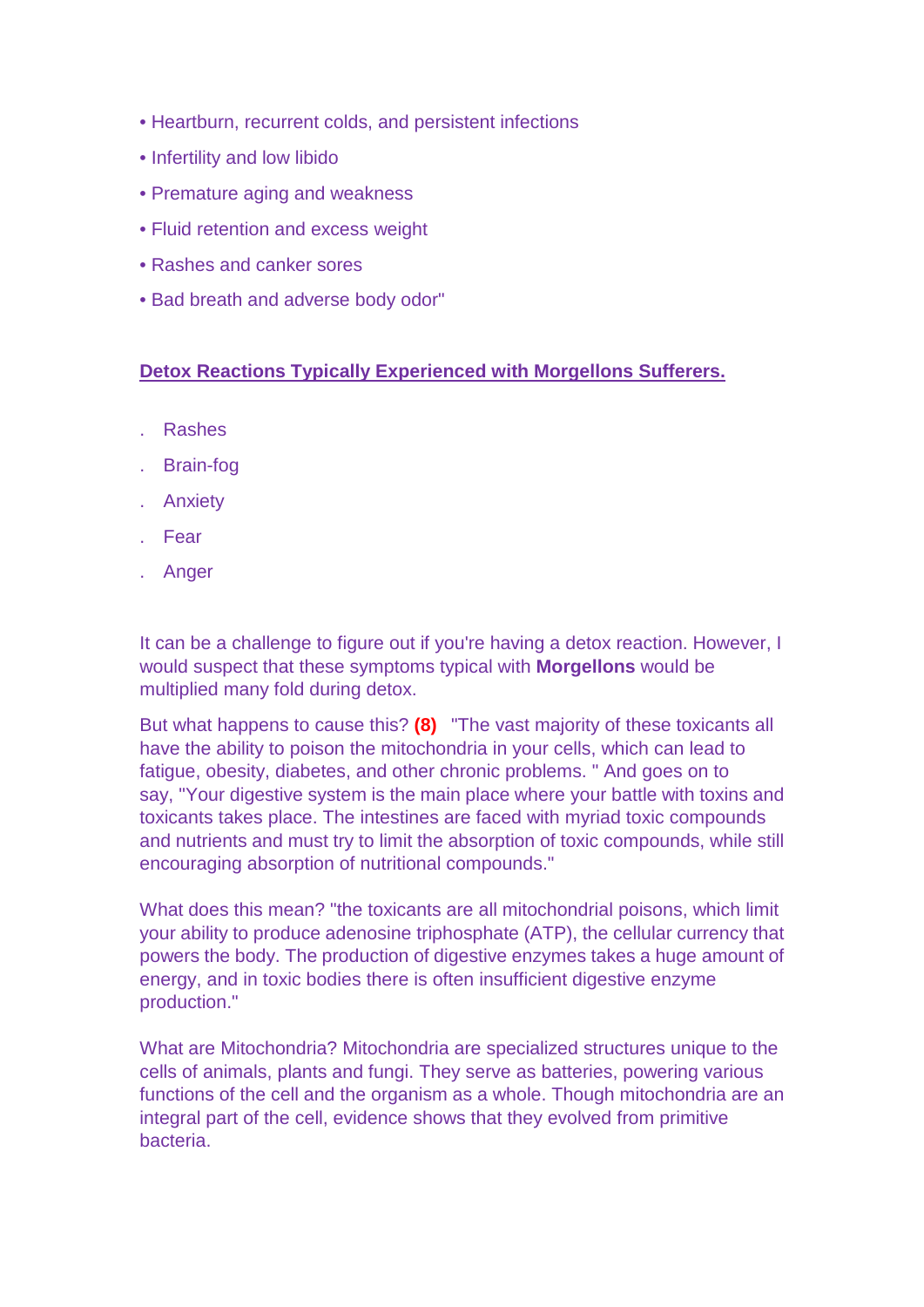Another analogy is: Just as an oil furnace needs oil to create heat, the mitochondria are the furnaces of the cell..

Each cell has one to two thousand mitochondria.**(10)** Providing plenty fuel for the mitochondria is an important step to contribute to the health of the mitochondria. Their natural fuel is a hi quality special sugar, D-Ribose.

It's important to protect the mitochondria. When they die, the cell dies. One of the functions of glutathione is to regulate the mitochondria for if they are too active, i.e the furnace gets too hot, they die.

#### **Protect and diminish yourself against detox reactions**

# **Diminishing [Detox Reactions from Morgellons Using Enzymes, Amino](http://bestmorgellonscure.com/Blog-Detox.html)  [Acids, and Zeolite](http://bestmorgellonscure.com/Blog-Detox.html)**

There are two means of protecting the mitochondria from being affected by the detox:

First is to use several supplements:

1. MaxOne is a D-Ribose bonded with L-cysteine. Remember, D-Ribose is a high-quality natural sugar that is the fuel for the mitochondria. Noe it's possible that by boosting glutathione, the glutathione will contribute to detox reactions as well giving you a double whammy. It this is the case, you can also obtain D-Ribose separately while doing the following..

2. "Taking digestive enzymes can help reverse this cycle and has the potential to relieve the body's need to use its vital ATP for digestion, allowing it to possibly be better served in other systems. Digestive enzymes are also vital for the proper breakdown of proteins into their component amino acids."

We have four enzymes:

## **[Agro Relief](https://theorganicskincare.com/collections/supplements/products/agro-relief-enzymes-without-probiotics-90-capsules)**

Agro Relief, also known as Gluten Relief is a professional strength digestive enzyme blend formulated to optimize digestion of agro material, vegetables, gluten-containing grains, dairy, legumes, proteins and other foods. Agro Relief enhances nutrient absorption and bio availability\*

## **[Flouracor](https://theorganicskincare.com/collections/supplements/products/natures-gift%C2%AE-floracor-gi-enzymes-with-probiotics-180-caps)**

Floracor-GI\* is a full spectrum blend of probiotics, Prebiotics, and enzymes expertly formulates to Maintain a proper balance of intestinal microflora. Floracor-GI\* may assist in maintaining a healthy amount of Candida by the utilization of enzymes to proteolytically deteriorate cell walls and protein within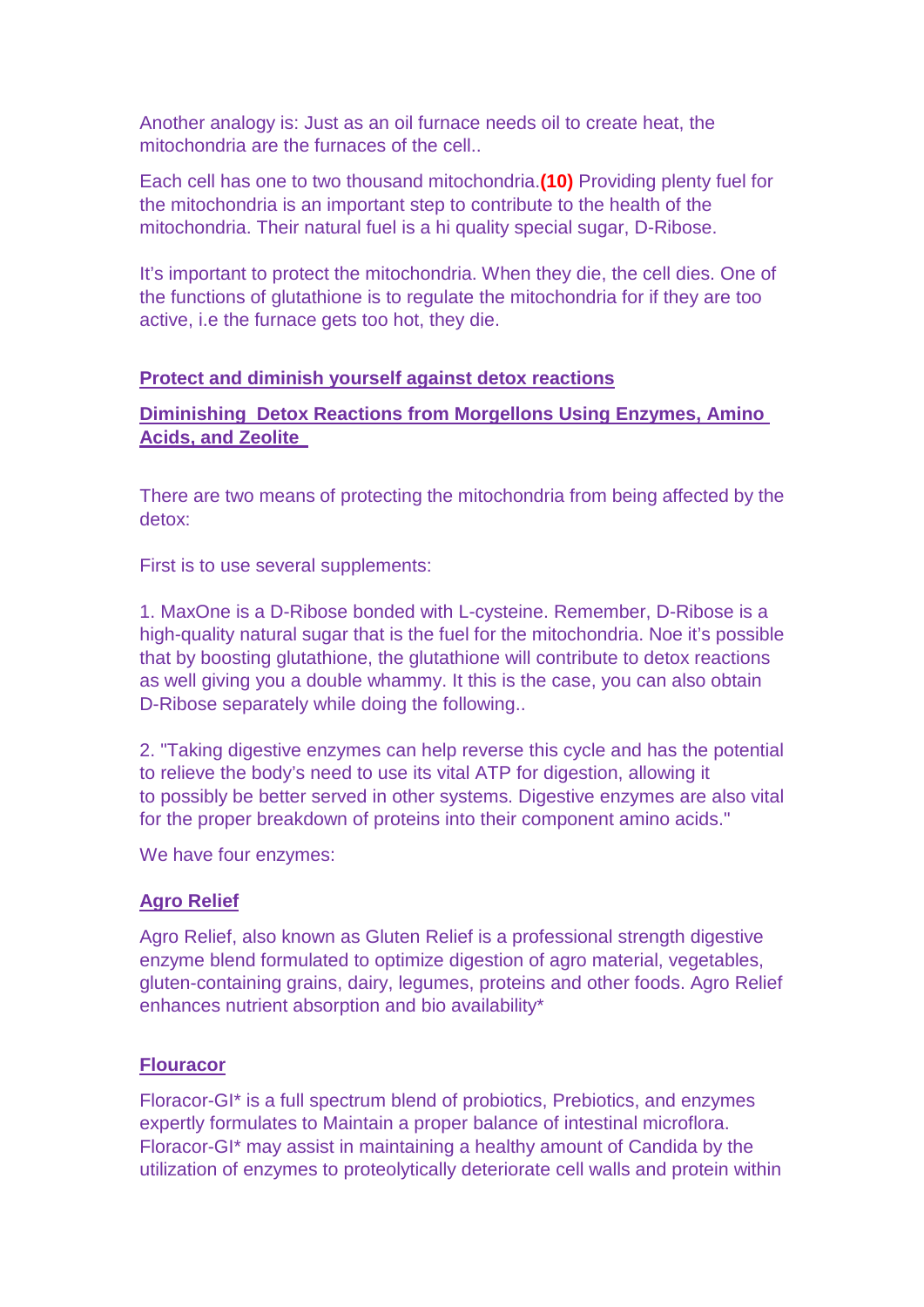Candida thus, promoting healthy cleansing and proper nutrient absorption for optimal digestion\* However, if you also are dealing with Collembola, it's not to be used until you reach late Stage II of the diet.

## **[Serracor](https://theorganicskincare.com/collections/supplements/products/serracor-nk-systemic-enzymes)**

Serracor-NK is a professional strength systemic enzyme that by passes the stomach and is distributed to the remainder of the body to clean up debris from your body.

## **Chitosanase Enzyme**

Chitosanase is a professional strength systemic enzyme that by passes the stomach to break down chitin (the building blocks of all fungal organisms and the substance that comprises the mouth parts of mites) as well as dissolve bio-film.

## **The Role of Enzymes**

The human body produces enzymes responsible to support all biological reactions within the body. The different systems in our bodies including our cardiovascular, digestive, and immune systems, would not be able to function without the support of these proteolytic enzymes. Enzymes carry out chemical reactions necessary for simple everyday functions such as our metabolism, breathing, and even our heart rate. It is important for us to supplement with necessary enzymes when our bodies fail to supply adequately.

As we age, our bodies gradually become unable to meet the daily demand of producing enzymes. When this occurs, it is imperative for us to begin to supplement our body with the necessary enzymes to prevent havoc within. With the use of proteolytic systemic enzymes, they can increase the support of many conditions including:

- Cardiovascular and respiratory health\*
- The breakdown of excess fibrin\*
- Promote faster recovery\*
- Immune system regulation\*
- Healthy blood sugar levels\*

3. Amino Acids. "Many of the liver systems for phase two biotransformation often referred to as "detoxification" — utilize amino acids as the carrier molecules to move toxicants out of the body. Without these amino acids, the entire system backs up."

The end goal seems to insure sufficient amino acids are available to move toxicants out of the liver. Towards this end we have added [Nature's Gift™](https://theorganicskincare.com/collections/supplements/products/natures-gift-complete-amino-acid-formula)  [Complete Amino Acids](https://theorganicskincare.com/collections/supplements/products/natures-gift-complete-amino-acid-formula) [Formula](https://theorganicskincare.com/collections/supplements/products/natures-gift-complete-amino-acid-formula) which is a comprehensive, hypoallergenic source of essential amino acids. Designed to meet the needs of individuals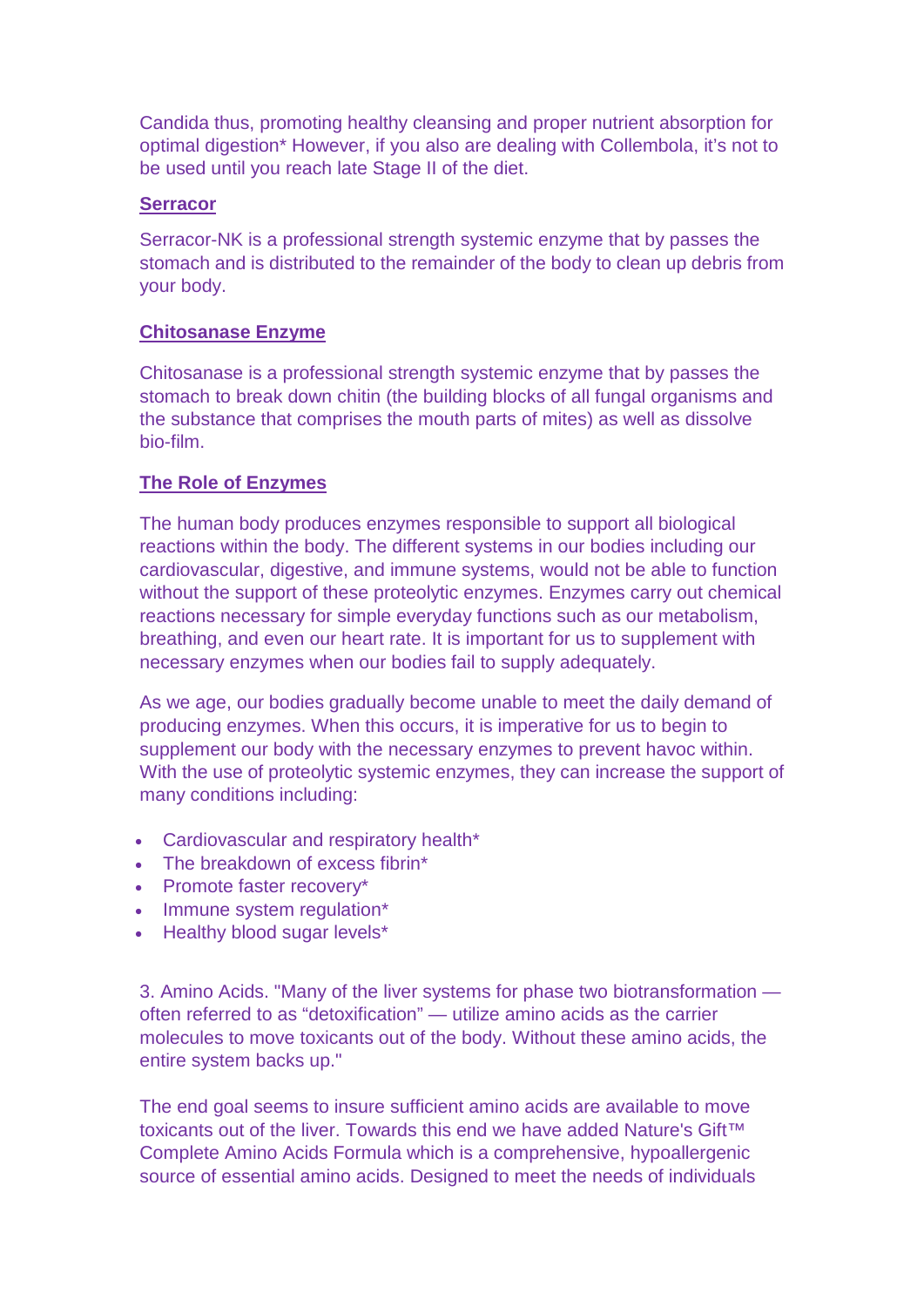who require additional amino acids for protein support. This formulation of 20 essential and non-essential "L-form" amino acids uses the highest-quality, pharmaceutical grade, crystalline amino acids in their "free" form to ensure maximum bio-availability and tolerance. Amino Acid Complete supports GI health, the repair and rebuild of healthy muscle and connective tissue, and provides essential nutrients for healthy hair, skin, and nails.

Let's put it all together: Your body needs all the amino acids to function. If the mitochondria are incapacitated, this doesn't happen.

## **Points to note**

Digestive enzymes recommended are either Agro Relief or Flouracor. However, Flouracor also has probiotics which, as previously noted, are not recommended if you're dealing with Collembola unless your well into Stage II of the King Diet™. Take them with food.

MaxOne which contains D-Ribose that feeds the mitochondria and accelerates the production of glutathione which regulates the mitochondria.

**The second method of diminishing detox reactions is by taking zeolite. Two products are available:**

**1 Amazon, RNA ACZ Nano Advanced Cellular Zeolite Extra Strength for \$58 for a 4 oz bottle.**

**2. Zeolite Clinoptilolite Natural Mineral Detox in powder form is also available.**

**Note that quality is important.** 

**1) Meds to block activity of parasites**

## **Research indicates that certain meds block parasitic activity.**

There are several medications that have been reported to do this: ORAP (pimozide), Zyprexa, Wellbrutrin, Serequel, Abilify, Risperdal, Claridin, and so on.

Their primary recognized uses are for dealing with Turrets Syndrome, schizophrenia, Depression, Bi Polar and so on. Psychiatrists, for years, prescribed some of these medications because they thought sufferers of skin parasites had delusions of parasites and that they were treating a mental issue when in fact, by reducing dopamine uptake they were actually treating parasitic conditions. So, let's say the meds are repurposed as anti parasitics.

The answer **(11)** "Pimozide inhibits parasite invasion and replication." This article is about Toxoplasmais which is the **Toxoplasma** gondii parasite-- According to the [CDC,](https://www.cdc.gov/parasites/toxoplasmosis/index.html) **(12)** "Toxoplasmosis is considered to be a leading cause of death attributed to foodborne illness in the United States." It is a protozoa parasite that is often a co factor in those with [Lyme disease](https://bestmorgellonscure.com/IMAGES/BOOKS/Lyme-Report.pdf) and "More than 40 million men, women, and children in the U.S. carry the Toxoplasma parasite."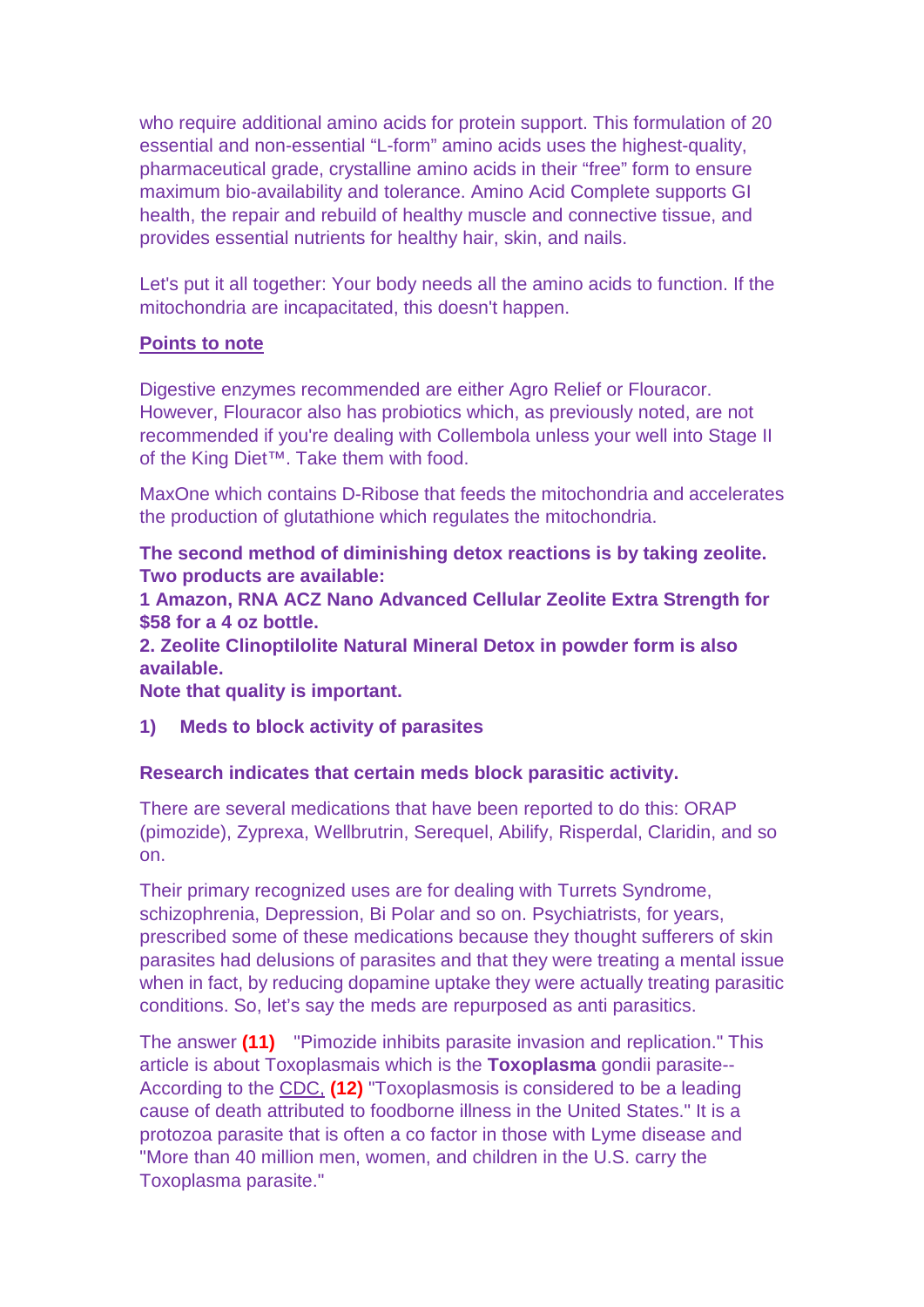Does this apply to mites? Obviously, this is only a smattering of research and a lot more is needed.

Of all the physicians I consulted for my parasitic condition only one, a dermatologist, knew of the use of ORAP with a break-out of an infestation of mites at a county fair from the straw in one of the pavilions. ORAP was successfully used to reduce symptoms of parasitic mites. Too bad that episode wasn't written up in the Journal of Dermatology for all the experts who claim that mites can not and will not infest human skin for any length of time.

## **Understanding Why These Medications Work on a Physical Problem**

The research discussed above doesn't connect the why the ORAP reduced parasitic activity. Someone suggested that dopamine was involved so I searched the relationship with dopamine and the medications reported by others that helped them reduce parasitic activity - and found that each of the meds reduce dopamine uptake by the receptors in the brain.

# ► Zyprexa Olanzapine **(13)**

[Olanzapine is a serotonin-dopamine-receptor antagonist](https://pubmed.ncbi.nlm.nih.gov/9606451/)

# ► Orap **(14)**

[Pimozide is a medication that works by decreasing the activity of a natural](https://www.medicinenet.com/pimozide-oral/article.htm)  [substance \(dopamine\) in the brain](https://www.medicinenet.com/pimozide-oral/article.htm)

## ► Doxepin **(15)**

[Doxepin was developed by Pfizer and FDA approved in 1969 as an](https://go.drugbank.com/drugs/DB01142)  [antidepressant.11 However, in 2010 it was approved for the treatment of](https://go.drugbank.com/drugs/DB01142)  [insomnia.](https://go.drugbank.com/drugs/DB01142)

It does not affect dopamine levels and is always used with one of the other medications for skin parasites. It's value is reducing anxiety and helping with sleep. It has never been reported to work by itself, but only in conjunction with one of the other meds listed.

# ► Abilify:**(16)**

[Abilify is a "dopamine stabilizer," meaning it can act as a dopamine receptor](https://www.verywellmind.com/how-antipyschotics-work-dopamine-partial-agonism-2953111)  [antagonist when the dopamine system is overactive, and a partial agonist](https://www.verywellmind.com/how-antipyschotics-work-dopamine-partial-agonism-2953111)  [when dopamine levels are low. It is able to do this because it has a very high](https://www.verywellmind.com/how-antipyschotics-work-dopamine-partial-agonism-2953111)  [affinity for dopamine receptors, so it binds to the receptor in place of dopamine.](https://www.verywellmind.com/how-antipyschotics-work-dopamine-partial-agonism-2953111)

► Zolof: it has been suggested that clinically it may weakly inhibit the reuptake of dopamine, particularly at high dosages.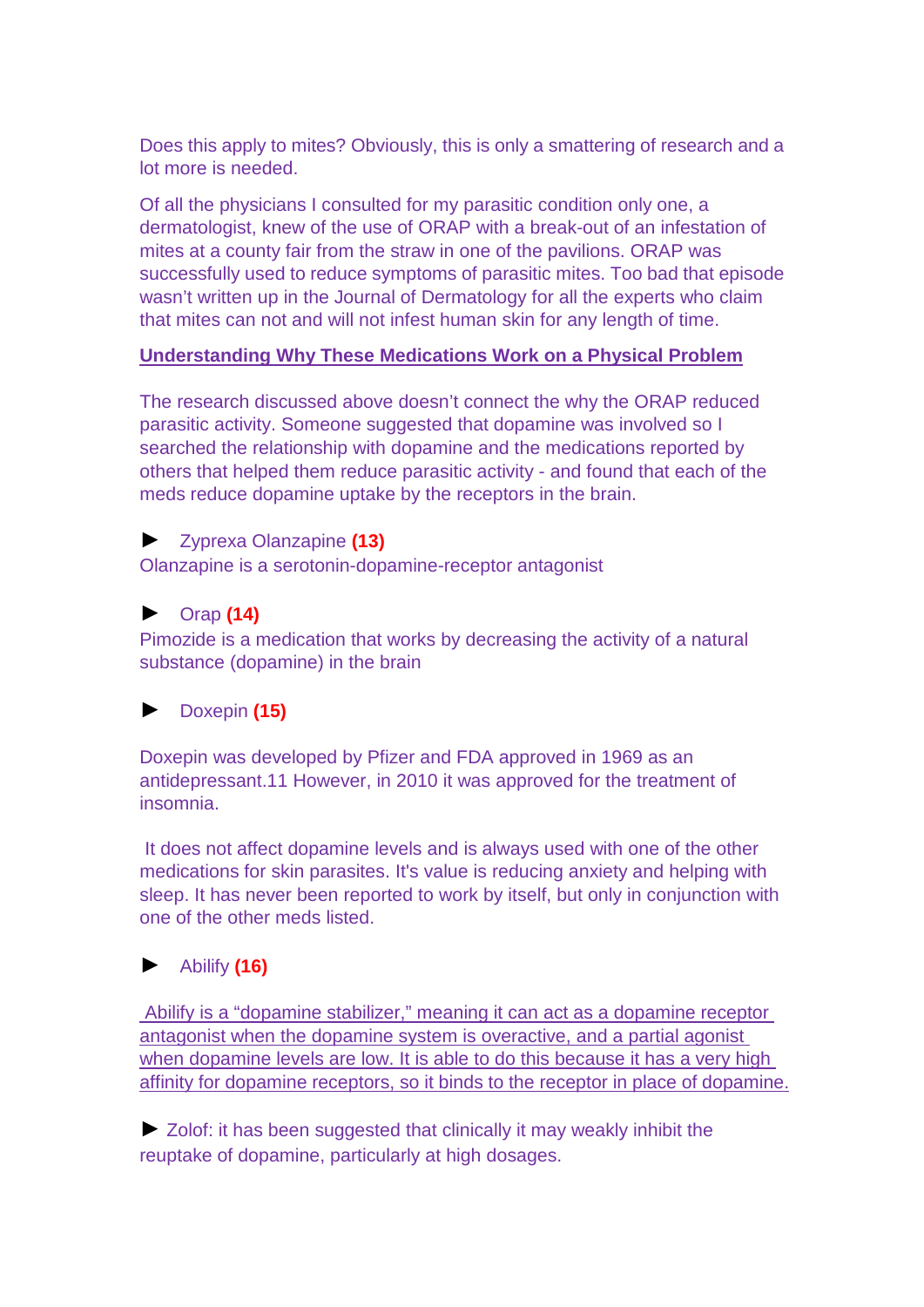# ► Seroquel **(17)**

[quetiapine is a dopamine, serotonin, and adrenergic antagonist, and a potent](https://www.google.com/search?client=firefox-b-1-d&sa=X&sxsrf=ALeKk024FDSa6vQ-HQPERq4O0ouuwHLxrw:1600738066269&q=Is+Seroquel+a+dopamine+antagonist?&ved=2ahUKEwjo0MX-zfvrAhX2kHIEHYCvD9EQzmd6BAgOECA&biw=1461&bih=784%20Seroquel%20binds%20to%20dopamine%20receptors,%20preventing%20dopamine%20itself%20from%20binding%20to%20its%20receptor,%20thereby%20interfering%20with%20its%20function%20https://www.google.com/search?client=firefox-b-1-d&biw=1461&bih=784&sxsrf=ALeKk01zWrXT5p4ak_GKrXRf4TIkaAbKeA:1600738174189&ei=flNpX5mRC5OtytMP_9iKiAY&q=Does+Seroquel+affect+dopamine?&oq=Does+Seroquel+affect+dopamine?&gs_lcp=CgZwc3ktYWIQAzICCAAyBAgAEB4yBggAEAgQHjoECAAQRzoFCAAQzQI6BAghEAo6BQghEKsCUIpDWOSjAWD3rAFoAXACeACAAUqIAeMHkgECMTWYAQCgAQGqAQdnd3Mtd2l6yAEIwAEB&sclient=psy-ab&ved=0ahUKEwiZyICyzvvrAhWTlnIEHX-sAmEQ4dUDCAw&uact=5)  [antihistamine with some anticholinergic properties.](https://www.google.com/search?client=firefox-b-1-d&sa=X&sxsrf=ALeKk024FDSa6vQ-HQPERq4O0ouuwHLxrw:1600738066269&q=Is+Seroquel+a+dopamine+antagonist?&ved=2ahUKEwjo0MX-zfvrAhX2kHIEHYCvD9EQzmd6BAgOECA&biw=1461&bih=784%20Seroquel%20binds%20to%20dopamine%20receptors,%20preventing%20dopamine%20itself%20from%20binding%20to%20its%20receptor,%20thereby%20interfering%20with%20its%20function%20https://www.google.com/search?client=firefox-b-1-d&biw=1461&bih=784&sxsrf=ALeKk01zWrXT5p4ak_GKrXRf4TIkaAbKeA:1600738174189&ei=flNpX5mRC5OtytMP_9iKiAY&q=Does+Seroquel+affect+dopamine?&oq=Does+Seroquel+affect+dopamine?&gs_lcp=CgZwc3ktYWIQAzICCAAyBAgAEB4yBggAEAgQHjoECAAQRzoFCAAQzQI6BAghEAo6BQghEKsCUIpDWOSjAWD3rAFoAXACeACAAUqIAeMHkgECMTWYAQCgAQGqAQdnd3Mtd2l6yAEIwAEB&sclient=psy-ab&ved=0ahUKEwiZyICyzvvrAhWTlnIEHX-sAmEQ4dUDCAw&uact=5)

► [Risperidone is an antagonist for dopamine](https://www.jneurosci.org/content/29/43/13730) **(18)**

► Wellbutrin: **(19)** [also known as Bupropion is an atypical antidepressant. It](https://en.wikipedia.org/wiki/Bupropion)  [acts as a norepinephrine–dopamine reuptake inhibitor](https://en.wikipedia.org/wiki/Bupropion)

► [Dopamine Reuptake Inhibitors \(NDRIs\)](https://www.verywellmind.com/snris-and-ssnris-380183) **(20)** NDRIs block the action of both the norepinephrine transporter (NET) and the dopamine transporter (DAT). NDRIs are used for clinical depression, ADHD4, and narcolepsy.

► Drugs that bind to but do not activate DOPAMINE RECEPTORS, thereby blocking the actions of dopamine or exogenous agonists.**(21)**

Dopamine antagonist **(22)** [also known as an anti-dopaminergic and a](https://en.wikipedia.org/wiki/Dopamine_antagonist)  [dopamine receptor antagonist \(DRA\), is a type of drug which blocks dopamine](https://en.wikipedia.org/wiki/Dopamine_antagonist)  [receptors by receptor antagonism. Most antipsychotics are dopamine](https://en.wikipedia.org/wiki/Dopamine_antagonist)  [antagonists, and as such they have found use in treating schizophrenia,](https://en.wikipedia.org/wiki/Dopamine_antagonist)  bipolar disorder, [and stimulant psychosis.](https://en.wikipedia.org/wiki/Dopamine_antagonist)

Lisa, from Hawaii has taken an interest in this subject. She researched it and wrote me the following with her understanding about what's happening. These meds reduce the uptake of dopamine in the brain. Pay attention to the explanation about how parasites produce an enzyme that raises dopamine levels.

## *"Aloha Richard*

*I have been trying to understand this dopamine connection and here is what I think might be going on.*

*1. reuptake inhibitors actually cause an increase in the extracellular Dopamine, leading to increased CNS function (alertness and cognitive function is improved). This is because the dopamine cannot reenter the nerves as easily & quickly as normally (a millisecond normally)*

*In Parasitic conditions that have been studied - specifically*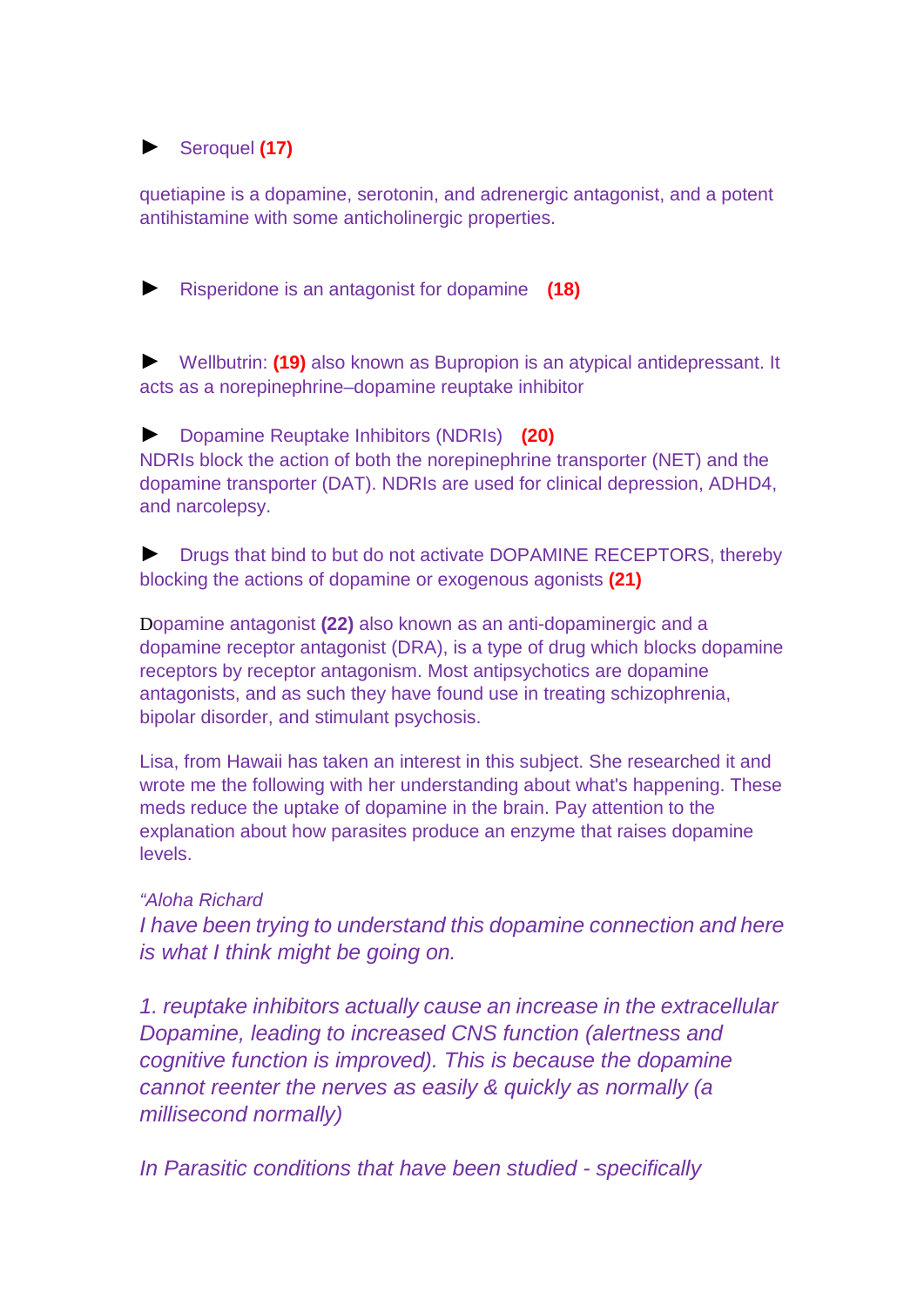*Toxoplasmosis which approximately 80% of Americans have this infection and don't realize it. The parasite has an enzyme that makes dopamine to excess. The high dopamine INSIDE the cell is seen in these infections in Mice (they don't study brain tissue of humans, as you would need to biopsy the brain - not going to happen).*

*(Researchers believe other parasites may also have this enzyme). So contrary to what you might think the high dopamine inside the cell causes all sorts of behavior (schizophrenia, OCPD, & other) problems. The key is that: it is inside the cell where the problem happens and that is somewhere that they cannot measure. You can only measure Dopamine outside the cell in the blood, fluids, etc. for living people.*

*This seems contrary because high dopamine is the thing that makes something addictive, so high dopamine equals good vibes. Everything that increases dopamine is what makes you feel good.*

*The important thing is that inside the cell high levels of dopamine cause the cell to die (too much of a good thing) or screw up other hormones. It does this by lowering prolactin, another hormone that when low causes infertility, muscle pain, PCOS (polycystic ovaries) . also lowering GH - growth hormone, and thyrotropin, thyroid hormones, and increase androgens in women (facial hair growth), and many other symptoms.*

*So this is a problem with the hormones of many systems being dysregulated via the parasite. Many of the symptoms are widespread (as is toxoplasmosis) in our culture and the toxoplasmosis parasite (carried by cats (FECES) and other intermediate hosts) once you have the cysts they can be controlled but never eliminated, it is impossible to kill the resting toxoplasmosis parasite in the cysts, only when the reactivate and begin to multiply can they be killed.*

*The diet, and other programs you use will help to normalize the hormones, and bring the immune system back to better functioning so it can suppress all the parasites a bit better, but eventually the*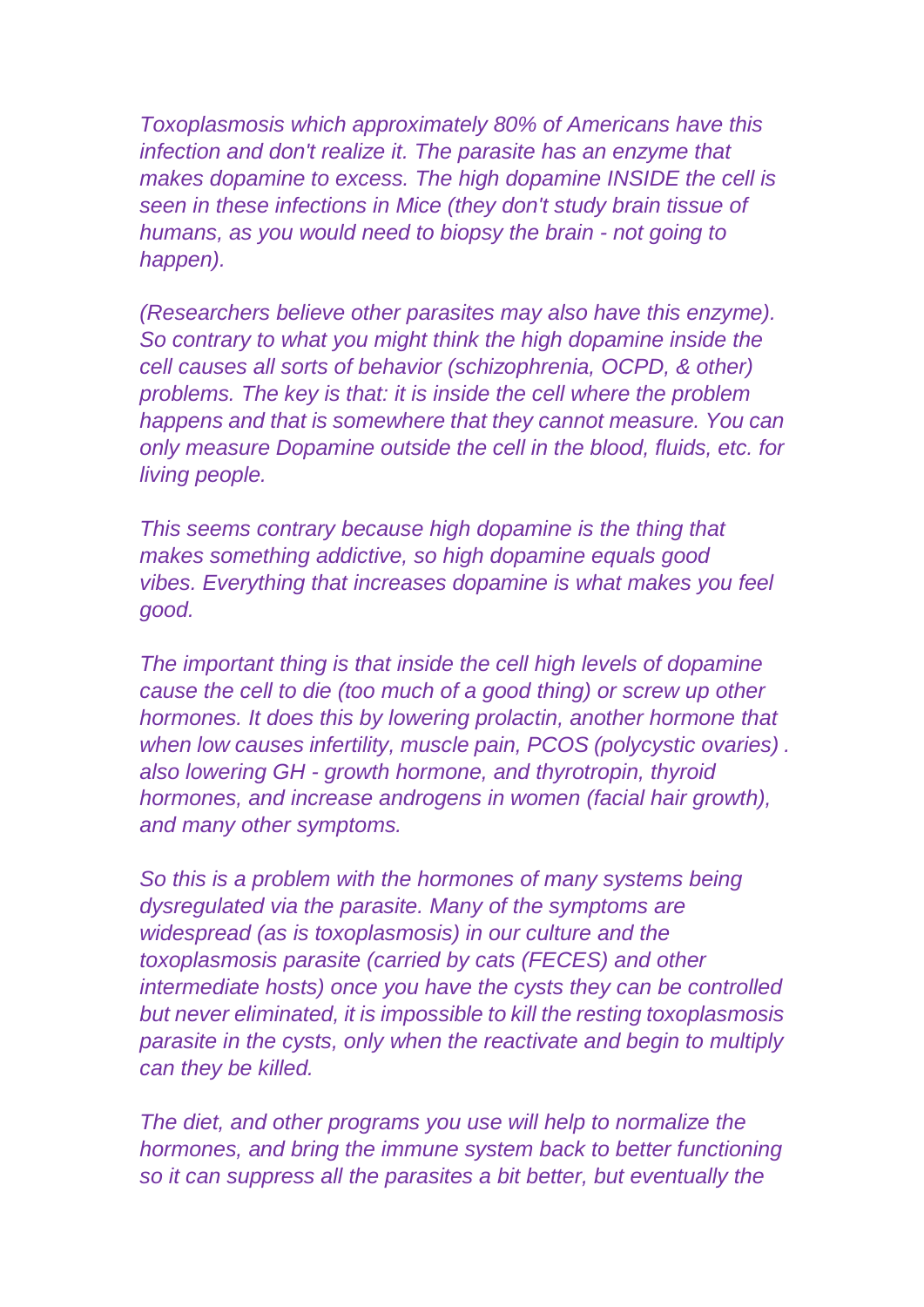*cysts will reactivate when you are stressed or go off diet etc,*

*I think this is why you are never "cured" but must always keep working on fighting the parasites.*

*I think this is also a problem for Parkinson's which is when the dopamine producing cells have died out (probably from too much dopamine by a parasite), they just give them more dopamine wrong move - now they are showing that it is too high of dopamine that cause the Parkinson's and by lowering it inside the cell with those reuptake inhibitors they can help them.*

*Well there is a heap of natural herbal reuptake inhibitors and other types of dopamine regulators we can use yeah!! like: Skullcap, St John's Wort, Melissa, Linden, green tea, flowering Quince, turkey corn, periwinkle, ashwagandha passionflower"*

Lisa

It follows to say that when the dopamine receptors uptake this excess dopamine, this dopamine, in part, becomes their fuel or food for the parasites.

The above listed medications are by prescription only through your medical doctor.

What we did! Our herbalist has created a formulation of some of the herbs Lisa listed plus some others to replace these medications and achieve the same result – starve the parasites. It's called Nature's Gift® Parasite Stop Herbal Formula. [27]

**Let's Look at Some of the Supplements and Meds**

**[Nature's Gift](https://theorganicskincare.com/collections/supplements/products/natures-gift-chitinase-enzyme-formula)***®* **[Chitosanase Enzyme Formula](https://theorganicskincare.com/collections/supplements/products/natures-gift-chitinase-enzyme-formula) to break down chitin and break up bio-film**

First. Chitin is found in the mouth parts of mites and is the substance that the shells of their eggs are made. It is also found in the cellular walls of fungi and in candida.

Second. Biofilm consists of microorganisms encased within a self-produced matrix of exopolysaccharides and exoproteins that strongly adheres to interfaces and resists dislodgement. Microorganisms residing within biofilms are highly resistant to antimicrobials including antibiotics and bacteriocins produced by probiotics.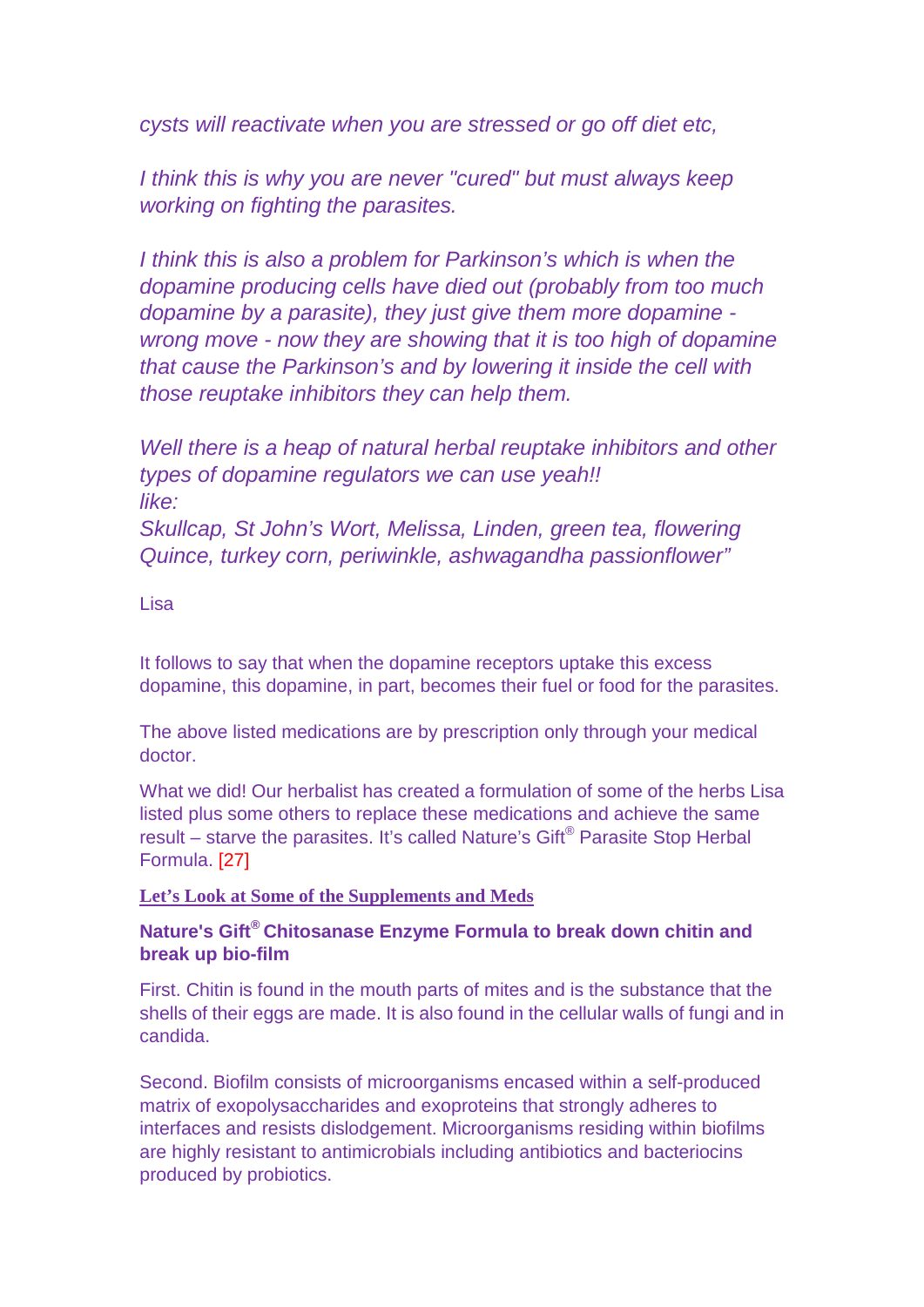Chitosanase is a unique enzyme formulation that is especially designed to disrupt the biofilm matrix that embeds gastrointestinal organisms.

► Enzymes in the formula are selected for their ability to lyse the extracellular polymers commonly found in biofilm as well as degrade bacterial and yeast cell wall structures.

► The enzyme blend was developed using in vitro testing of antibiofilm activity and was found to have significant antibiofilm activity resulting in meaningful degradation of undesirable biofilm communities.

► This product is intended for use in conjunction with efforts to support normal gastrointestinal function and microbiota.

► As an adjunct, it is best combined with of healthy intestinal microbial restoration program such as using Restore and prebiotics to build healthy biofilm communities. Probiotics are recommended for Morgellons but not Collembola until mid stage II of the King Diet<sup>SM</sup>

► The capsules should be taken away from meals to maximize the enzyme effects.

#### **Secondly, [Lufeneron](http://www.shop4lufe.com/morgellons_pricing_table.html) to inhibit the production of chitin,**

Lufenuron also *keeps the shells of mite eggs from forming and works hand in hand with the* [Chitosanase Enzyme Formula.](https://theorganicskincare.com/collections/supplements/products/natures-gift-chitinase-enzyme-formula) Lufenuron is typically known as a pet med and is available as Program. Lufenuron is probably the only ideal medication that there is. It doesn't react with any other medications and has absolutely no side effects. It's available in capsule form and the recommended dosage is one capsule daily for 96 days with food containing fat (an egg with a pad of butter for instance). Sometimes it's important to repeat for another 96 days. It's ordered at www.shop4lufe.com/morgellons\_pricing\_table.html

Lufenuron has been part of my protocol since 2006 with rave reviews from many people. Of course, if you're not dealing with mites, or fungal issues, then you won't notice a difference.

#### **Thirdly, MaxOne to boost glutathione production**

MaxOne is not a glutathione supplement. In fact, glutathione supplements are very inefficient because the glutathione tripeptide molecule is very large in comparison to other substances in the body and most is digested by the stomach so that at most a 20 to 30% boost in glutathione is obtained. Maxone is comprised of D-Ribose (the natural sugar that fuels the mitochondria) and L-cysteine. The glutathione molecule is made up of three amino acids cysteine, glutamic acid, and glycine. The limiting amino acid is cysteine which is supplied by MaxOne right into the cell where it belongs to combine with glutamic acid and glycine to yield a boost of approximately 270% - the equivalent of ten supplements. The recommended dosage is 2 capsules per day with or without food. To obtain desired results, as many as 8 per day can be taken. Watch for detox reactions.

The other important point is that MaxOne is the only glutathione booster that is totally compatible with the King Diet<sup>SM</sup>. The importance of glutathione is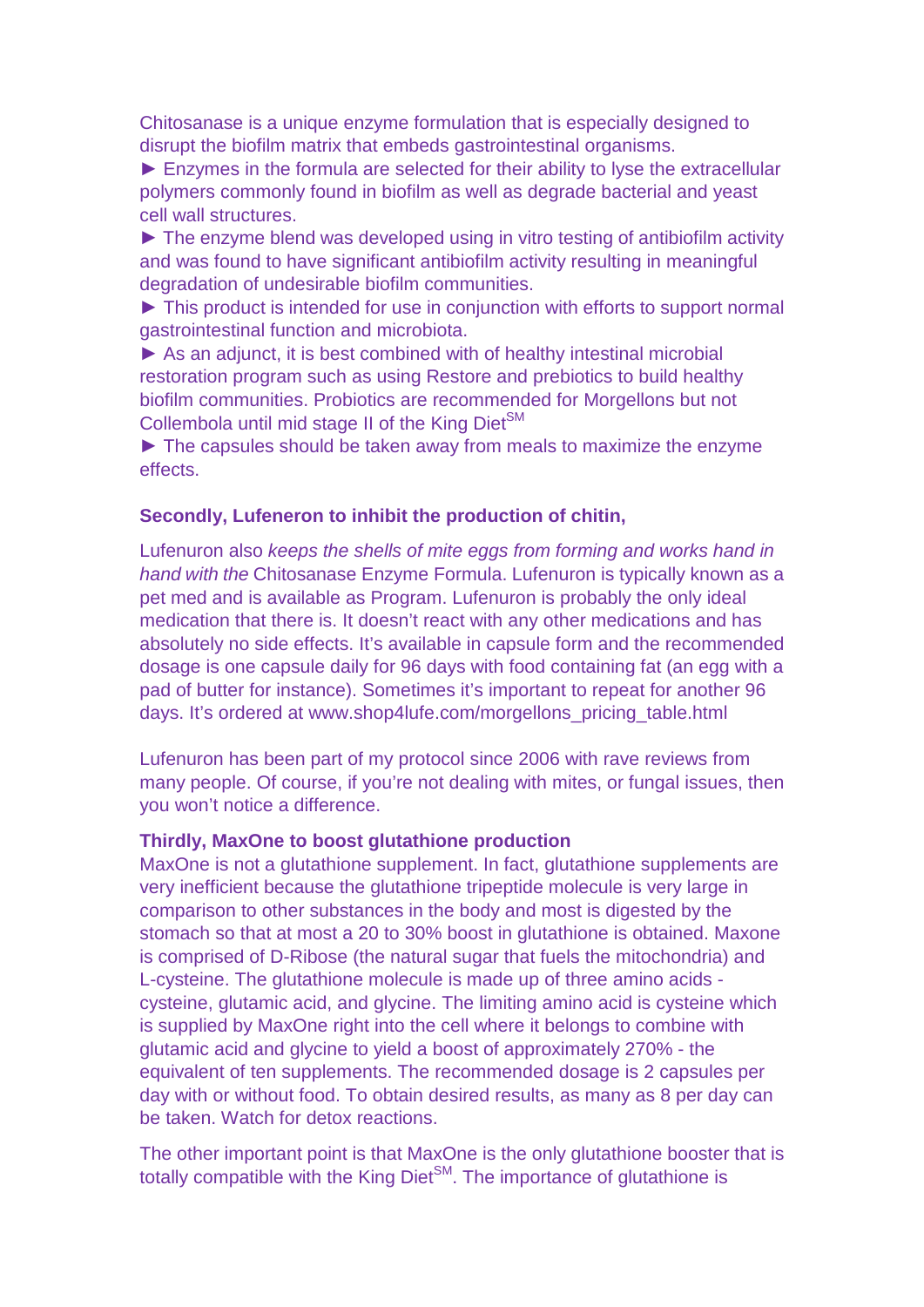overwhelming. Unfortunately, glutathione levels in the body begin decreasing after age 20 by approximately 10% per decade because of pollution, poor diet, exposure to radioactivity, physical stress, injury, poor sleeping habits, medications such as acetaminophen [24] and so on.

► It's the body's major anti-inflammatory agent. All disease is complicated with inflammation.

► It's the body's major detoxifier. Injections are given for arsenic poisoning. Morgellons aka Lyme disease loves toxicity as its playground and glutathione reduces toxicity dramatically. In my opinion boosting glutathione with MaxOne is superior to EDTA chelation therapy.

- ► It boosts immune functioning
- ► It boosts haemoglobin's ability to carry oxygen

Fourthly, Garcillin is said to be a natural anti-biotic, anti-viral, anti-protozoan, anti-fungal, and anti-parasitic. [25] It's recommended to start with our regular Garcilin<sup>™</sup> Recommended dosage is one capsule per day. You can go up to 6 a day spread out during the day at which time you can switch to Garcillin  $II<sup>TM</sup> - a$ more potent formula and reduce to two caps a day and if necessary to achieve desired results go to 6 per day and then gradually back down to one per day when results have been achieved.

Fifthly, Fenbendazole (Fenben) is another ped medication used to clean the body of helminths (nematodes) – round, whip, pin, flat and some tape worms. It's another medication with very few, if any, side effects and is ordered from Mexico. Their recommended dosage is 24 capsules of the 444 mg size. Taking one cap a day for three days and then four days off until the supply is used up. It's ordered at www.shop4lufe.com/morgellons\_pricing\_table.html

# The King Diet<sup>SM</sup>.

While everything before in this report is important, this diet is what makes if all work. So, if you're doing everything, do not expect any progress or results unless you're following the King Diet<sup>SM</sup>. For more detail about the diet, I refer you to chapter IV of "How to Get Your Life Back From Morgellons, Chronic Lyme, and Other Skin Parasites."

The important things to remember is that:

1. There is no theory to this diet and no theoretical diet will work. This diet is detailed and must be followed to the letter.

2. Do the diet, don't try it. Make it work! It's been used by thousands over the last twenty plus years. Some have declared it a cure, but it's not because there is no cure.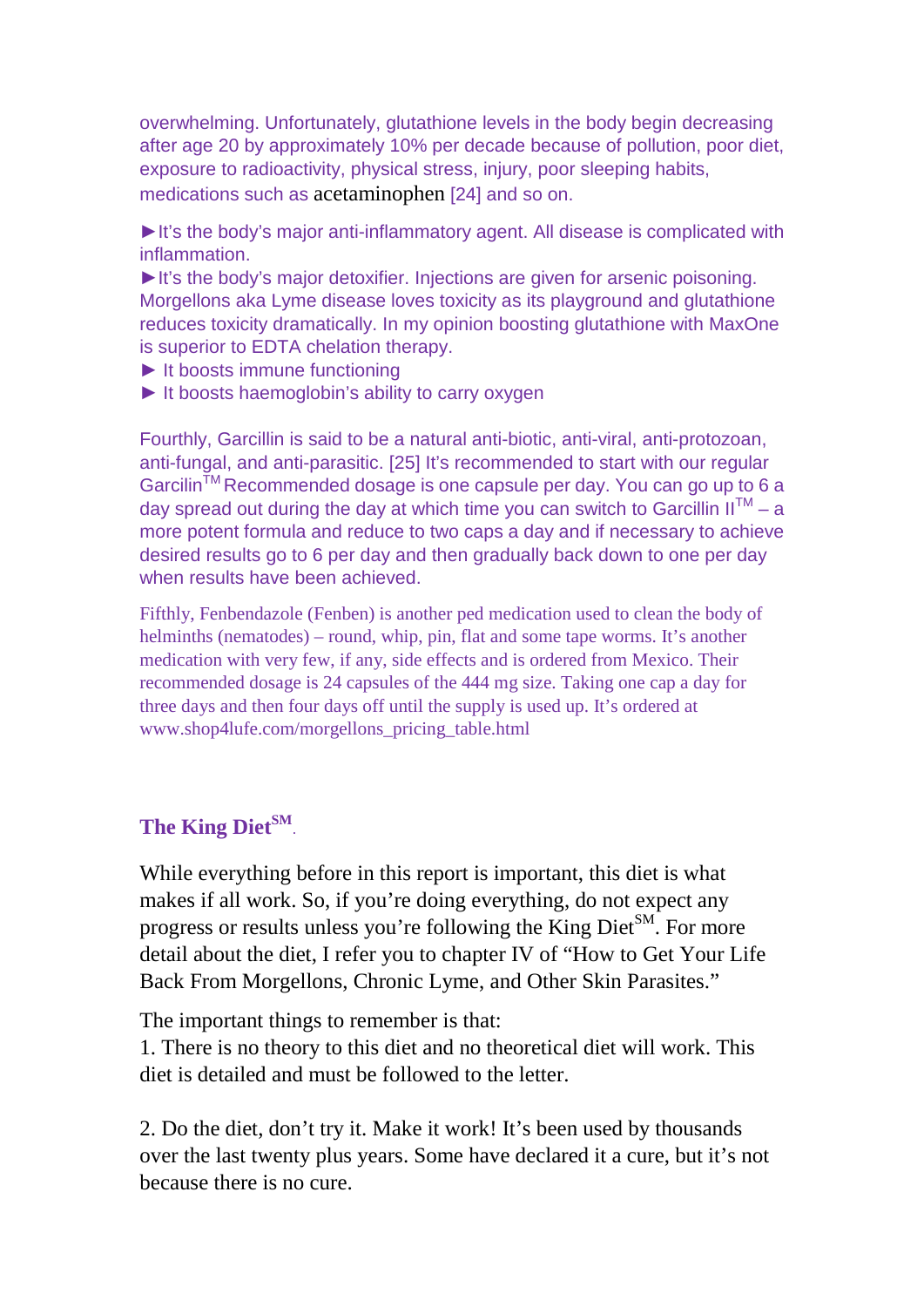3. For many the diet kicks in within a day or so. However, if the diet doesn't kick in, it's for one of several reasons (not because it doesn't work):

a. You might have just had food containing lots of oil such as tuna in oil, salad with olive oil, marinated steak, and so on in which case it could take a week or so for the diet to produce results.

b. You're eating something with ingredients on the "Do not eat" list. For instance, soy is found in 40 different additives any one of which will counter the diet. Even some salt contains sugar.

c. You're not strict with the diet and thinking you can "Kinda" be on it. d. You're not getting your environment under control and are being constantly reinfected.

e. You're taking one of the meds for ADHD or narcolepsy as listed in update 6/26/19, Medications that Feed Morgellons. Other meds that may also be a problem are Cortisone, Gabapentin, and Neurotin. f. You lacked perseverance to stay with it.

And sometimes, it may be important to "jump start" the diet:

1. Obtain a script for one of the medications discussed above that reduce dopamine uptake.

2. Boost your glutathione levels with our MaxOne product--unfortunately, all other glutathione boosters that I researched contain ingredients not on the diet. We do have a nano glutathione that is administered under the tongue However, it has ingredients like orange oil which may be a problem on Stage I so it's best to spit out the solution after 90 seconds or so.

# **1) How to adhere to a diet that will not feed the mites**

**First: Stage I of the King Diet--Chapter IV of my book. It's very** strict. Without the diet, I don't know how to be of value to you.

# **King Diet™**

Remember, one significant difference in dealing with Morgellons is that the diet is very strict.

The King Diet™ has three stages. The following is copied from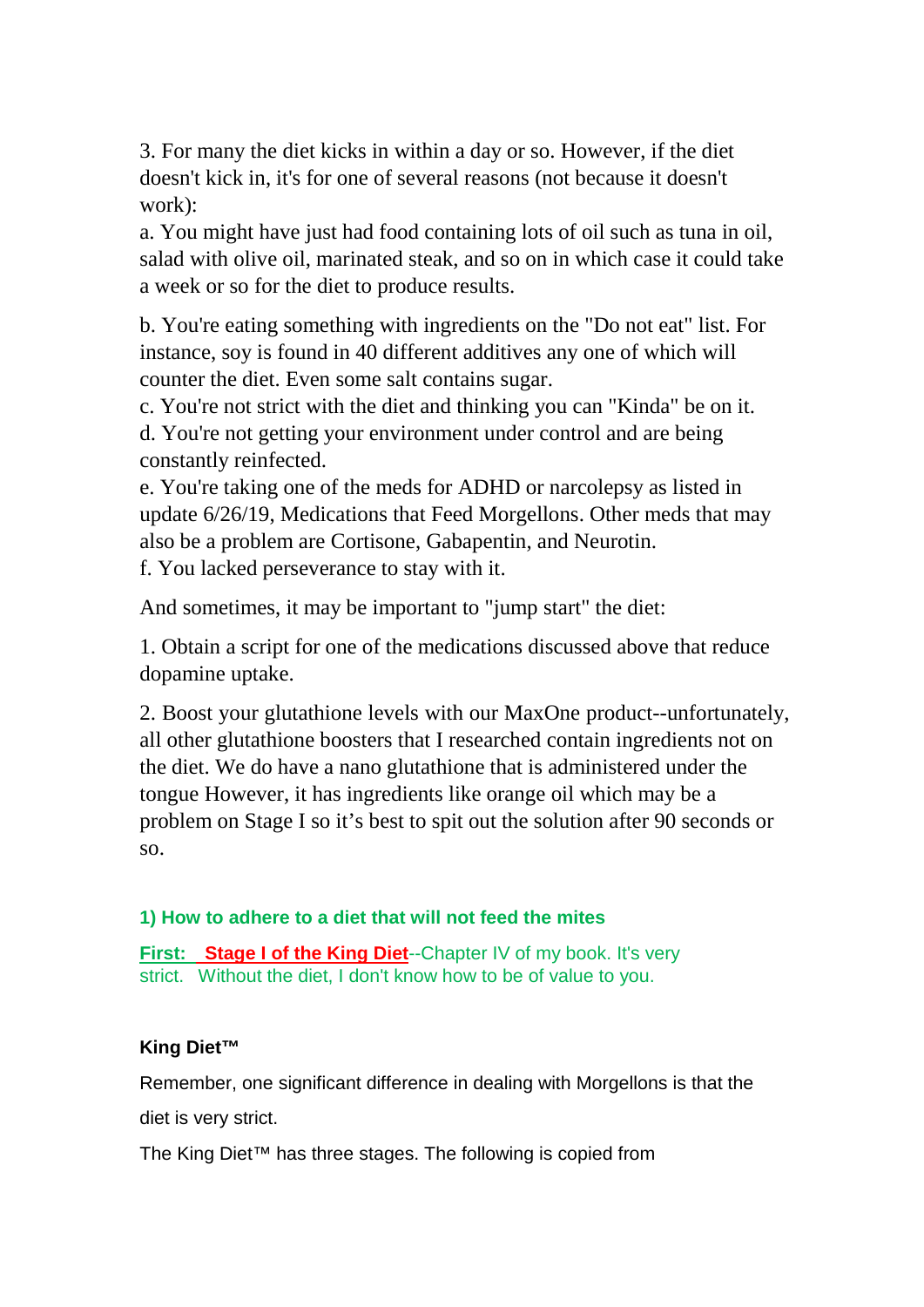my book, "How to Get Your Life Back from Morgellons, Chronic Lyme and Other Skin Parasites."

*"Caution: The diet is only a guide—some people actually have problems with either spelt or rice or even black coffee. Likewise, it's important to know whether you're dealing with Morgellons or Collembola or* 

*Strongyloides. While Stage I of the diet works for all three, those with Morgellons are more flexible with fruits, nuts, legumes, and can also use probiotics - a blessing for vegans.* 

*And now the good news - -what you can eat on Stage I of the King DietSM*

*or Parasite/Lyme DietSM. Call it the shrimp scampi diet. Chapter V of my book contains some darn tasty recipes:* 

- *►Protein:*
- *Eggs*
- *Bacon\* or ham\*\* (no sugar, honey, or corn syrup or gelatin)*
- *White fish, flounder, basa (no cod, salmon, or oily fish)*
- *Sausage (without fennel) or Costco's roasted red pepper and spinach chicken sausage*
- *Beef*
- *Pork chops*
- *Chicken*
- *Lamb*
- *Veal*
- *Shrimp*
- *Lobster*
- *Clams*
- *Crabs*
- *Scallops*

*• Chocolate: only if processed with alkali--not with soy lecithin. Unsweetened chocolate such as Ghirardelli 100%* 

- *CACO or Baker's unsweetened chocolate.*
- *Cocoa processed with alkali*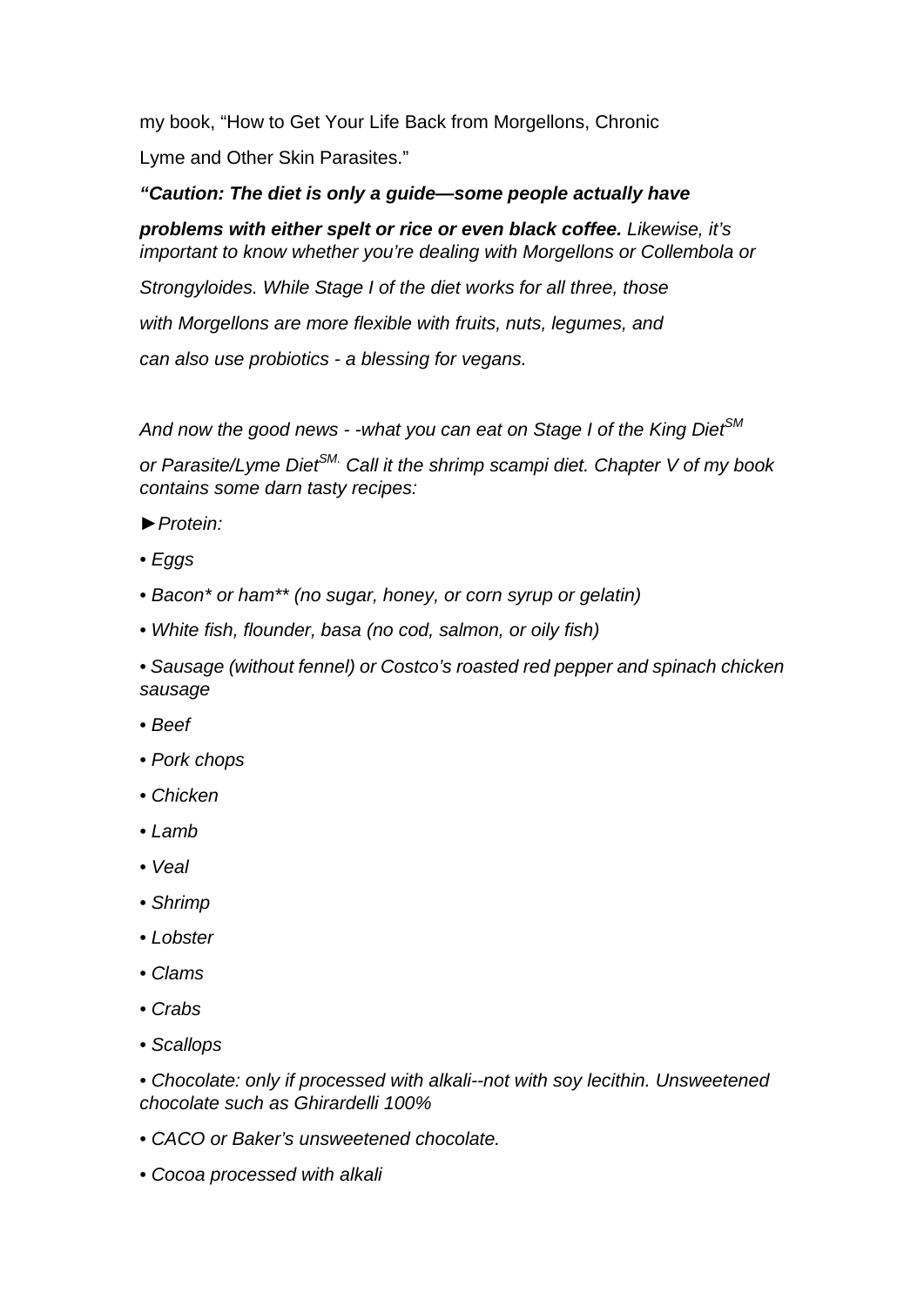- *Carbohydrates:*
- *White or brown rice, risotto (no white rice if you have Candida)*
- *Rice bran, spelt flour, and millet*
- *Bread:*
- *Spelt without yeast or soy lecithin*
- *Crackers:*
- *Dark Rye crisp bread (no yeast) Ryvita*
- *► Oils:*
- *Butter*
- *Rice bran*
- *• Lard*

#### *►Vegetables:*

- *Spinach*
- *Romaine*
- *Red or green leaf*
- *lettuce*
- *Tomatoes*
- *Red and white cabbage*
- *Cucumbers*
- *Onions*
- *Radishes*
- *Celery*
- *Peppers and roasted red peppers (in water)*
- *Green beans*
- *Broccoli*
- *Snow peas*
- *Sauerkraut ( this one is weird that it's OK)*
- *Garlic (eat lots of it and add it to everything• Cold Cuts:*
- *Roast beef*
- *► Sweeteners:*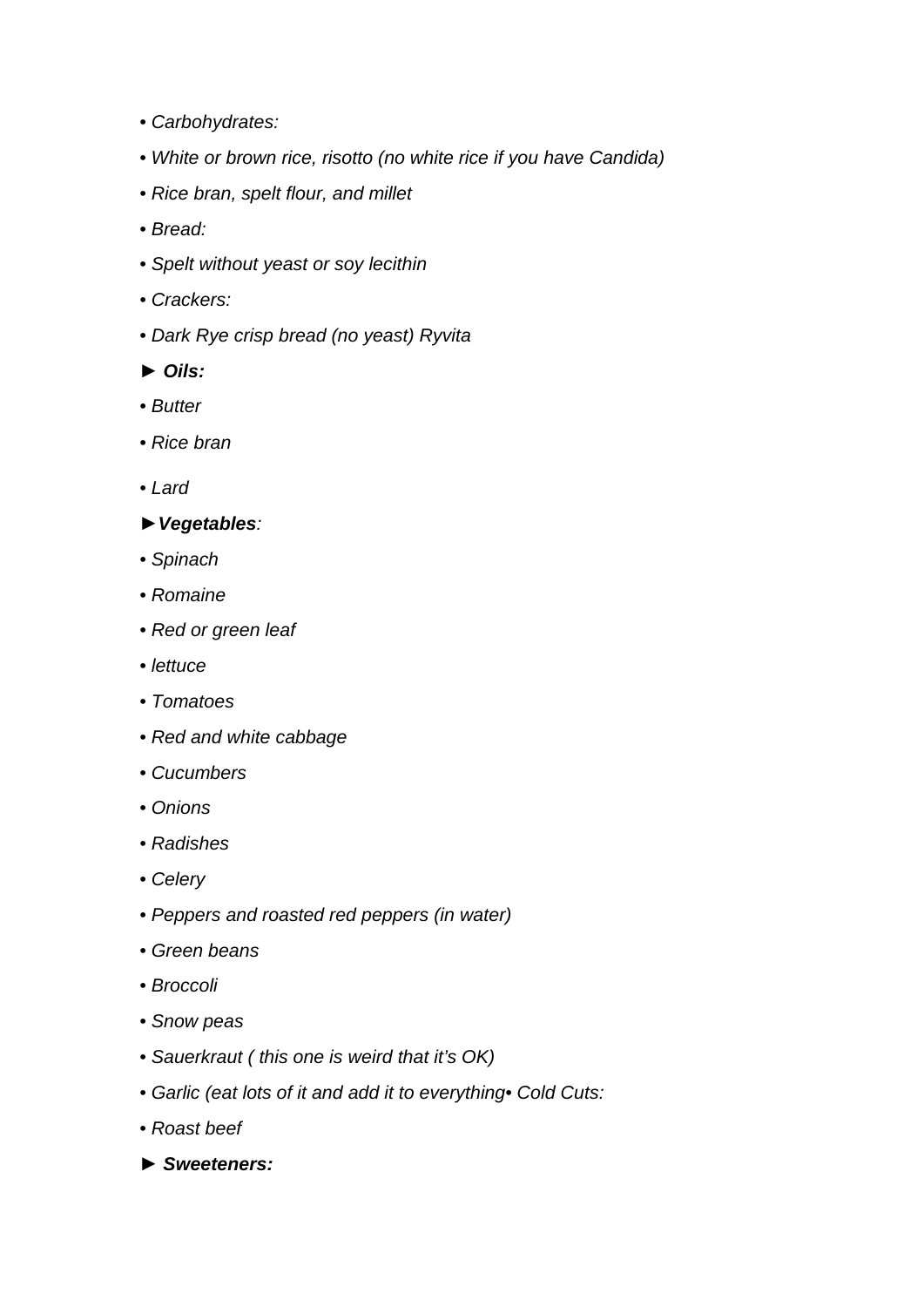- *Stevia without any additives*
- *► Condiments*
- *Horseradish*
- *Catsup (sugar and corn syrup free)*
- *Parsley*
- *Oregano*
- *Salt—regular, low sodium, sea salt…*
- *Black pepper*
- *Red pepper*
- *Paprika*
- *Garlic (no corn syrup)*
- *• Ginger in powder form – not root.*

*• Cheese: It is best to avoid cheese until you reach stage II of the diet.. Thereafter, if Candida is not an issue, sheep and goat cheeses would be preferred. But remember, most cheese is a fermented product and some are actually injected with mold, which, overall means it's best to avoid.* 

# *►Fruit:*

## *• Lemon and lime*

# *►Drinks:*

- *Water (can be flavored with lemon or lime)*
- *Black coffee\*\*\* with stevia sweetener (no additives).*

*• Teas – most teas are a problem because of additives. However, the teas in our on-line store are OK as they have no additives.* 

*►Probiotics (only for Morgellons—not Collembola)* 

*\* bacon--I found Stop and Shop and Smithy Field low sodium bacon has no sugar or corn syrup.* 

*\*\* ham--found Citterio brand prosciutto (ham and salt) no other additives.* 

*\*\*\* not all black coffee—especially blends--is safe. Some black* 

*coffees cause parasitic activation. 8 o'clock regular is often OK*

# *►Foods that Cause Parasitic Activation*

*Please remember, this list is for the first stage of the diet. Some*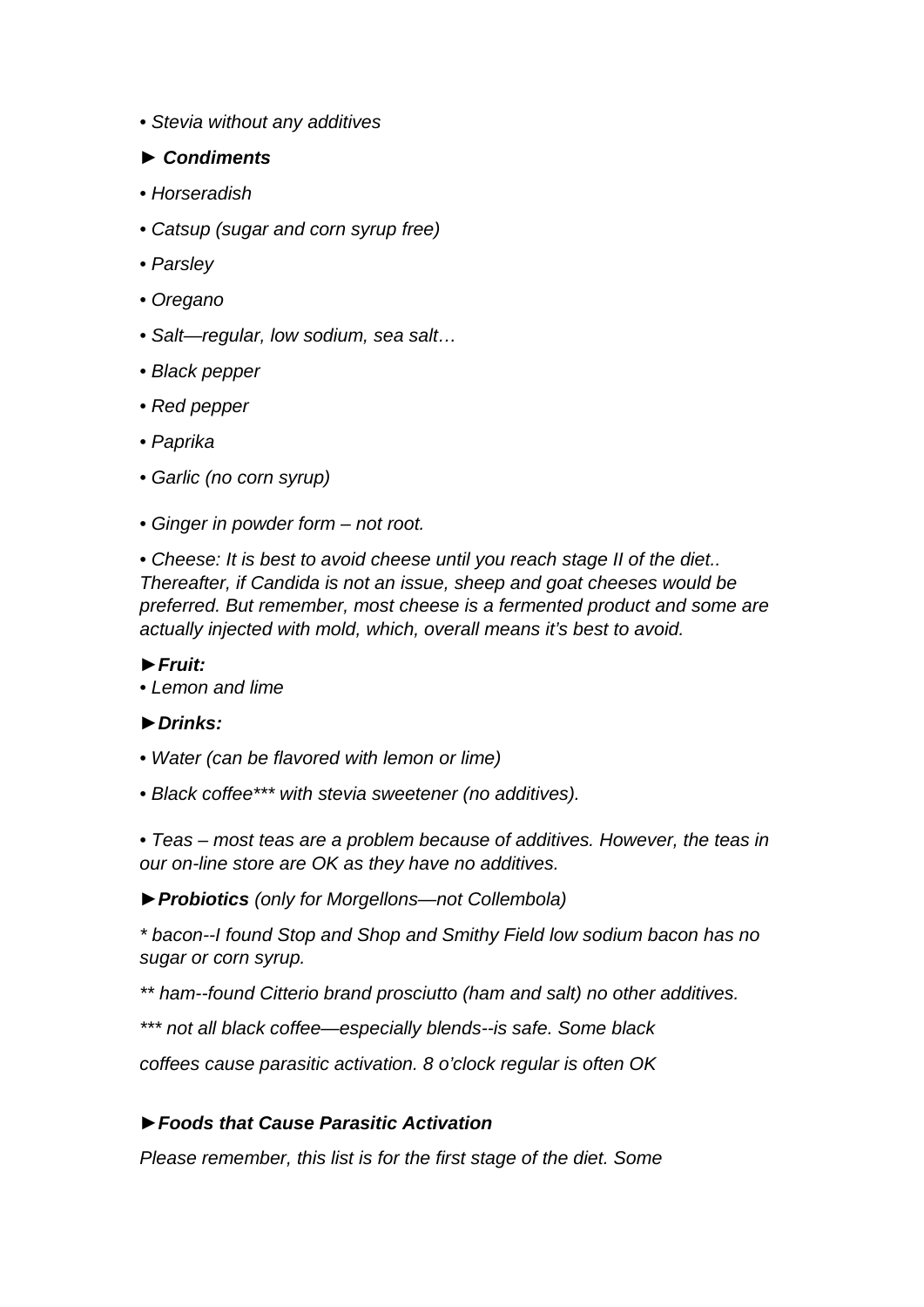*foods I have found caused the parasites to multiply and bite, to grow, and; Candida to multiply, while in Stage I (listed below), are added back in the second and third stage of the diet. Even though this section is about food, equally important are nutritional supplements you are now taking which often contain offending ingredients. If there are offending ingredients in any supplement, even small amounts can render the diet useless. Compatible supplements were discussed earlier in this report.* 

#### *The following will cause parasites to activate:*

*• Sugar (all types), corn syrup, maple syrup, molasses, honey, fructose, lactose, maltose, dextrose etc. Check all tins and packets. No mannitol, sorbitol or any other sugar substitutes.* 

- *Snack foods such as pretzels, chips, crackers, nachos, cookies.*
- *• Soda and or fermented drinks.*

*• Yeast or yeast products: bread, pizza, buns, breadcrumbs, marmite, Oxo, Bovril, Bisto, gravy mixes etc. flavored foods* 

*• Refined grains, white flour products, cakes, biscuit, most pastas,,corn flour, quick rice, all prepared breakfast cereals (Kashi has never been tested).* 

- *Whole grain wheat, oats, barley.*
- *No cured meats with additives like glycine.*
- *Fermented products, vinegar, pickles, chutney, tofu, soya sauce.*
- *Alcohol (beer, wine, all hard liquors).*
- *All teas, Ovaltine, chocolate (containing soy lecithin).*

*• Cow's milk. Note that lactose free milk without additives as you'll find at Costco may be OK.* 

- *Yogurt (flavored or unflavored), cottage cheese*
- *Ice cream (most all brands).*
- *Processed cheese as in American white or yellow, Velveeta, cheese spreads.*
- *Salad dressings.*
- *Cheese (at least for the first one or two weeks).*
- *Fresh or dried fruit, no fruit juice.*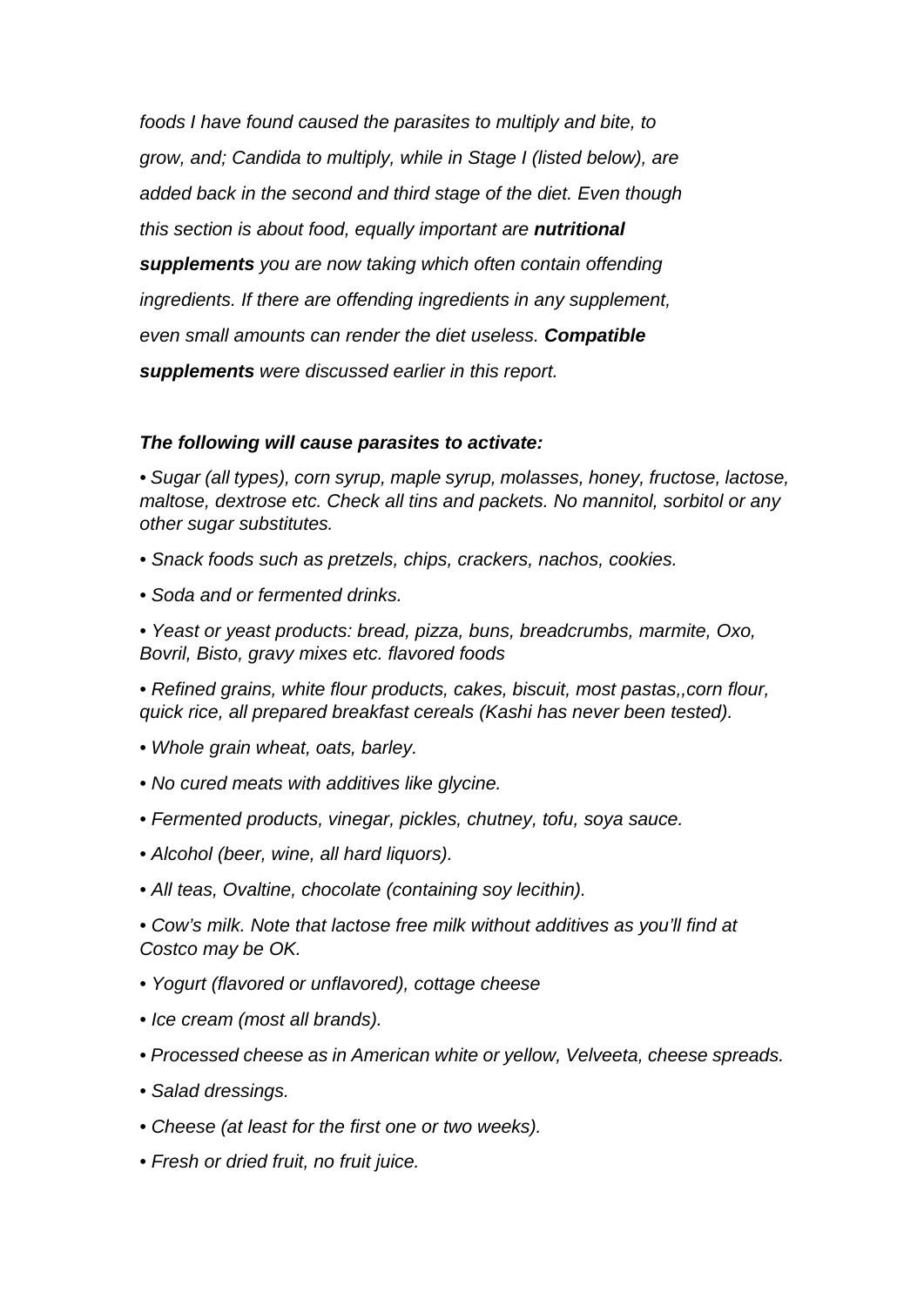*• Oily fish such as Chilean Sea Bass, cod, blue fish, capers, sardines, anchovies, mackerel.* 

*• Mushrooms (red and black mushroom are OK)* 

*• Foods with MSG and/or soy\*\* such as sushi and Chinese food, or Asian food. See complete list at the end of this chapter.* 

- *Peanuts and peanut products, cashews and all other nuts*
- *Starchy vegetables like potatoes, sweet potatoes, guacamole,*

*asparagus, sprouts, okra, and pumpkin.* 

- *All flours (except for rice bran, spelt, rye, and millet).*
- *Most anything with gluten (pasta, breads, pizza).*

*• Cooking and salad oils (vegetable, soy, palm, coconut, canola, olive, Crisco vegetable oil, cottonseed oil, peanut oil, safflower, olestra, or anything hydrogenated.* 

- *Margarine, butter substitutes.*
- *Wheat germ.*
- *Canned fish or kippers.*
- *Vinegar.*
- *Foods from fast food restaurants (hamburgers may have soy).*
- *Glazed ham (additives in the glazing).*
- *Popcorn.*
- *All legumes, lentils, and beans.*
- *Sesame, pumpkin, and sunflower seeds.*
- *Mayonnaise, salad dressings.*

*• Chewing gum except for Cedar gum from Siberia on Amazon.com which is acceptable - expensive but lasts a long time.* 

## *► Supplements) and spices caused the parasites to grow and multiply:*

- *Fennel, licorice.*
- *Anisette.*
- *Rosemary.*
- *Cajun spices (check all mixed spices as many have additives on this list).*
- *Cellulose gum, guar gum, carrageenan, xanthan gum.*
- *Soy lecithin or lecithin (often found in chocolate, ice cream, chewing gum).*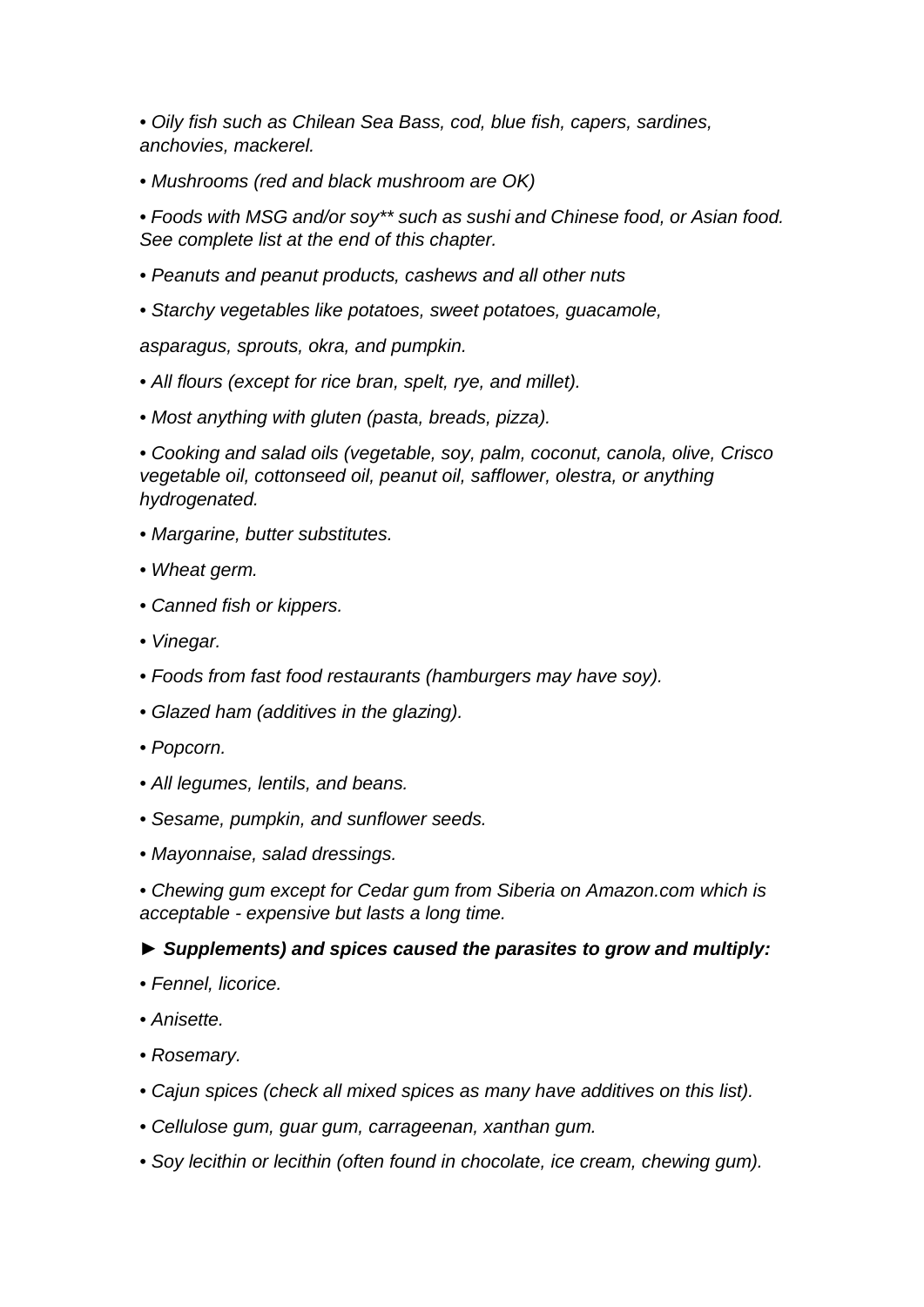- *Carnauba wax, arabic gum (tic tacs).*
- *Pectin.*
- *Mustard.*

*• Monosodium Glutamate (MSG) used in many foods as a flavor enhancer. This is a sneaky one and probably the one forty different foods. Go to the end of this chapter to get a complete list.* 

- *A-1 Steak sauce and other similar products,*
- *Modified starch.*
- *Bullion or thickeners for gravies.*
- *Gelatin (found in Jello and capsules or in time release vitamins/meds).*
- *Glycene.*

*• Propylene glycol (medications such as cold and flu syrups which may have proplylene glycol such as NyQuill).* 

*• Glycol (soups that may have problem ingredients, i.e. chicken soup made with College Inn chicken broth has glycol).* 

- *Brewers yeast (many nutritional supplements have it)*
- *Cod liver oil.*
- *Flax seed oil, Omega 3's.*

*Note: I never tested Vitamin E , A, or D in oil form so I don't know if they would be a problem for me but suspect they would be a problem."* 

For Stages II and III the King Diet™, I refer you to my book,

"How to Get Your Life Back from Morgellons, Chronic Lyme, and

Other Skin Parasites."

## **My Experience:**

I had almost fully retired from my business and was busy remodeling my home in my early 60's. Sometime after a serious spider bite, I noticed pains in my knees and as time went on my one knee was tremendously inflamed. The pain became excruciating 24/7 and I was certain my life as I had known it was over.

Lyme disease had surfaced with a vengeance. I had trouble getting in and out of a car. If I didn't have cruise control, I had to use a stick to hold the gas pedal down on long trips in lieu of cruise control. Even getting up from the toilet was a serious chore.

I was so confused with the spider bite that I didn't even think it might be Lyme disease. After all, I had done all the antibiotics with an LLMD.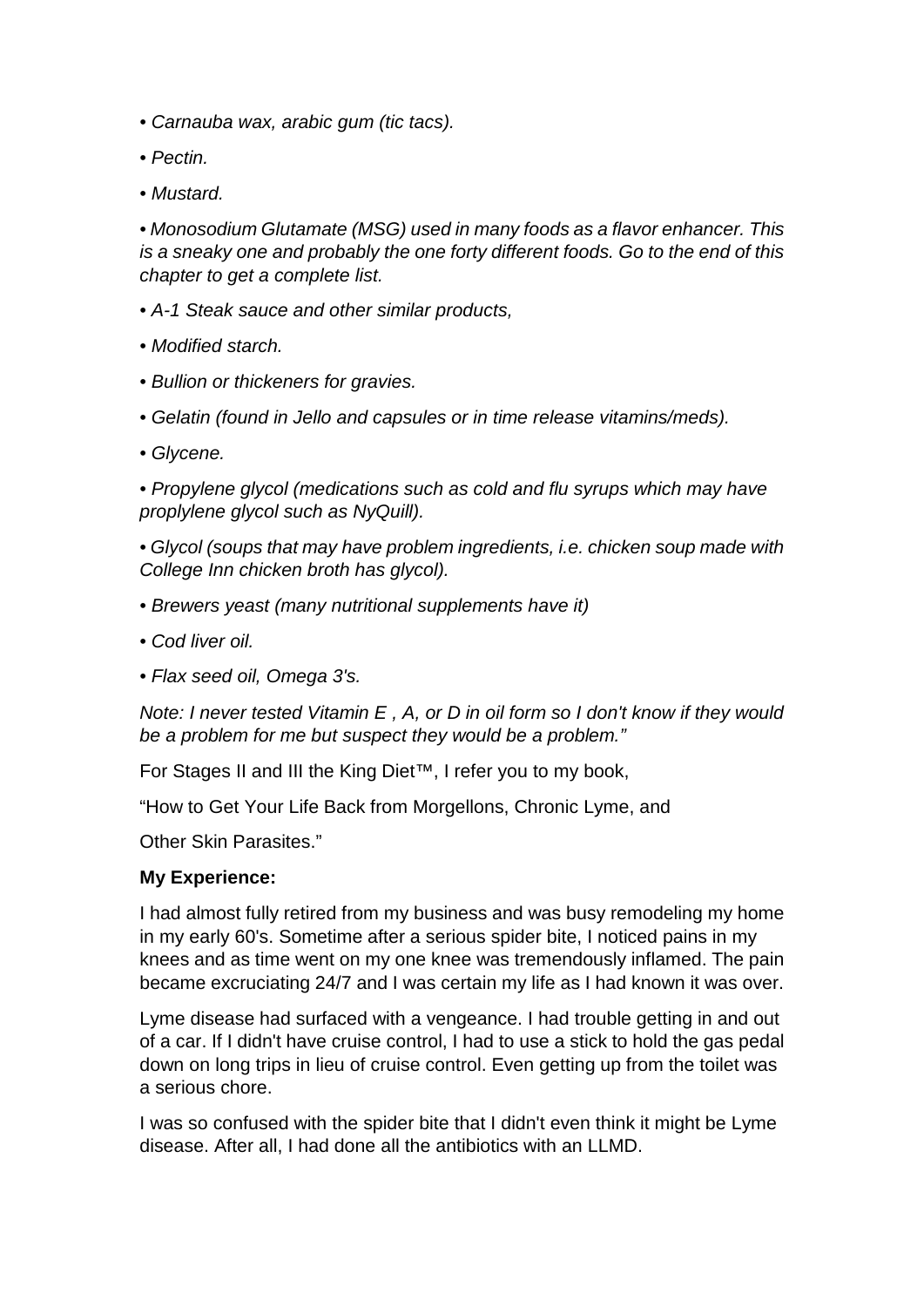My general practioner's opinion was Lyme and not the spider bite. One of my subscribers to my updates on skin parasites introduced me to a nutritional supplement to increase glutathione. She claimed that it was instrumental in getting her life back from Morgellons. I started taking the recommended daily amount of the supplement.

Within 6 weeks I noticed a dramatic reduction in inflammation and pain in my knee - 95%. I was so excited that I did a lot of personal research on glutathione. Why did I just now hear of this substance and not years ago? Answer: years ago there was no way of substantially boosting it in the body to make much of a difference so that one could really see results.

My complete experience plus everything you want to know about Lyme disease is in my free report, "Lyme Disease Doesn't Have to Own You Anymore." [26]

Disclaimer: These products and information are not intended to treat, cure, mitigate, or diagnose any disease. The FDA has not evaluated these statements. The FDA requires that I inform you to consult with your doctor before beginning the diet or using any supplements.

Regarding products, I absolutely do not recommend substituting other products as they may actually have ingredients that feed the skin parasites and strengthen them.

# **5) How to manage stress**

## **Manage Stress**

It's all to overwhelming! Managing stress is vital in order to enable everything you are doing to work better!

## Why is this so vital and why is managing stress so often overlooked?

Simply put when you are not managing stress in this highly stressful situation you are not managing stress hormones that are being released into your blood stream in the form of cortisol. Cortisol (23) being nature's built in alarm system used to enable to you fight or flee from dangerous situations. If this hormone is not utilized by the body to fight or flee it is highly toxic to you and puts your body in a state of high acidity. You can be consuming the healthiest foods and be rigid on the King Diet<sup>SM</sup> and be taking all the perfect supplements to win this war, but if your body is being continually stressed and bombarded with cortisol you are disempowering all the benefits you should be receiving by following the protocol and recommendations previously recommended.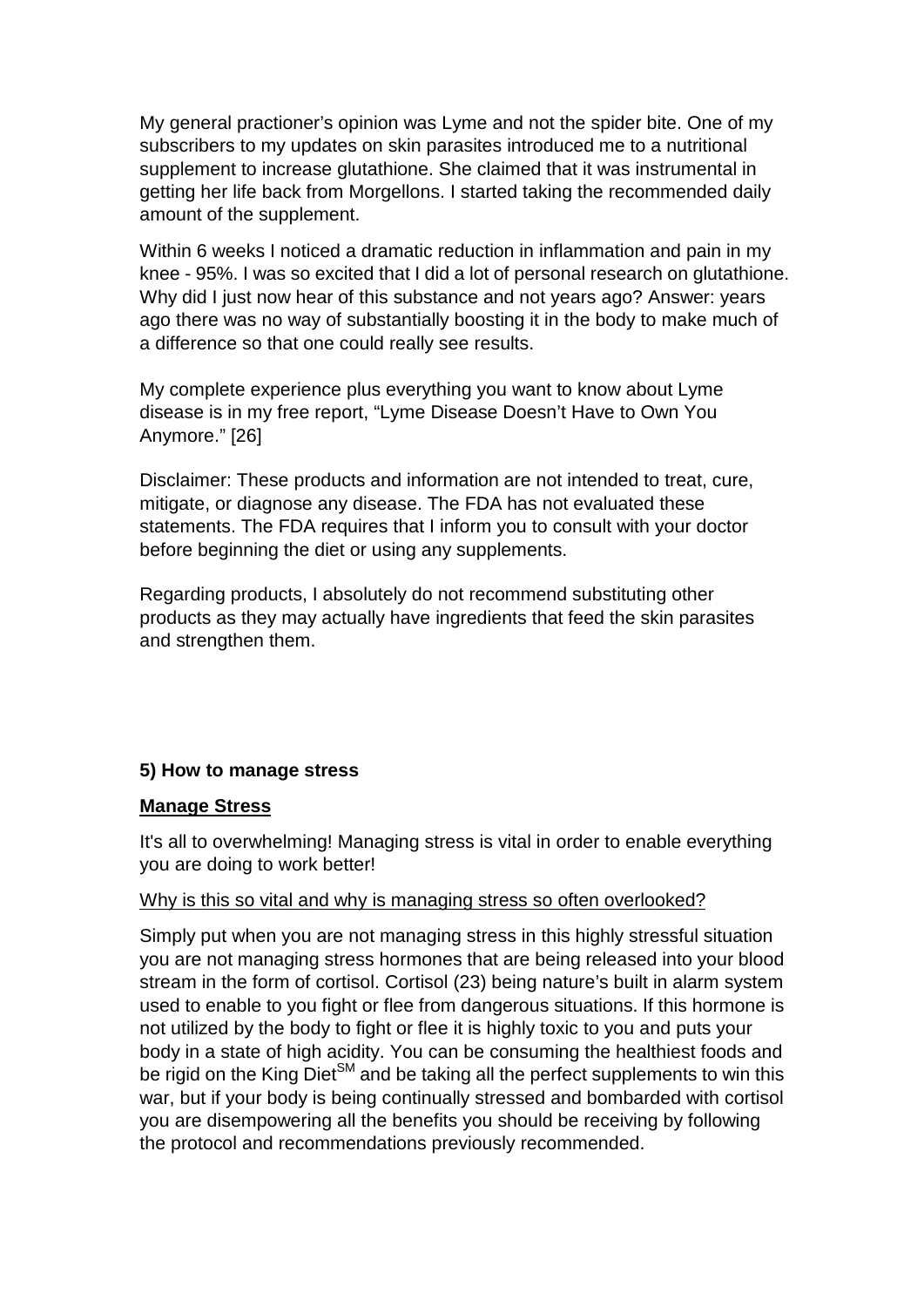Sometimes it's the simple things that don't cost anything that are the most effective yet because there is no price to pay, these things are easily overlooked and thought to be unimportant. How far from the truth is this when it comes to managing stress!

Deep breathing is your first line of defense against cortisol and all it costs is awareness together with mindfulness of your daily encounters with stress. Simplistically put cortisol is an adrenal sugar spike into your blood stream, whilst we are avoiding all foods with sugar like the plague why are people not placing importance on managing their stress I ask?

I do believe if everyone understood the value of managing stress and applied it to the extent that they deal with their skin, which alone is a dramatic stressful call to action, that there would be far quicker turnarounds in winning this war.

# **Amazing results achieved by managing stress -**

A customer reported that since getting Morgellons and learning how to manage stress by deep breathing that her blood pressure problem of ten years went away and how she no longer needs to take her blood pressure meds. Remember, we're not curing hypertension. In fact, the Physician's Handbook found in every doctor's office states that 80% of all maladies is stress related. So, often by managing stress with basic deep breathing solves the problem. In fact, it would be advisable for every physician to have a stress management specialist part of their practice.

In our Sunday free conference calls, we typically do a deep breathing exercise, tapping exercise or QR response exercises to minimize the stress response which, by the way, also lowers IQ and kills creativity.

Panic – panic usually is a normal reaction shortly after you get infected by mites and find no over the counter meds or even help from your doctor. This has been the topic for two Sunday Conference calls posted to Youtube

To join our Sunday calls, watch for email announcements with details on how to join.

To learn more about the function of glutathione in dealing with skin parasites and improving your health and immune functioning, go to

# **http://www.glutathioneforhealth.com/Lyme-Disease.htm**

Our on-line store is at

**https://theorganicskincare.com/collections/supplements** where you can find all the supplements.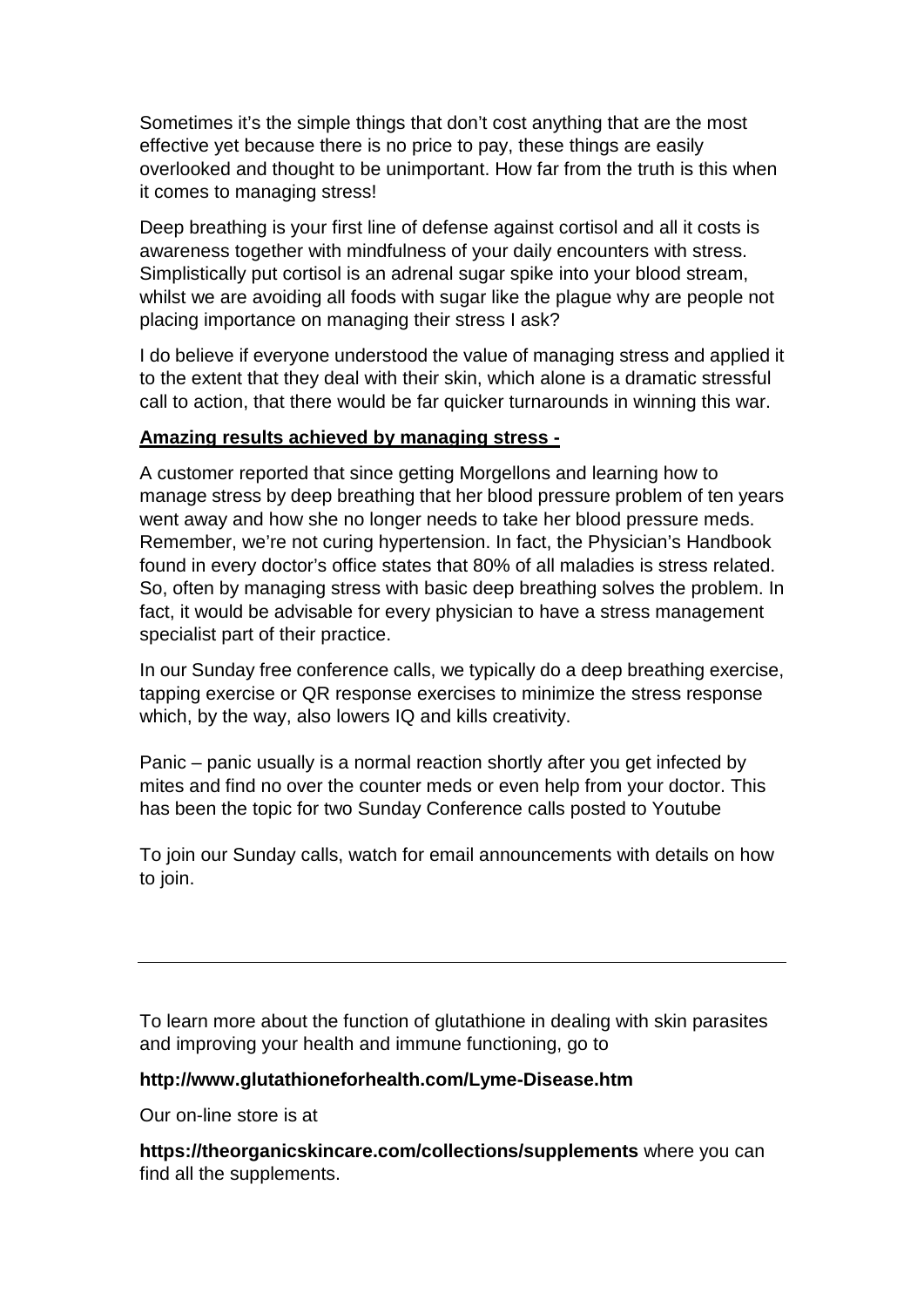**Learn all about stress management at [www.DSressDoc.com](http://www.dsressdoc.com/)**

**Those suffering from skin parasites often lose their careers or jobs and find their self esteem challenged. Go to [www.SelfEsteemCure.com](http://www.selfesteemcure.com/) to reclaim your self-esteem.** 

**Those suffering from extreme anxiety and agoraphobia will find the deep breathing technique counter productive and that deep breathing exercises may actually make them more anxious. Alternate stress management techniques using outward focus are at [www.PanicBusters.com](http://www.panicbusters.com/)**

# **References**

- **(1)** [Britannica](https://www.britannica.com/animal/mite)  <https://www.britannica.com/animal/mite>
- **(2)** How to Get Your Life Back <https://bestmorgellonscure.com/>
- (3)Morgellons Cure Reported by Dr Leonard Horowitz and Sherri Kane

[https://www.waronwethepeople.com/morgellons-cure-reported-dr-leonard-hor](https://www.waronwethepeople.com/morgellons-cure-reported-dr-leonard-horowitz-sherri-kane/) [owitz-sherri-kane/](https://www.waronwethepeople.com/morgellons-cure-reported-dr-leonard-horowitz-sherri-kane/)

- 4 Silica <https://pubmed.ncbi.nlm.nih.gov/17435951/>
- 5 [Science Direct,](https://www.sciencedirect.com/topics/medicine-and-dentistry/detoxication)

https://www.sciencedirect.com/topics/medicine-and-dentistry/detoxication

6. [Sinus congestion](https://www.sciencedirect.com/topics/medicine-and-dentistry/sinus-congestion) <https://www.sciencedirect.com/topics/medicine-and-dentistry/sinus-congestion>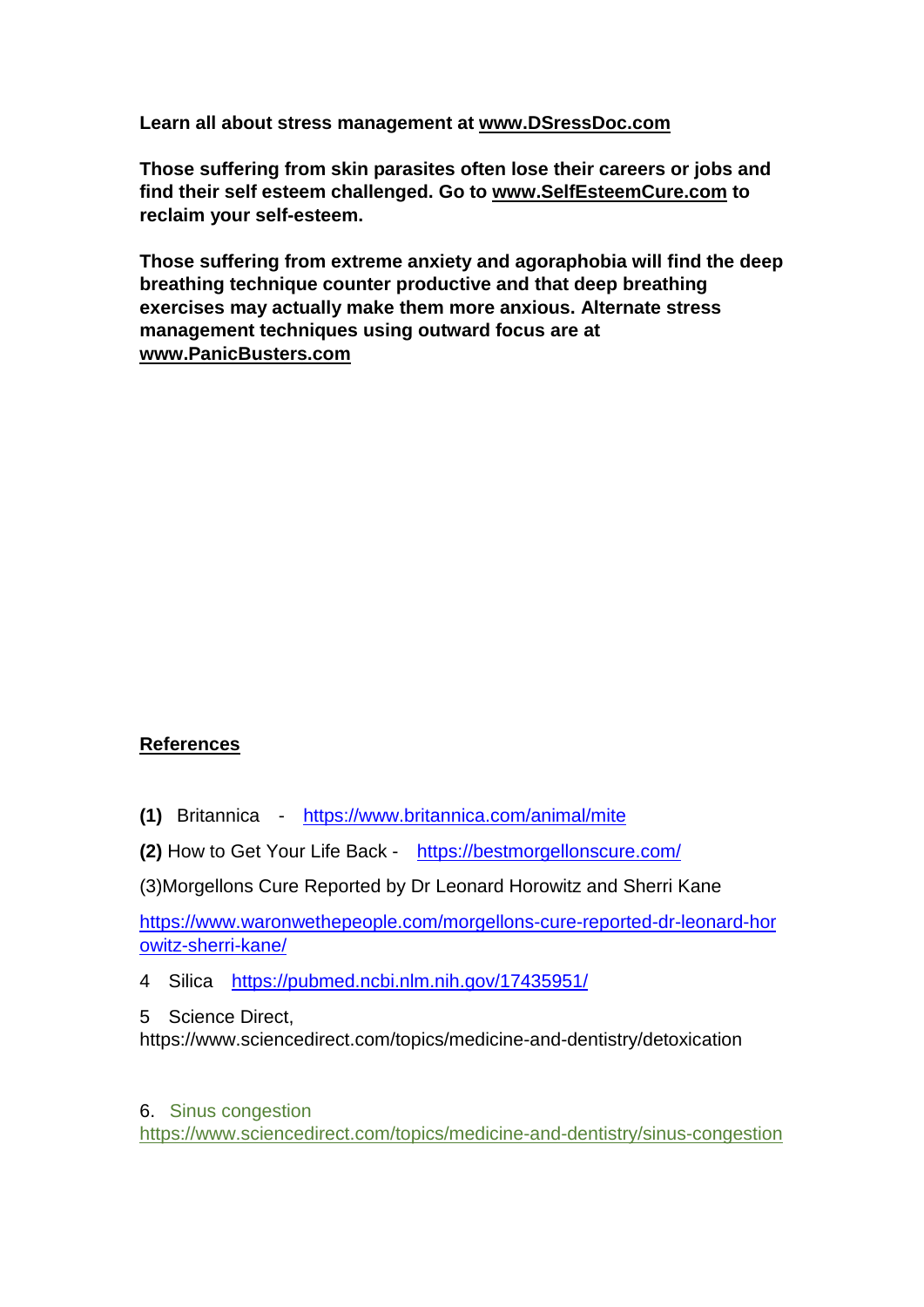7 [loss of muscle tone](https://www.sciencedirect.com/topics/medicine-and-dentistry/loss-of-muscle-tone)

[https://www.sciencedirect.com/topics/medicine-and-dentistry/loss-of-muscle-t](https://www.sciencedirect.com/topics/medicine-and-dentistry/loss-of-muscle-tone) [one](https://www.sciencedirect.com/topics/medicine-and-dentistry/loss-of-muscle-tone)

Eight What happens to cause detox reactions - Digestive Enzymes and **Detoxification** <https://www.chiroeco.com/digestive-enzymes-and-detoxification/>

Nine Live Science<https://www.livescience.com/50679-mitochondria.html>

Ten [Wikipedia,](https://en.wikipedia.org/wiki/Mitochondrion) <https://en.wikipedia.org/wiki/Mitochondrion>

Eleven Primozide [https://www.researchgate.net/figure/Pimozide-inhibits-parasite-invasion-and-r](https://www.researchgate.net/figure/Pimozide-inhibits-parasite-invasion-and-replication-A-Host-cell-monolayers-were_fig3_296690933) [eplication-A-Host-cell-monolayers-were\\_fig3\\_296690933](https://www.researchgate.net/figure/Pimozide-inhibits-parasite-invasion-and-replication-A-Host-cell-monolayers-were_fig3_296690933)

Twelve CDC<https://www.cdc.gov/parasites/toxoplasmosis/index.html>

THIRTEEN Zyprexa Olanzapine <https://pubmed.ncbi.nlm.nih.gov/9606451/>

Fourteen ORAP<https://www.medicinenet.com/pimozide-oral/article.htm>

Fifteen Doxepin <https://go.drugbank.com/drugs/DB01142>

Sixteen Abilify:

Seventeen Seroquel (Don't know why this is such a long link???)

https://www.google.com/search?client=firefox-b-1-d&sa=X&sxsrf=ALeKk024F DSa6vQ-HQPERq4O0ouuwHLxrw:1600738066269&q=Is+Seroquel+a+dopa mine+antagonist?&ved=2ahUKEwjo0MX-zfvrAhX2kHIEHYCvD9EQzmd6BAg OECA&biw=1461&bih=784%20Seroquel%20binds%20to%20dopamine%20re ceptors,%20preventing%20dopamine%20itself%20from%20binding%20to%2 0its%20receptor,%20thereby%20interfering%20with%20its%20function%20ht tps://www.google.com/search?client=firefox-b-1-d&biw=1461&bih=784&sxsrf= ALeKk01zWrXT5p4ak\_GKrXRf4TIkaAbKeA:1600738174189&ei=flNpX5mRC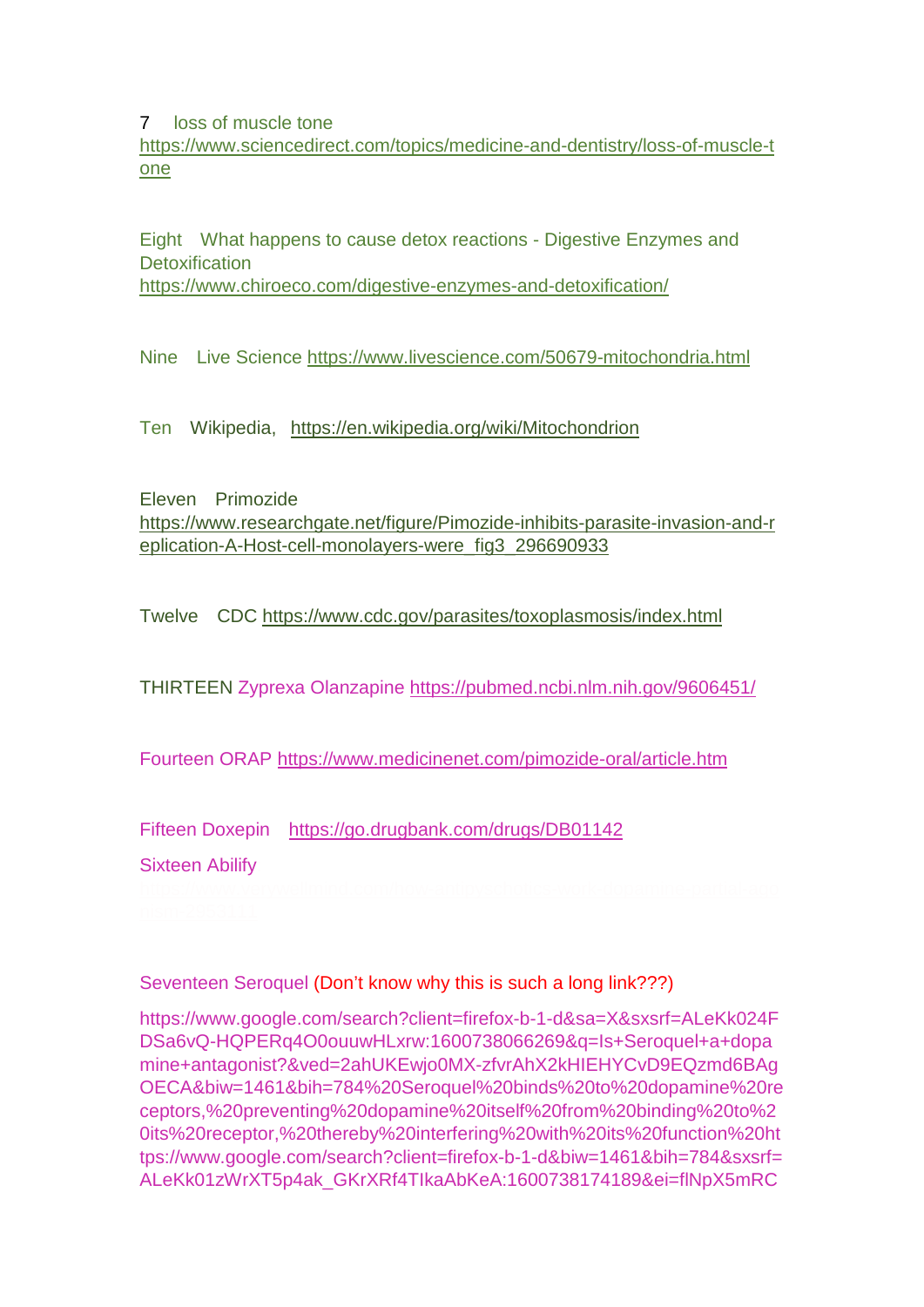5OtytMP\_9iKiAY&q=Does+Seroquel+affect+dopamine?&oq=Does+Seroquel+ affect+dopamine?&gs\_lcp=CgZwc3ktYWIQAzICCAAyBAgAEB4yBggAEAgQ HjoECAAQRzoFCAAQzQI6BAghEAo6BQghEKsCUIpDWOSjAWD3rAFoAXA CeACAAUqIAeMHkgECMTWYAQCgAQGqAQdnd3Mtd2l6yAEIwAEB&sclient =psy-ab&ved=0ahUKEwiZyICyzvvrAhWTlnIEHX-sAmEQ4dUDCAw&uact=5

Eighteen [Risperidone is an antagonist for dopamine](https://www.jneurosci.org/content/29/43/13730)  <https://www.jneurosci.org/content/29/43/13730>

Nineteen Wellbutrin:

**<https://en.wikipedia.org/wiki/Bupropion>**

**Twenty** [Dopamine Reuptake Inhibitors \(NDRIs\)](https://www.verywellmind.com/snris-and-ssnris-380183)

https://www.verywellmind.com/snris-and-ssnris-380183

Twenty one Drugs that bind to but do not activate DOPAMINE RECEPTORS, .

[https://en.wikipedia.org/wiki/Dopamine\\_antagonist](https://en.wikipedia.org/wiki/Dopamine_antagonist)

Twenty two Adopamine antagonist,

[https://en.wikipedia.org/wiki/Dopamine\\_antagonist](https://en.wikipedia.org/wiki/Dopamine_antagonist)

Twenty three - Cortisol <https://www.webmd.com/a-to-z-guides/what-is-cortisol#1>

# **23 Pimozide inhibits parasite invasion and replication**

[https://www.researchgate.net/figure/Pimozide-inhibits-parasite-invasion-and-r](https://www.researchgate.net/figure/Pimozide-inhibits-parasite-invasion-and-replication-A-Host-cell-monolayers-were_fig3_296690933) [eplication-A-Host-cell-monolayers-were\\_fig3\\_296690933](https://www.researchgate.net/figure/Pimozide-inhibits-parasite-invasion-and-replication-A-Host-cell-monolayers-were_fig3_296690933)

**24 Why Tylenol should be avoided by everyone <https://drsteveng.com/why-tylenol-should-be-avoided-by-everyone/>**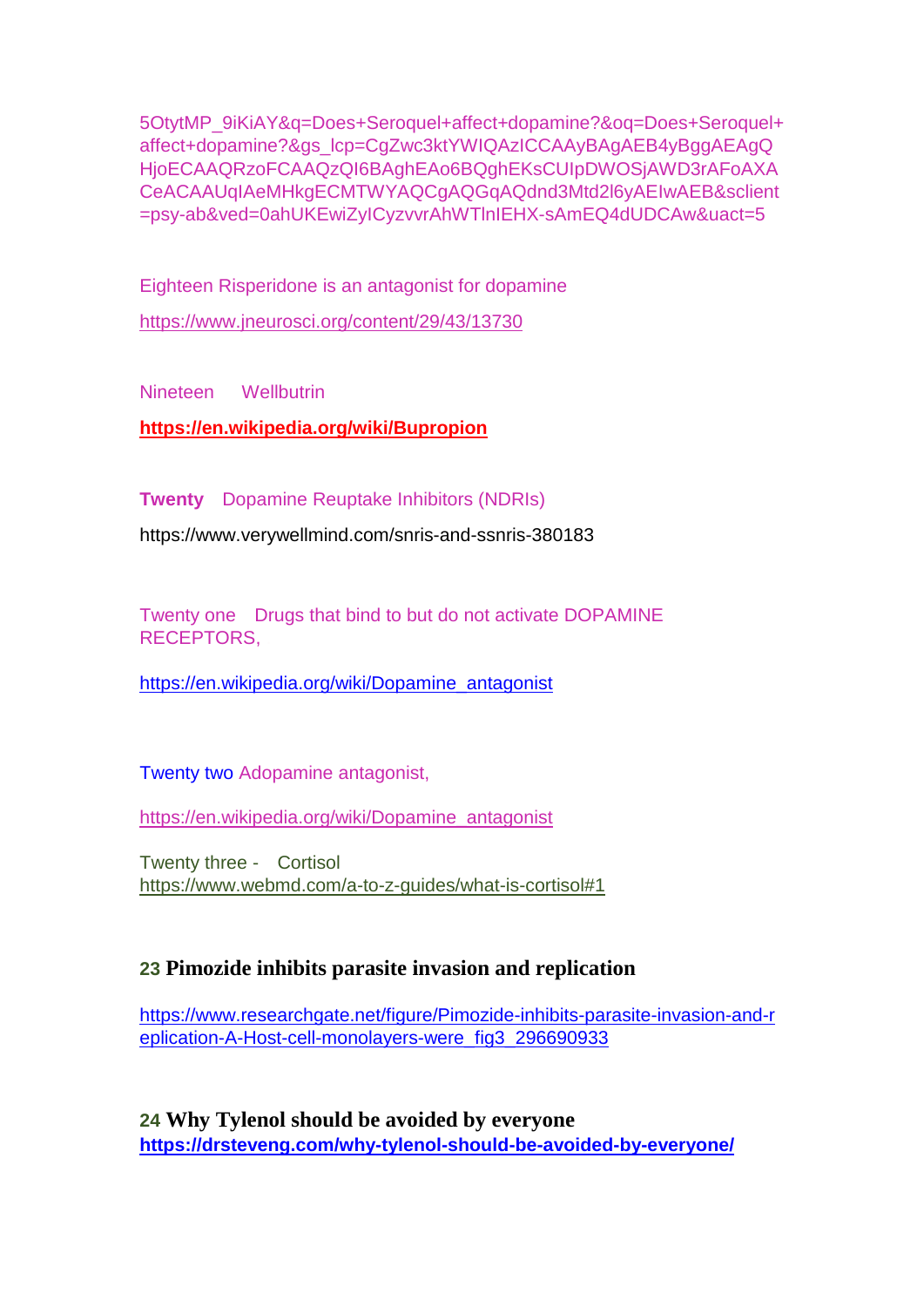25 Allicin and Vitamin C

http://bestmorgellonscure.com/IMAGES/BOOKS/Allicin%20Power%20 ebook.pdf

26<http://bestmorgellonscure.com/IMAGES/BOOKS/Lyme-Report.pdf>

27

https://theorganicskincare.com/products/natures-gift%C2%AE-parasite-stop-h erbal-formula-120-capsules?\_pos=1&\_sid=884226244&\_ss=r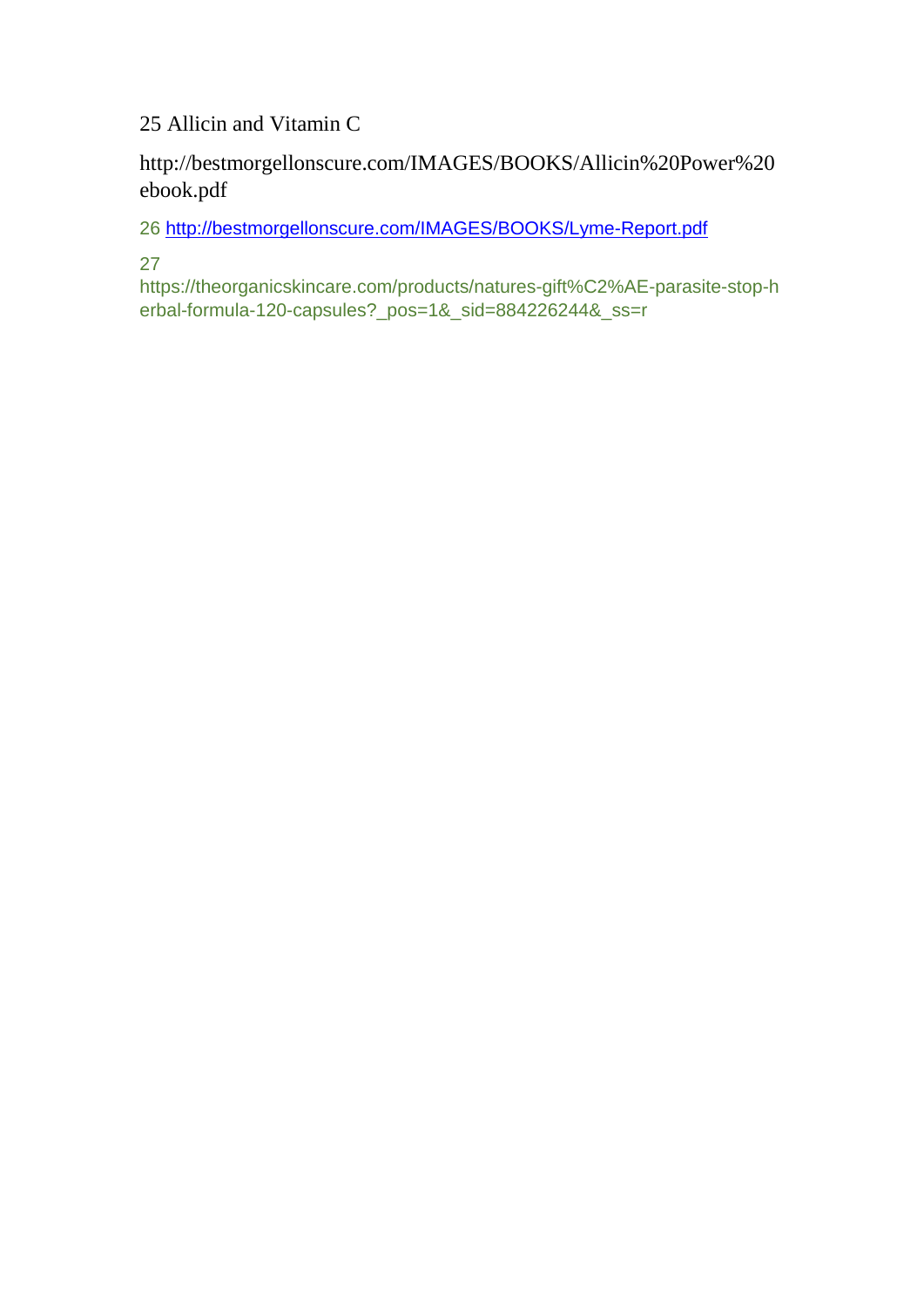# **About the Author**

Richard Kuhns, B.S.Ch.E., (a chemical engineer), is certified in hypnosis. He is a specialist in biofeedback, stress management, cognitive, and relaxation skills. Richard's engineering perspective has allowed him to "step outside the box" in his approach to empower others for success.

He has successfully worked with thousands of individuals to achieve their goals of self-esteem,



shedding weight, managing stress, and becoming healthier. As an accredited hypnotist, Richard is considered to be one of the most advanced and progressive self-help specialists. He brings a progressive approach to self-help, by combining hypnosis with a cognitive shift, (a shift in one's thinking perspective), nutrition,

and stress management skills.

He operated the Biofeedback Center of NJ and Hypnosis Consultants for

over twenty years. He is now in private practice and is creator and author of over fifty self-empowering CD's or MP3 Downloads at [www.DStressDoc.com,](http://www.dstressdoc.com/) where you can also receive a free monthly Stress Management Tips Bulletin<sup>TM</sup> worth hundreds of dollars.

**Richard is the author of several books:**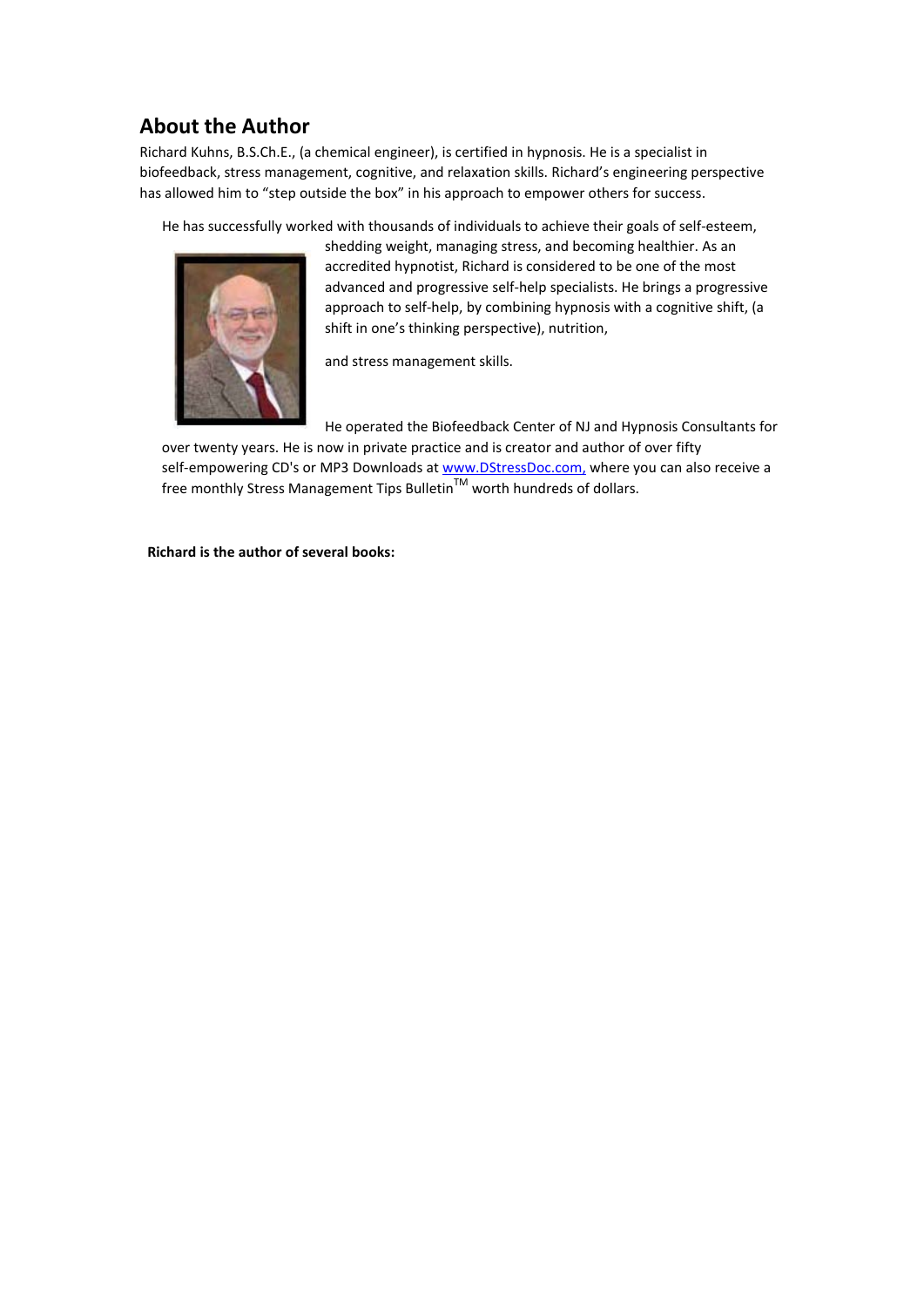# **How to Get Your Life Back from Morgellons and Other Skin Parasites**



Morgellons and other itchy skin parasites can literally destroy your life. They are a life changing event; and doctors know nothing about them. By the time you discover you are infected, they have totally invaded your surroundings--home, clothing, furniture, auto, office, and so on. And what's worse, many of the foods you consume (many oils, carbs, many fruits, and some veggies) actually feed them inside you.

Revealed in this book is a special diet (King Diet) that feeds you and starves the parasites plus the a,b,c's of how to effectively disinfect your surroundings using inexpensive products, special products to thoroughly clean your skin, and the nutrients that enable you to get your life back and be free of skin discomfort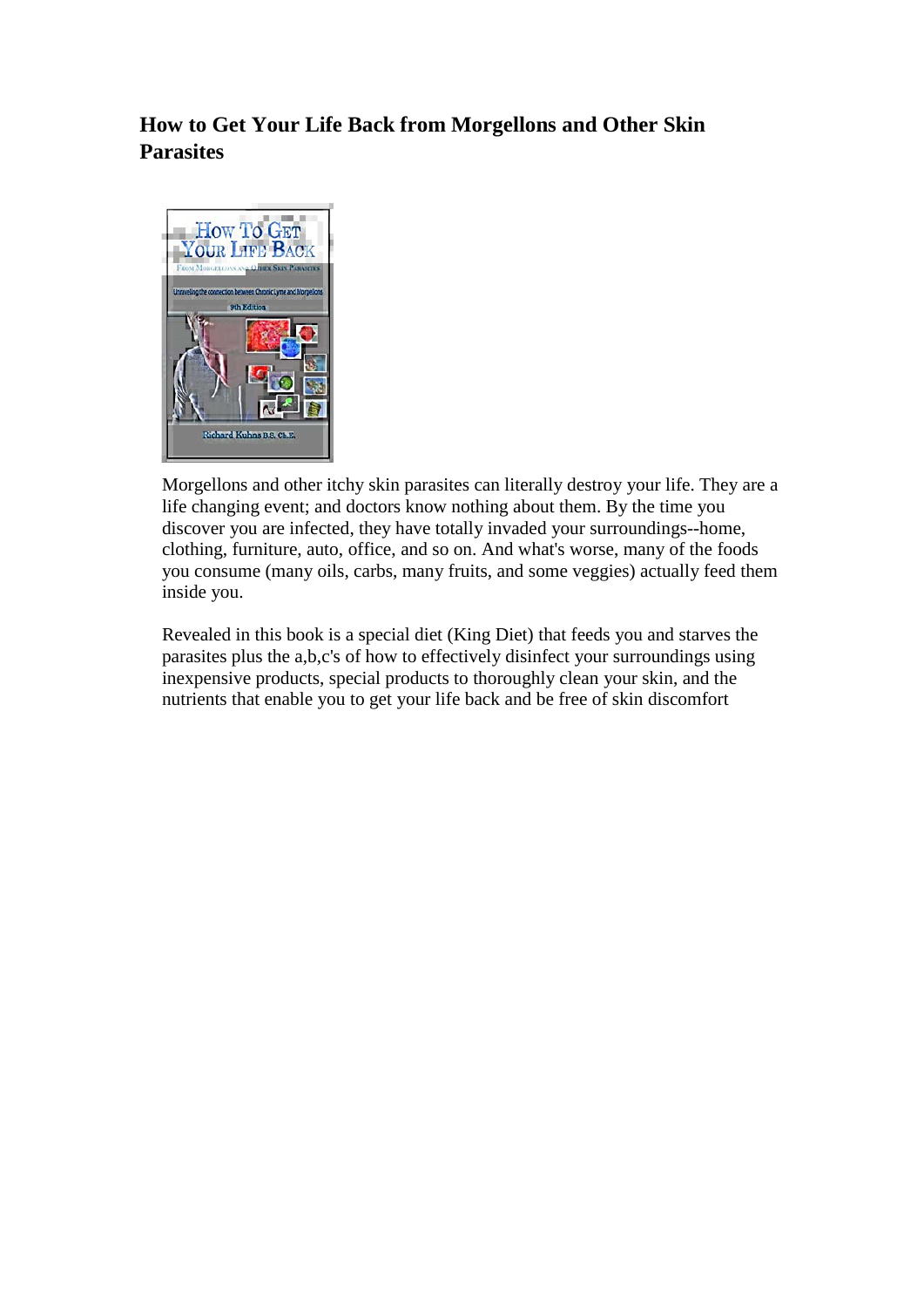# My Dog Got Run Over by a Rainbow

The first book of the Self-Esteem Series.



Never before has there been a book that actually exposes the myth of self-esteem. Yes, our society is in a self-esteem crisis, promulgated by the way we were taught by well-meaning parents and role models to build self-esteem.

We were taught to make something of ourselves to feel better about us—get a well-paying job or career, graduate

high school or a prestigious college, get married and have a fine-looking family, buy a beautiful home, be charitable, have a lot of friends, and so on. While there is absolutely nothing wrong with any of these aspirations, (the heart of the American dream), accomplishing them with the intent of feeling better about ourselves, sets us up for a

disastrous life crisis that may not stop at only one crisis, but go on and on to a resultant end of life.

This book is about how to build true self-esteem from within one's self. How to rekindle that level of self-esteem to that which each of us was born. We innately felt good about ourselves without the need for success. Exploring each new day was sufficient for maintaining our self-esteem. When we were babies there were no "bad hair days" on our mind. This book unravels the mystery of how to feel good about yourself in the midst of disaster.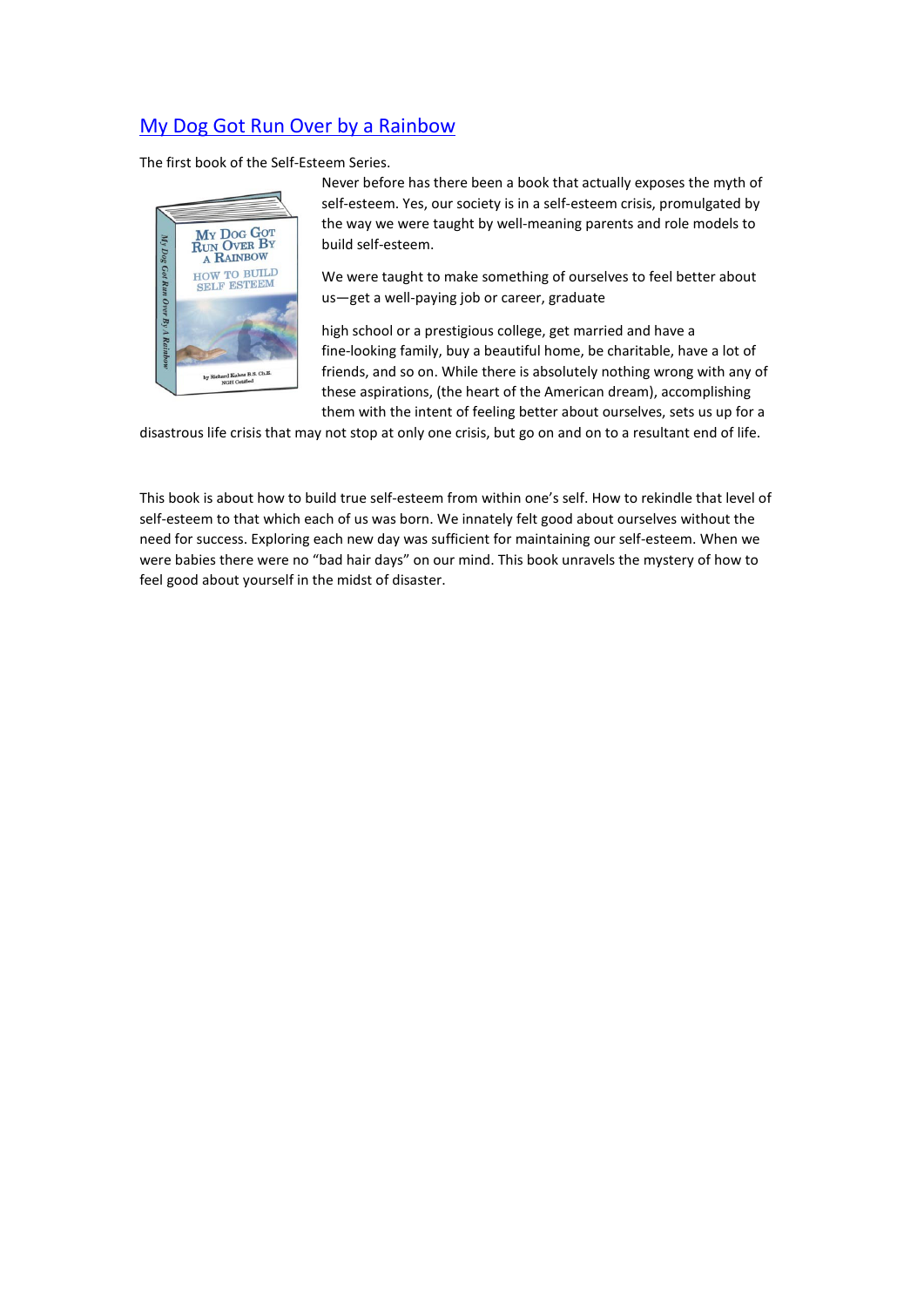# Confidence Rich/Hate Your Old Self and Love Your New Self



The second book of the Self-Esteem Series. This book puts a bounce in your step. When you read this book, you will actually think that Richard is is in the room coaching you in overcoming the "dead-giveaways" of self-confidence (unconscious habits like the Gallows' laugh, to name one of the many, that announces to the world that you have little if any confidence), developing assertiveness, and establishing a self-image to love yourself totally.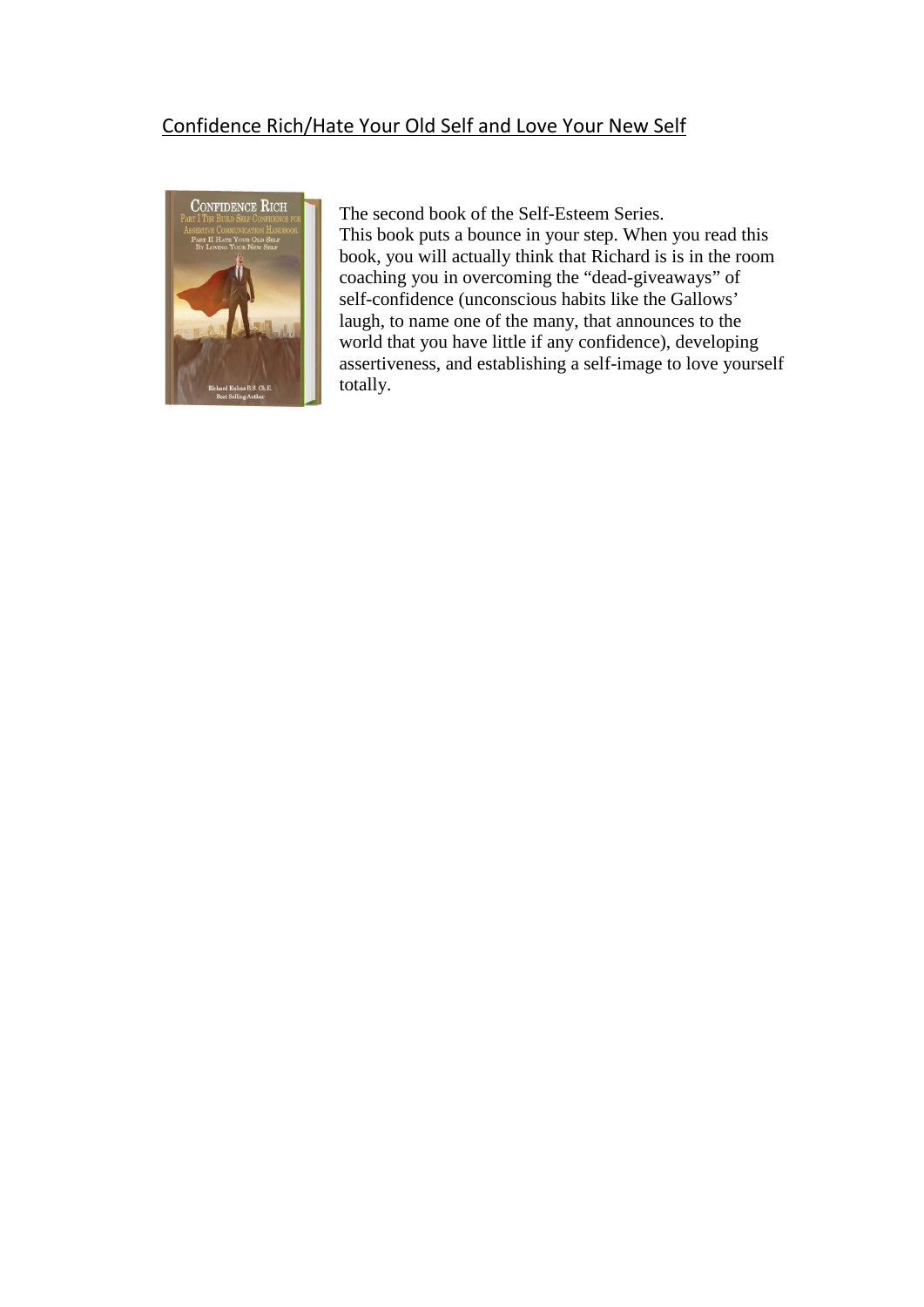

# Mom Ran Off with My Best Friend (Overcome Mid-Life Crisis)

This is the third book of the Self-Esteem Series.

Your days and night are consumed with anguishing thoughts, and even wondering why you should go on. With this book, you can put your life back together and discover new purpose in life. A midlife crisis or for that matter any life crisis will have you questioning the fabric of your being. A life crisis can start at any time. It could be simply from waking up one day and realizing that your life has been wasting away. Or life crisis can happen after a breakup, loss of a job,

collapse of the stock market, death of a loved one, or loss of a physical skill, debilitating accident, signs of aging, change in social status, and so on. Why me? Why now?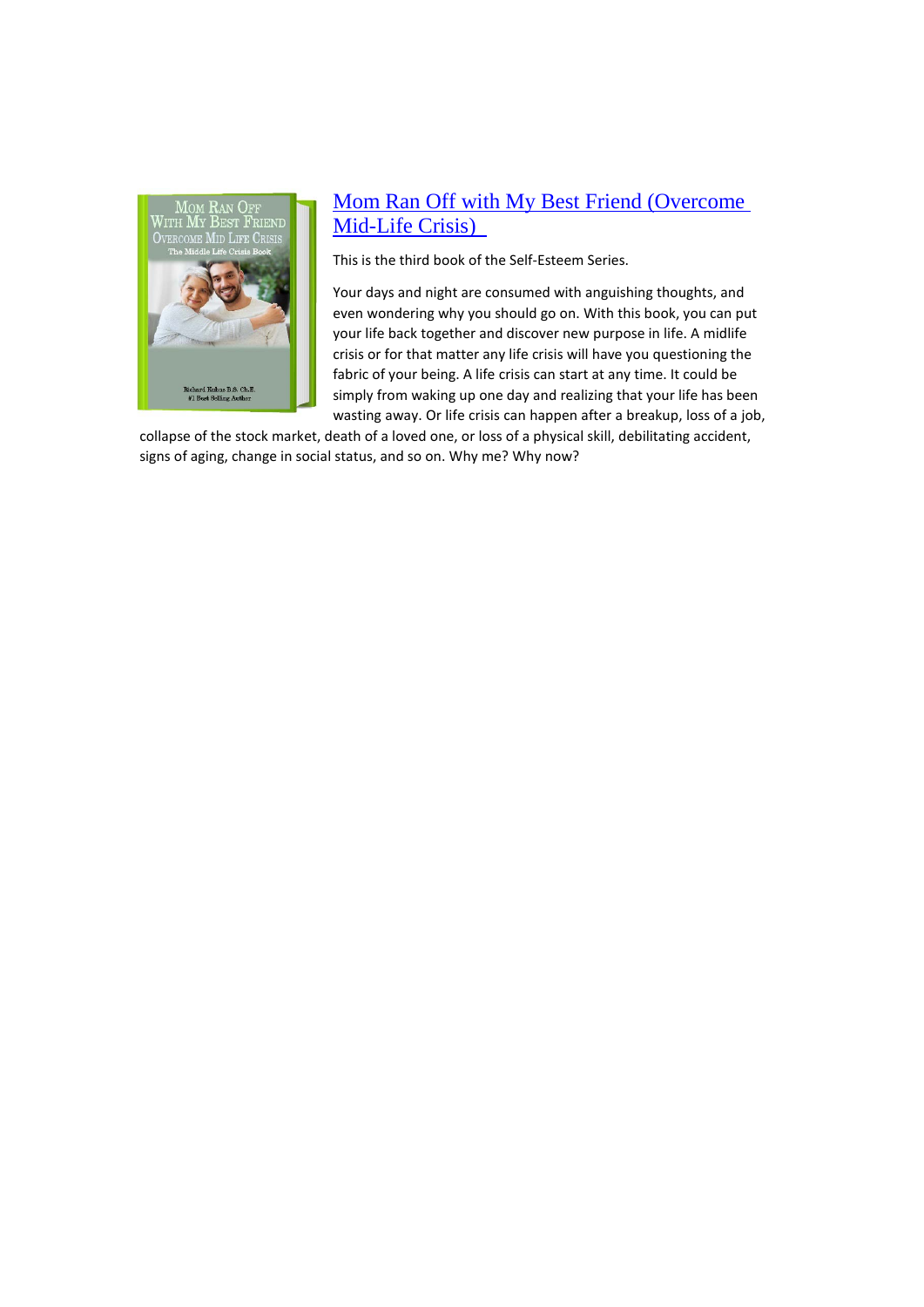# [The Scale Conspiracy to End Emotional, Compulsive, and Binge Eating](http://www.scaleconspiracy.com/)

In 1984, using himself as a test subject, a brilliant researcher in New Jersey solved the riddle of



why dieting doesn't work while permanently dropping 40 pounds himself. He then proceeded to help thousands of others do the same.

The key is to figure out what type of eater you are. There are three types of overeating:

1 Habitual

With habitual, typical awareness techniques such as counting calories, using smaller plates, and so on work—the kind you would find at Weight Watchers.

#### 2. Emotional

What do you do when you are bored, frustrated, upset, depressed, confused, uncertain, or even when you feel happy or want to reward yourself? If the answer is, "Eat," then you are an emotional eater. Awareness techniques do not work with emotional eating. One learns how to be aware of the emotion, experience it and move beyond using food to dilute the emotion. 3. Self-defeating Eating

The self-defeating eater uses weight as an excuse, for fear that if they were thin, they wouldn't be more successful, popular, loved, and so on.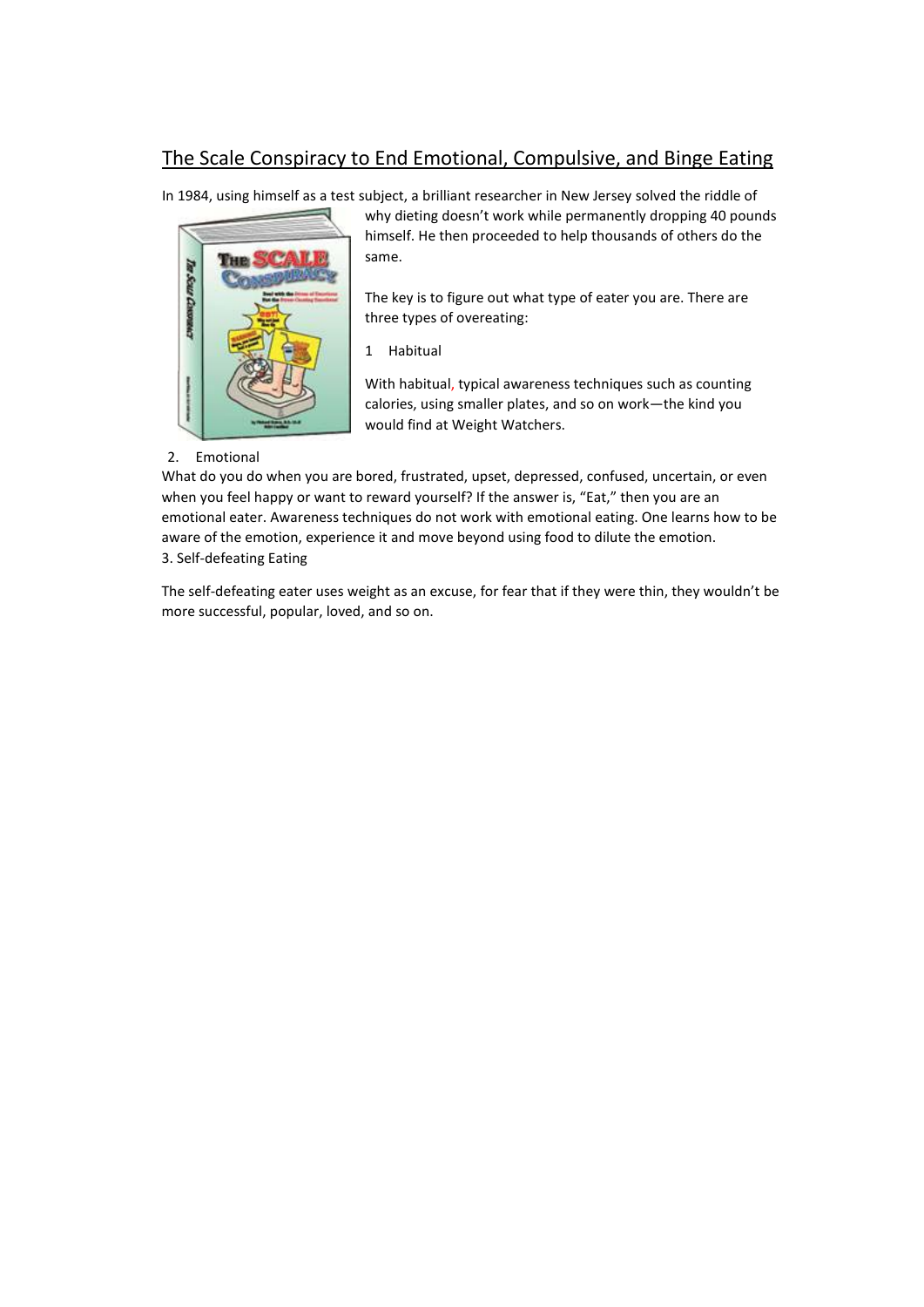# Self Esteem for Children with the Apple - "Tackles the Core of Where Children Get Their Self Esteem"

A colorfully illustrated, touching, story of a self-conscious young boy who has an Apple given to him by his creator. The Apple is representative of his self-esteem. The story is about his quest to deal with what he's learned from his parents and educators.



Unfortunately, he then compares himself with his peers and becomes very self-conscious. Fortunately, he meets a real friend that he admires. In an awkward moment, he shares his worse fears about his Apple with his new friend, and is surprised to find that rather than being made fun of, he gets some real advice on how to take care of his Apple.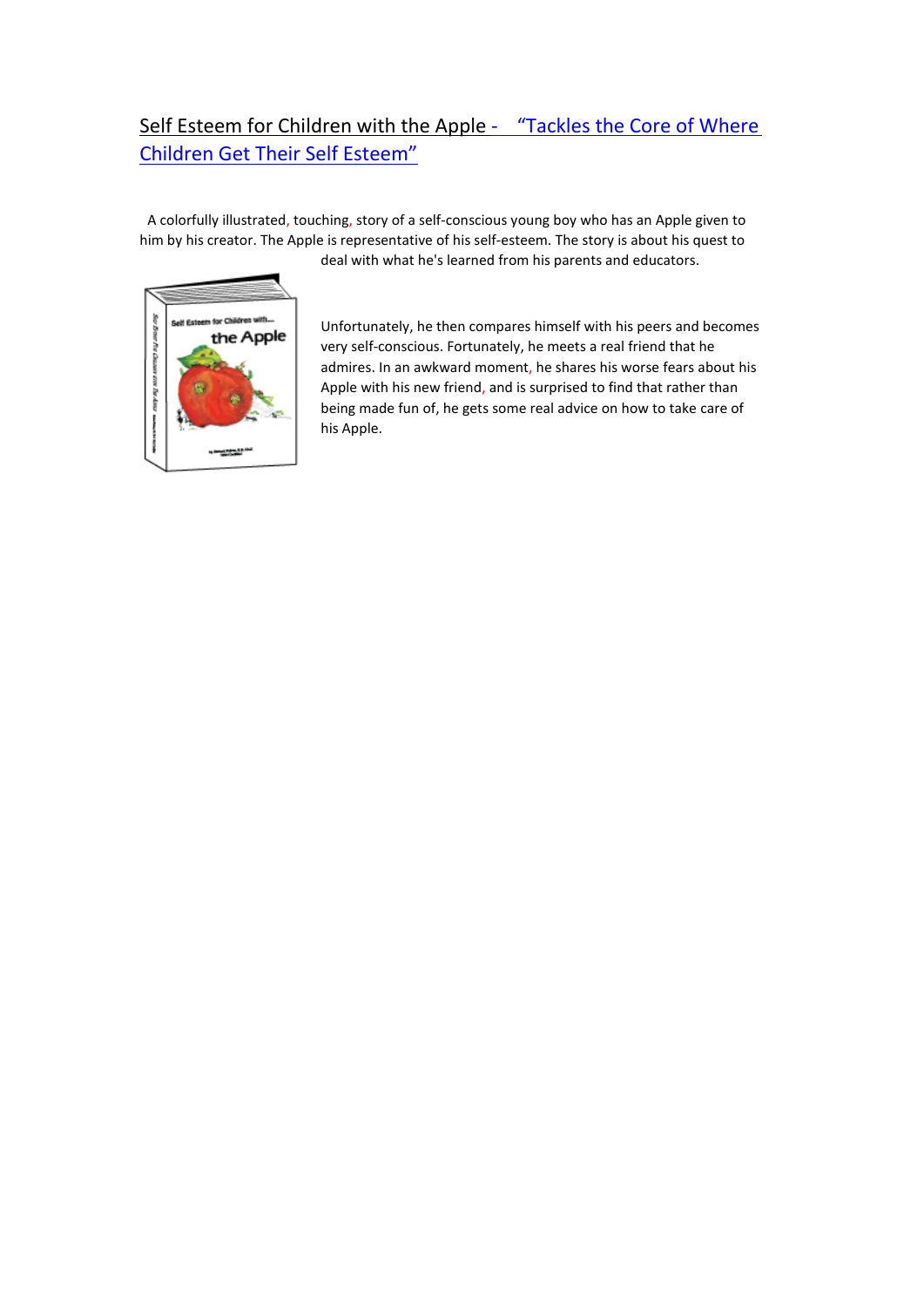# Quick Tips on How to Reclaim Your Sexual Self Esteem—**The Sexual Confidence Handbook**



Is length and width necessary for a satisfying sexual relationship? Should I feel less about myself because I masturbate? Can I have a high level of self-esteem if I'm homosexual? How can a person who cheats feel good about him/herself? I have trouble getting an erection, how can I keep that from affecting my attitude about myself?

Answers to these questions plus much more are in this book.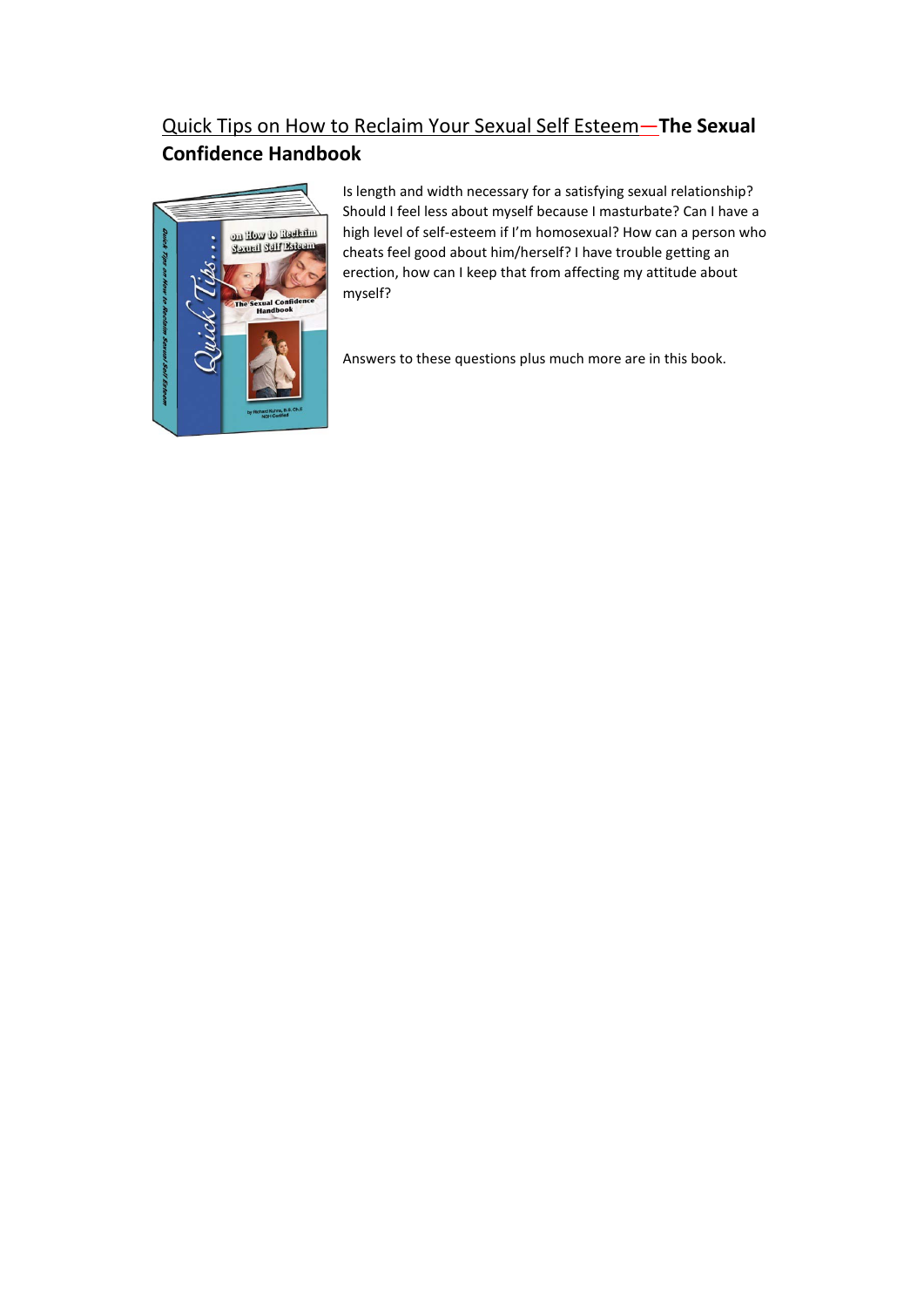# How to Cure Anxiety and Panic Attacks Naturally

"Learn to relax" is not great advice, but unfortunately, it's the advice you'll often get. In fact, I find many panic sufferers go into a panic state when they attempt deep breathing exercises or try to relax.



Strangely enough, panic anxiety attack, and agoraphobia are all diseases of ignorance.

With this easy-to-understand approach, using an external focus as opposed to internal focus, (as in relaxation techniques), you make a minor shift in your behaviors—those that make your personality—such that you'll discover that you can reprogram your subconscious to leave out the flight reaction, and soon be in a position to remember that anxiety used to be a problem, but forget what it felt like.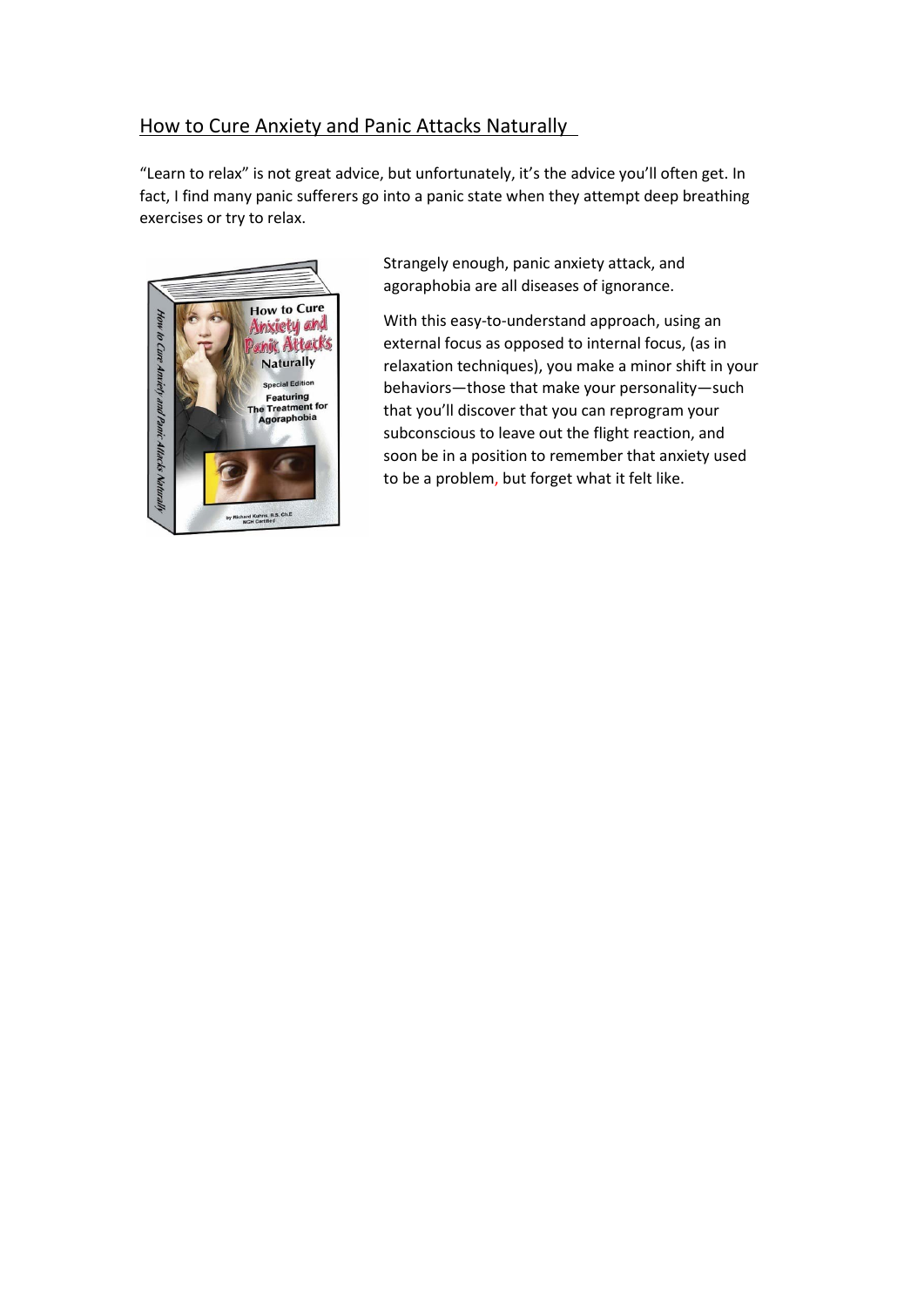# **How To Deal With a Bad Break Up—The Get on With Your Life Book**



"Why me, why now? I thought everything was going well," are some of the typical thoughts running through your mind.

Rejection from a breakup can leave you feeling like there is a bottomless pit in your stomach. It seems like you'll never be happy again.

Life is fraught with self-doubts and second-guessing yourself—maybe if you would have done so and so. Maybe you could get a second chance.

All the tools needed are provided by this book, towards

removing and repairing that bottomless pit. You will be able to move on with your life and be happy once again.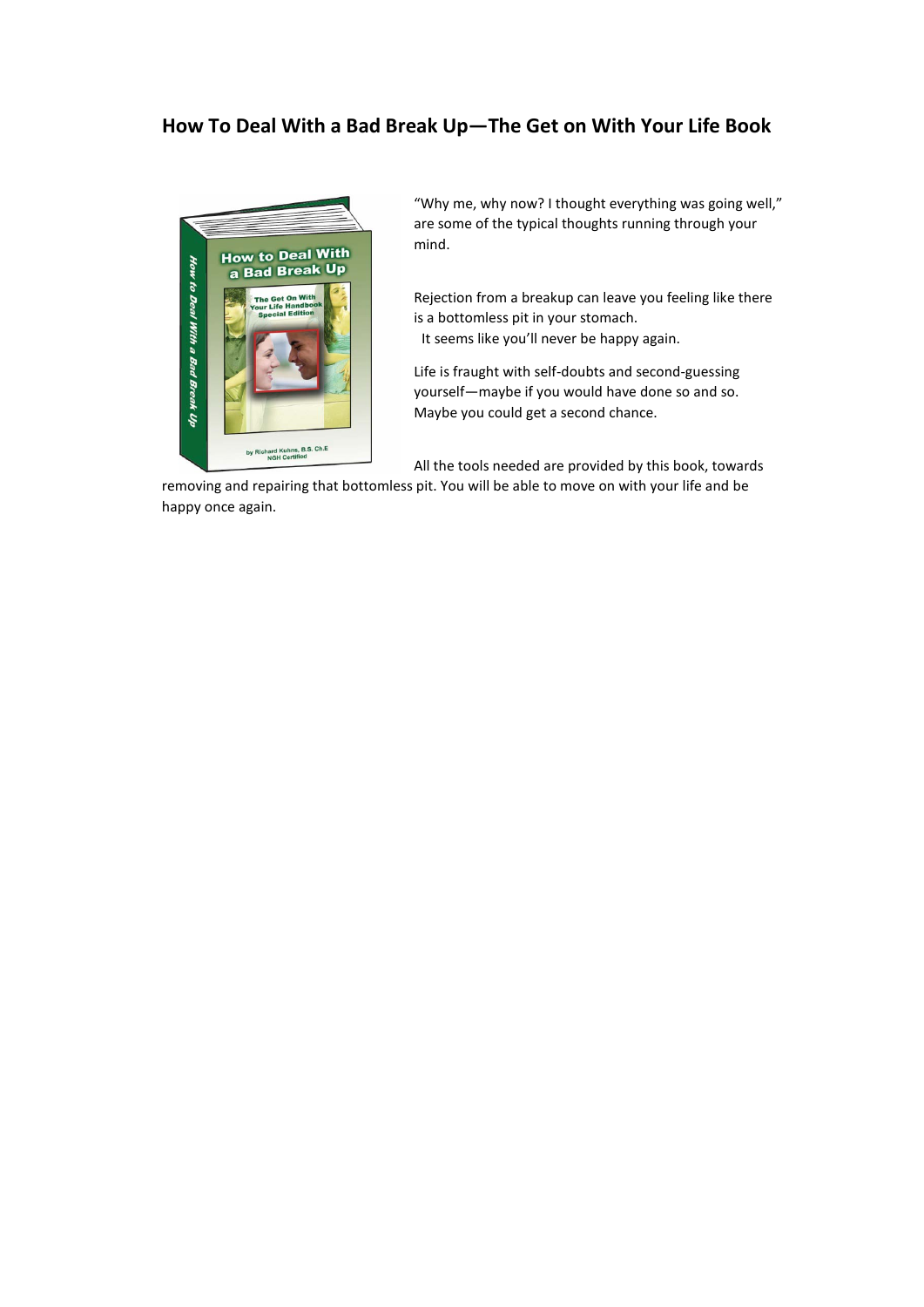# **How and Where to Meet Someone New and Special Now—The Meet a Mate Handbook.**



Being single has always been a challenge. Finding someone with whom you have chemistry. Where do you meet someone with whom to share your life? For those who like to meet someone in person, you'll find the tips of where and when to meet that person and how to get their attention.

For those who want to stop wasting time on the internet sites, you'll find down to earth tips on HOW TO MASTER INTERNET DATING:|

- First how to ditch psychological baggage that can "shoot your own foot" in a relationship.
- How to stop wasting time and write a profile that gets results.
- The value of photos, and how to post one that draws the opposite sex to you.
- Typical traps you can fall into which cost you time and aggravation.
- And then when you connect, tips on writing intriguing emails.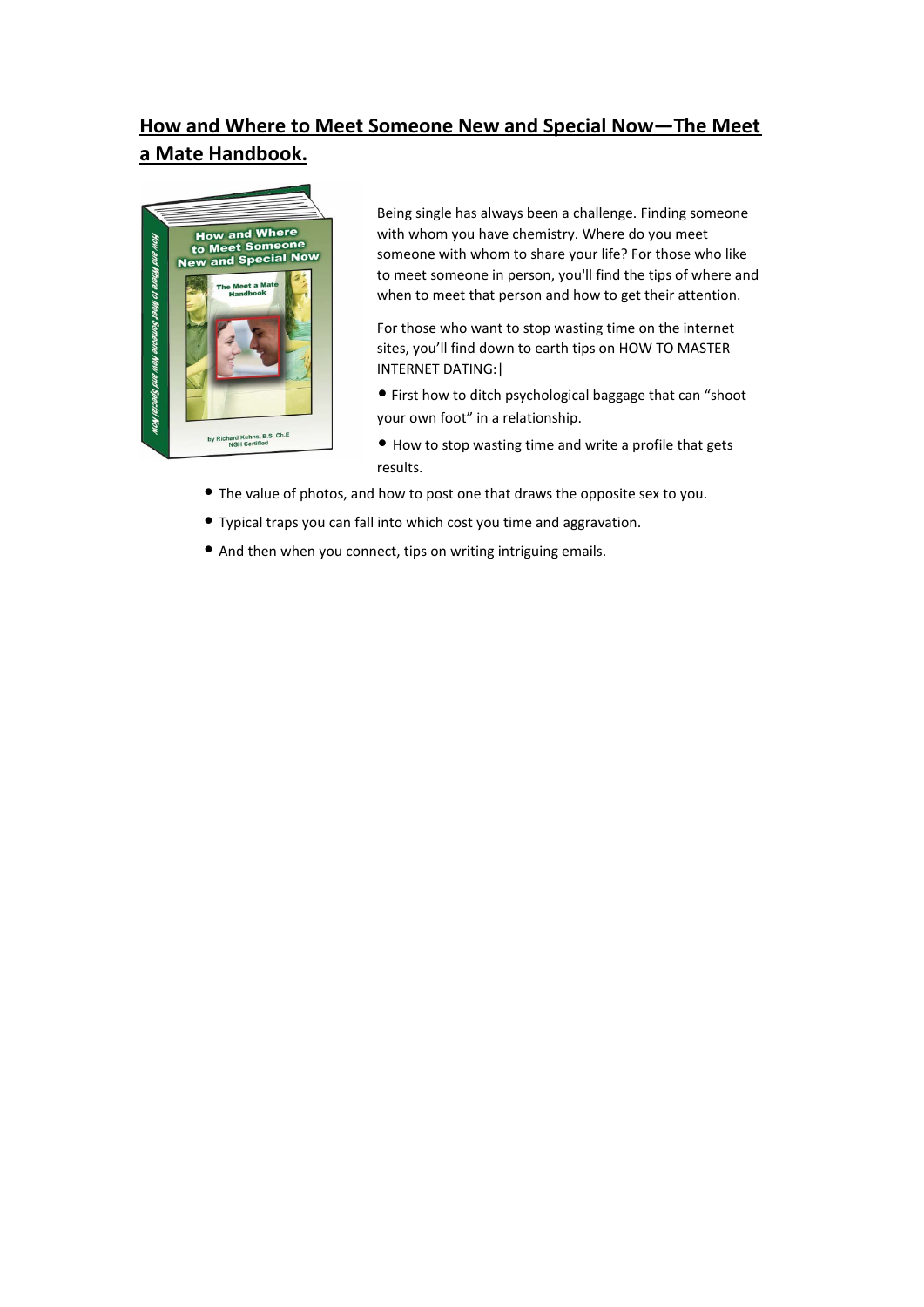# **How To Be Happy With yourself Today—The Make Yourself Happy Handbook**



Each of us are like a coin—there are two sides. On one side is "happiness" and on the other is "depression." Despite our best attempts to be happy, life provides many disappointments which shift us to the depression side of our coin. The secret to being happy is to be able to take charge of our own lives and shift ourselves at will, to the happy side of our coin.